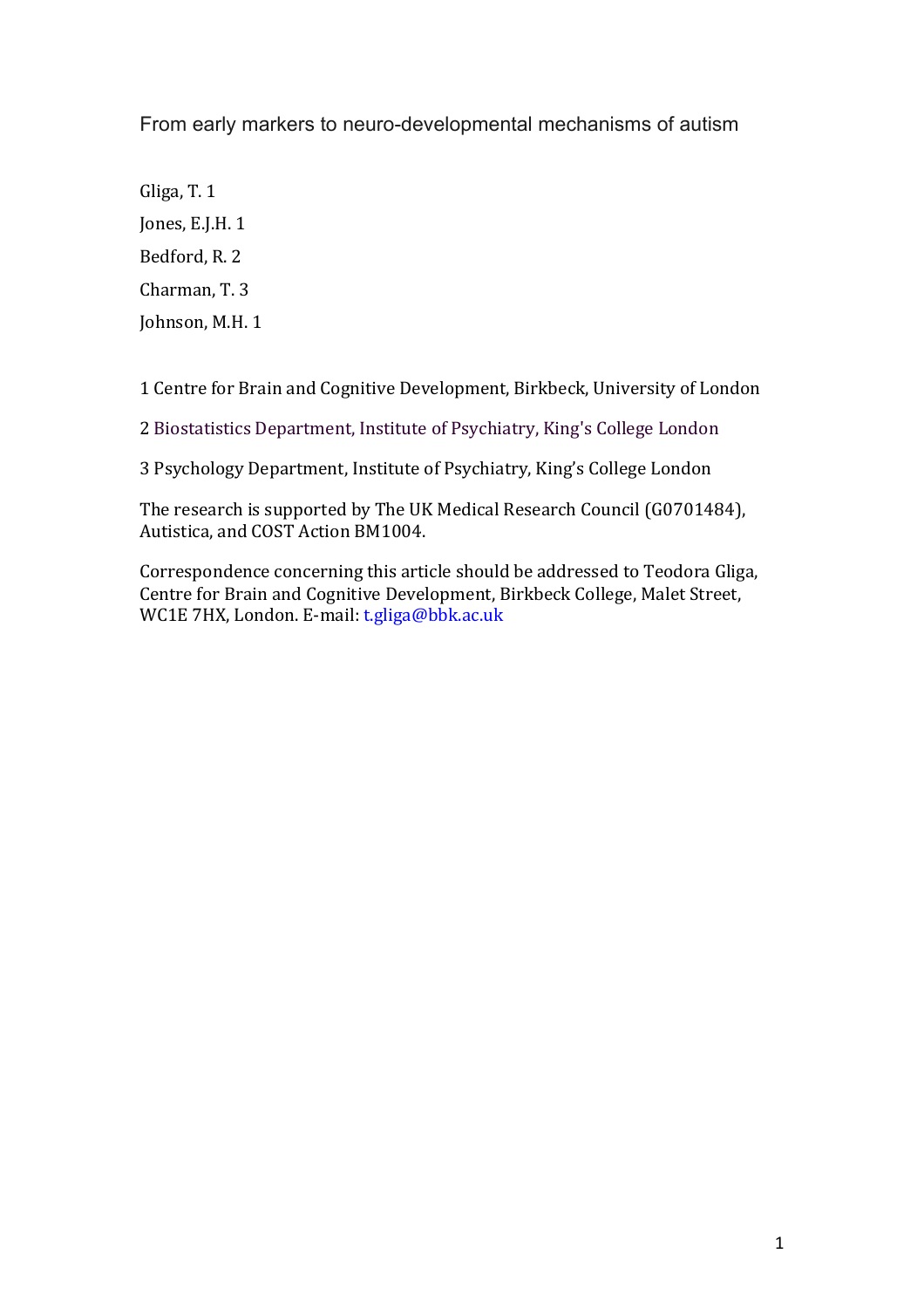#### Abstract

A fast growing field, the study of infants at risk because of having an older sibling with autism (i.e. infant sibs) aims to identify the earliest signs of this disorder, which would allow for earlier diagnosis and intervention. More importantly, we argue, these studies offer the opportunity to validate existing neurodevelopmental models of autism against experimental evidence. Although autism is mainly seen as a disorder of social interaction and communication, emerging early markers do not exclusively reflect impairments of the "social brain". Evidence for atypical development of sensory and attentional systems highlight the need to move away from localized deficits to models suggesting brain-wide involvement in autism pathology. We discuss the implications infant sibs findings have for future work into the biology of autism and the development of interventions.

Keywords: infants, autism, the "social brain", sensory processing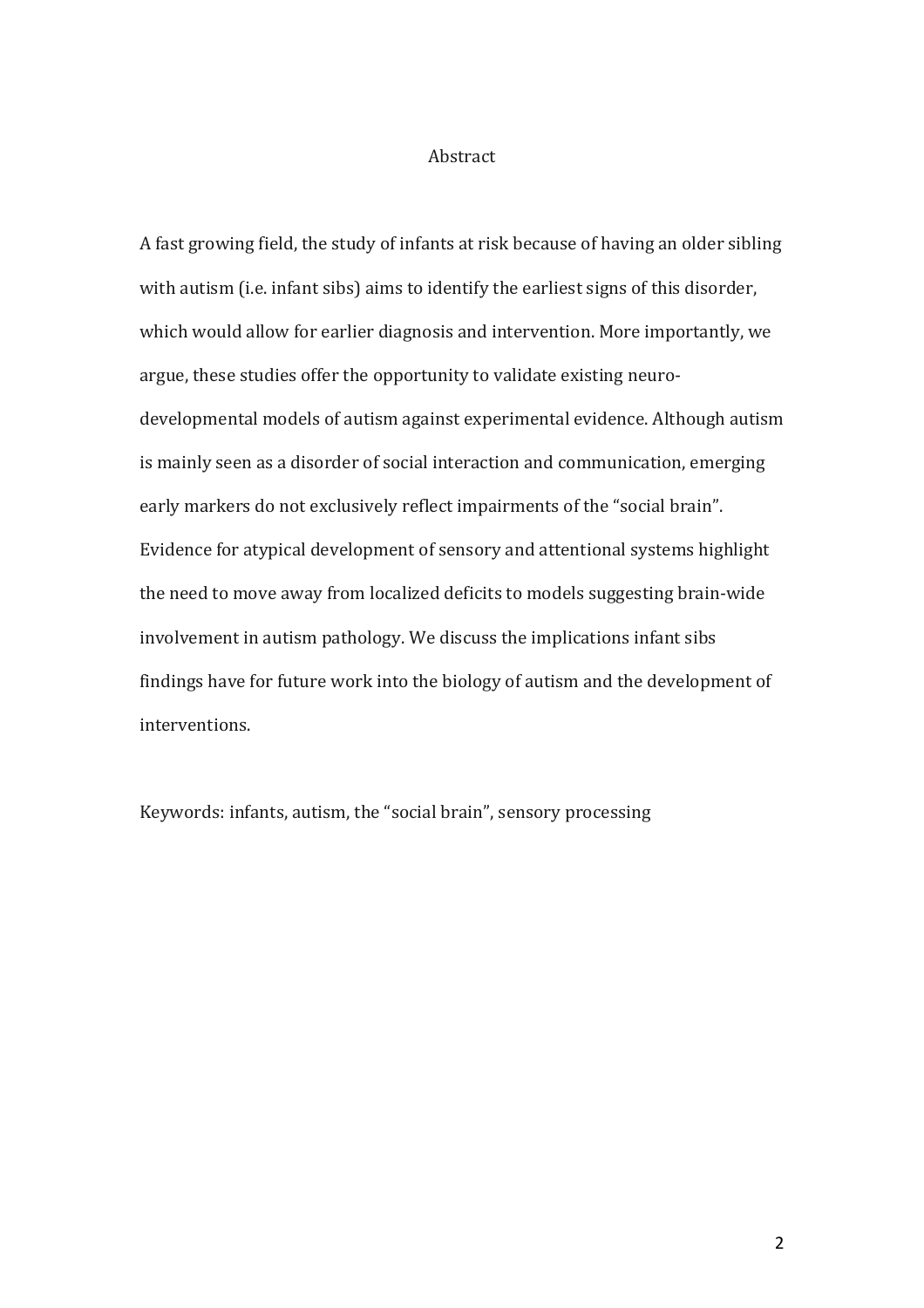Autism is a disorder of social interaction and communication skills, accompanied by a restricted repertoire of interests and behaviors and by atypical sensory reactivity (DSM-5, APA, 2013). In terms of behavioral signs, autism emerges over the first few years of life but robust clinical diagnosis is not typically achieved before 3 years of age (Steiner, Goldsmith & Snow, 2012). It is therefore highly likely that, by the age of diagnosis, the symptoms presenting will be a result not only of early neurodevelopmental atypicalities, but also of adaptations and compounded effects that result from a child developing atypically within their social and physical environment for several years. A child's decreased responsivity or seeking of social interaction, for example, could discourage others from offering the right amount and quality of social input and thus further decrease social learning. Alternatively, social isolation may act as a protective mechanism (an adaptation) for an organism overwhelmed with the richness of the input one is exposed to in social interaction (Johnson et al., 2014). Interactions between neural systems during development will also make it difficult to isolate primary and secondary causes. Decreased cortical specialization for face processing, for example, could result from decreased specialization of cortical circuitry, or alternatively, from downstream disturbance in subcortical structures driving environmental exposure to faces, early in life. Moreover, primary impairments could be transitory, and thus impossible to measure later in life, whilst still having knock-on effects on later development. 

While some attempts are being made to differentiate compensations and compounded effects from the primary deficit using neuroimaging (Kaiser et al., 2010), it is evident that such effects cloud our understanding of genotype-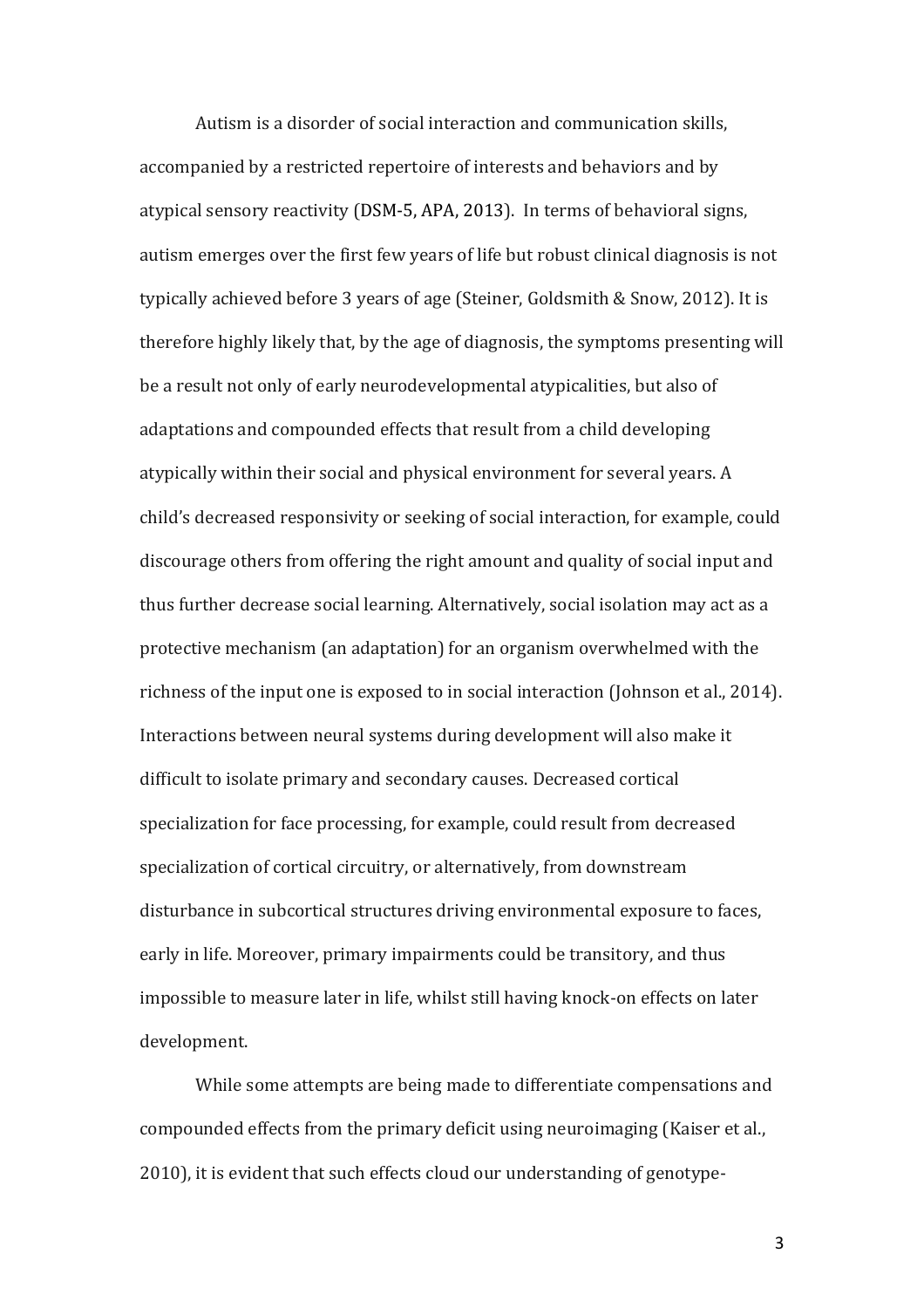phenotype associations. In considering these factors, some have proposed that we need an approach based on the prospective longitudinal study of infants at high-risk of developing autism (most commonly infant siblings in families with an older child already diagnosed with autism). Here the aim is to identify and study the early manifestations of the condition, less affected by atypical interactions with the social and physical environment. Studies of younger siblings of children with autism are motivated by the twentyfold increase in autism incidence in these groups with respect to the general population (Baird, Simonoff, Pickles, Chandler, & Loucas, 2006; Ozonoff, Young, Carter, & Messinger, 2011), making prospective studies feasible (Zweigenbaum et al., 2007). Infants tend to be recruited in the first months of life and followed initially until 3 years of age, when a diagnosis can be made. A low-risk control group, composed of children that have no family history of autism, is typically followed in parallel. As simply having older siblings can affect development, control participants also have an older sibling. Around 20% of high-risk infants receive an autism diagnosis by their third birthday (Ozonoff et al., 2011). At-risk designs also allow the investigation of the broader autism phenotype (BAP, Bolton et al., 1994); subclinical traits or characteristics that are present at an elevated rate in families containing individuals with autism, with about  $10 - 20\%$  of high-risk infants developing sub-clinical ASD symptoms or other developmental problems (Messinger et al., 2013). The fast growing field of infant siblings (sibs) studies has been greatly motivated by the need to identify early reliable markers for this disorder, which would make possible earlier interventions. However, while markers are essential for early detection, a mechanistic understanding of autism emergence is crucial for designing efficient interventions. Infant sibs studies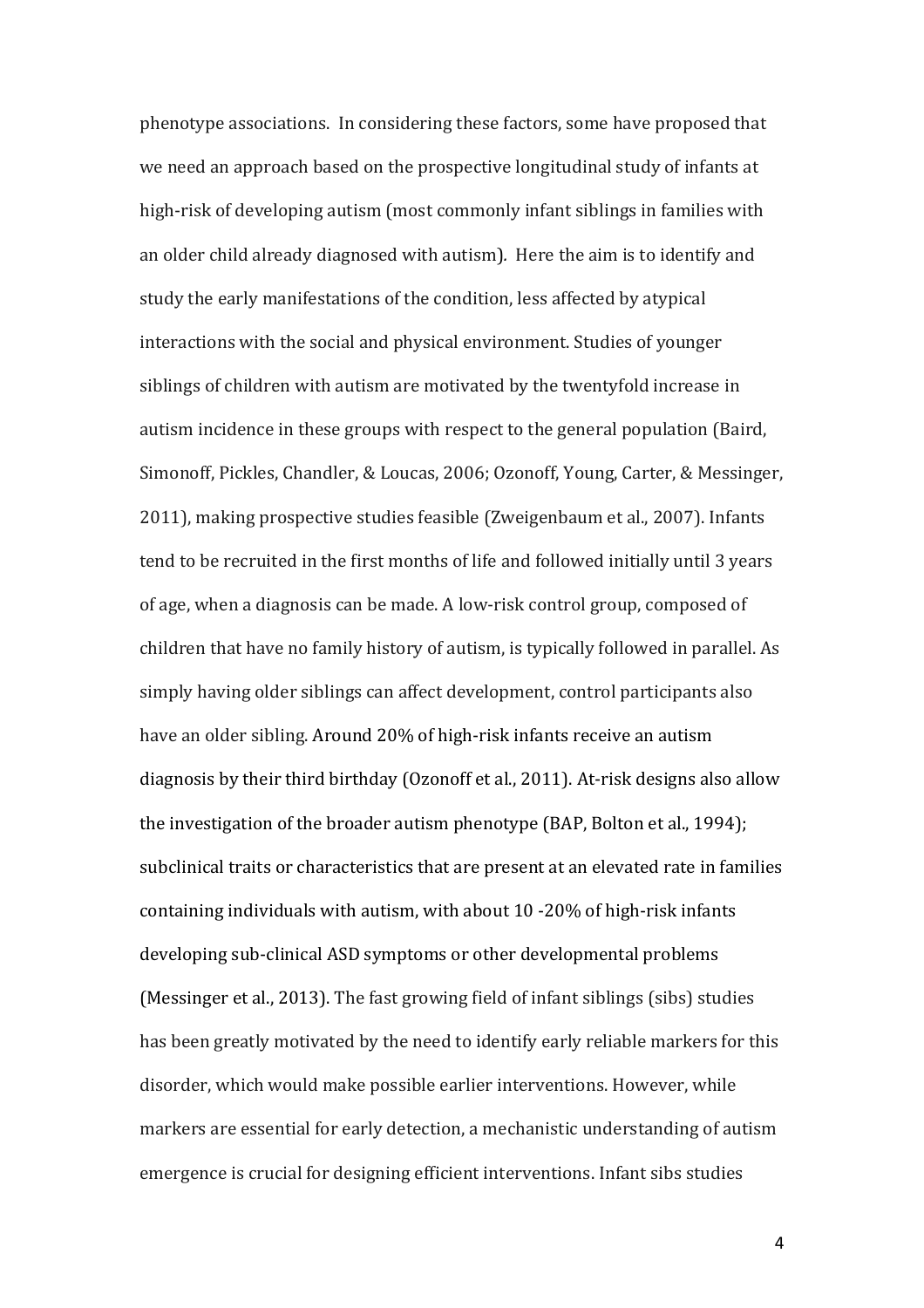offer the unique opportunity to tease apart different accounts about the origin of autism.

Like others before us (Pelphrey, Shultz, Hudac, & Vander Wyk, 2011), when discussing causes of autism, we choose to focus not on the genetic factors associated with this disorder but on the consequences they have on brain function. This is the level which best allows, for the time being, a mapping onto the spectrum of behavioral symptoms that are used to define and diagnose autism. A substantial number of neurobiological causes for autism have been proposed over the years, which can be roughly described as belonging to four lines of thought. Since autism is described as a disorder of social interaction and communication, some place the origin of autism within the category 'disorders of the "social brain"' (Adolphs, 2009). This set of hypotheses, one of the most widely accepted, branches out to focus on different components of the "social brain" (e.g., social orienting and sub-cortical structures, social motivation and reward networks) or processing of biological movement and action within the superior temporal sulcus (STS). A second group of hypotheses proposes a domain-general developmental origin of autism. Many of these hypotheses still focus on circumscribed brain structures, for example the sensory cortices (Mottron, Dawson, Soulieres, Hubert, & Burack, 2006) or the frontal lobe (Hill, 2004). Another line of thought proposes that social and domain-general atypicalities influence additively the risk of developing autism symptoms (Happé, Ronald, & Plomin, 2006). Finally, inspired by increasing understanding of the genetic and molecular mechanisms involved in autism etiology, some autism researchers have suggested brain-wide neural impairments in factors such as long-distance connectivity (Kennedy & Courchesne, 2008), synaptic function and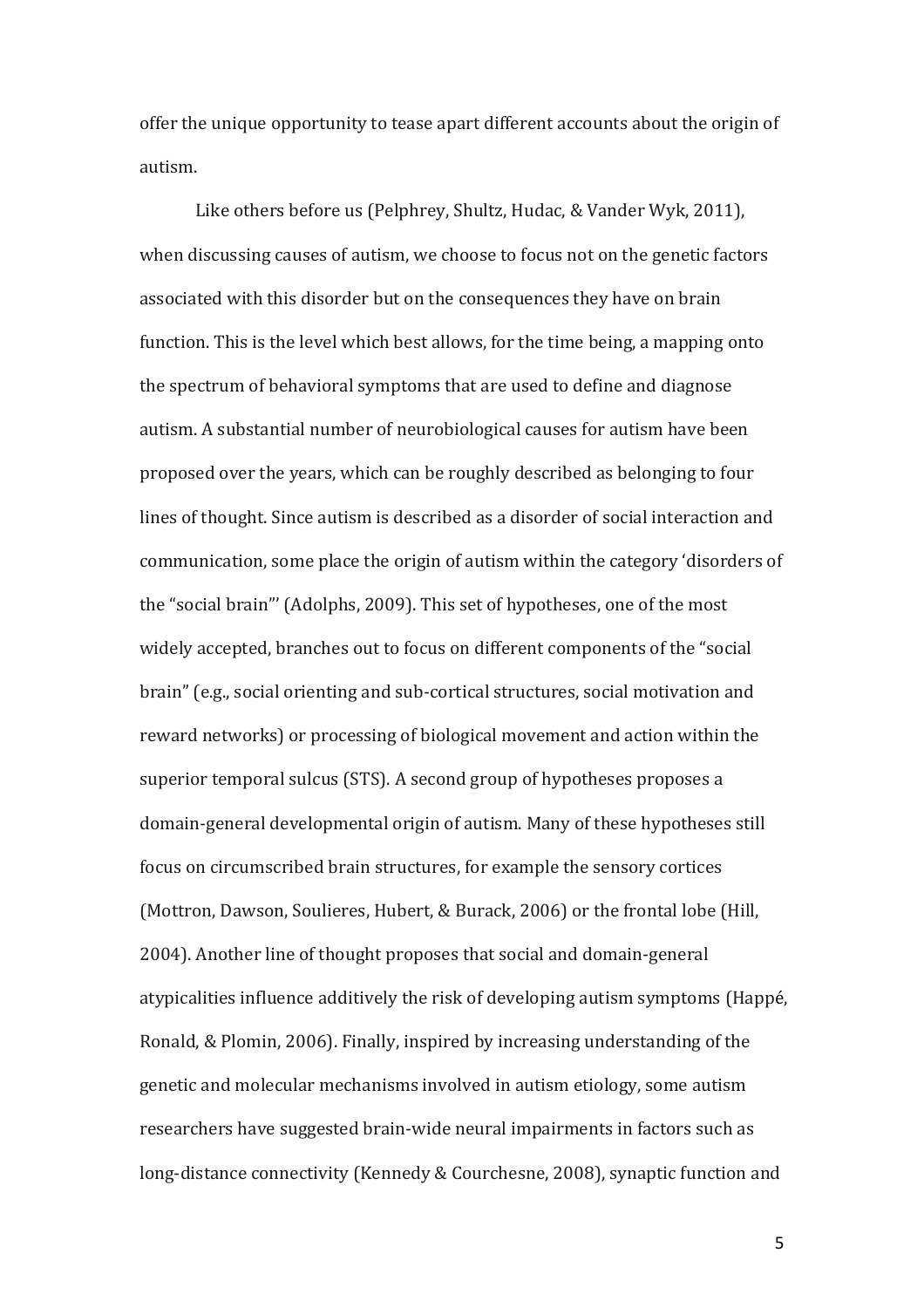excitatory-inhibitory balance (Rubenstein & Merzenich, 2003) or mitochondrial function (Rossignol & Frye, 2012).

Since many of the infant at-risk studies are motivated by findings from adult populations and the theories emerging from these findings, we chose to organize our review accordingly. To address the key questions regarding the nature of the primary deficits in autism we will in turn assess the evidence for "social brain" impairments, and then for general-domain atypicalities like attentional control and sensory processing, in those infants who later develop autism. By *primary causes* we mean functional atypicalities at the level of neural networks or neural systems that are not the result of atypicalities within other systems and have not been compounded by atypical interaction with the environment. In some cases atypicalities within a neural system are proposed as primary only because no downstream causal factor has yet been described. This is a limitation that we acknowledge and will discuss later in the review.

Several studies have now described behavioral or neural markers that differentiate high-risk infants who will develop autism from those who will go on to develop typically. Because the interest is in autism before the onset of compensatory or compounding effects, we focus on studies of infants within the first two years of life, prior to the onset of overt clinical symptoms. By 2 years of age, behavioral symptoms like reductions in joint attention, atypical eye contact, reduced response to name, and language delays can lead to relatively stable diagnosis of autism in clinically referred samples (Woolfender, Sarkozy, Ridley, & Williams, 2012). We then focus on studies with outcome diagnosis of autism or symptom severity at 2 to 3 years (see Jones et al. (in press) for a more comprehensive review); group differences between high-risk infants and low-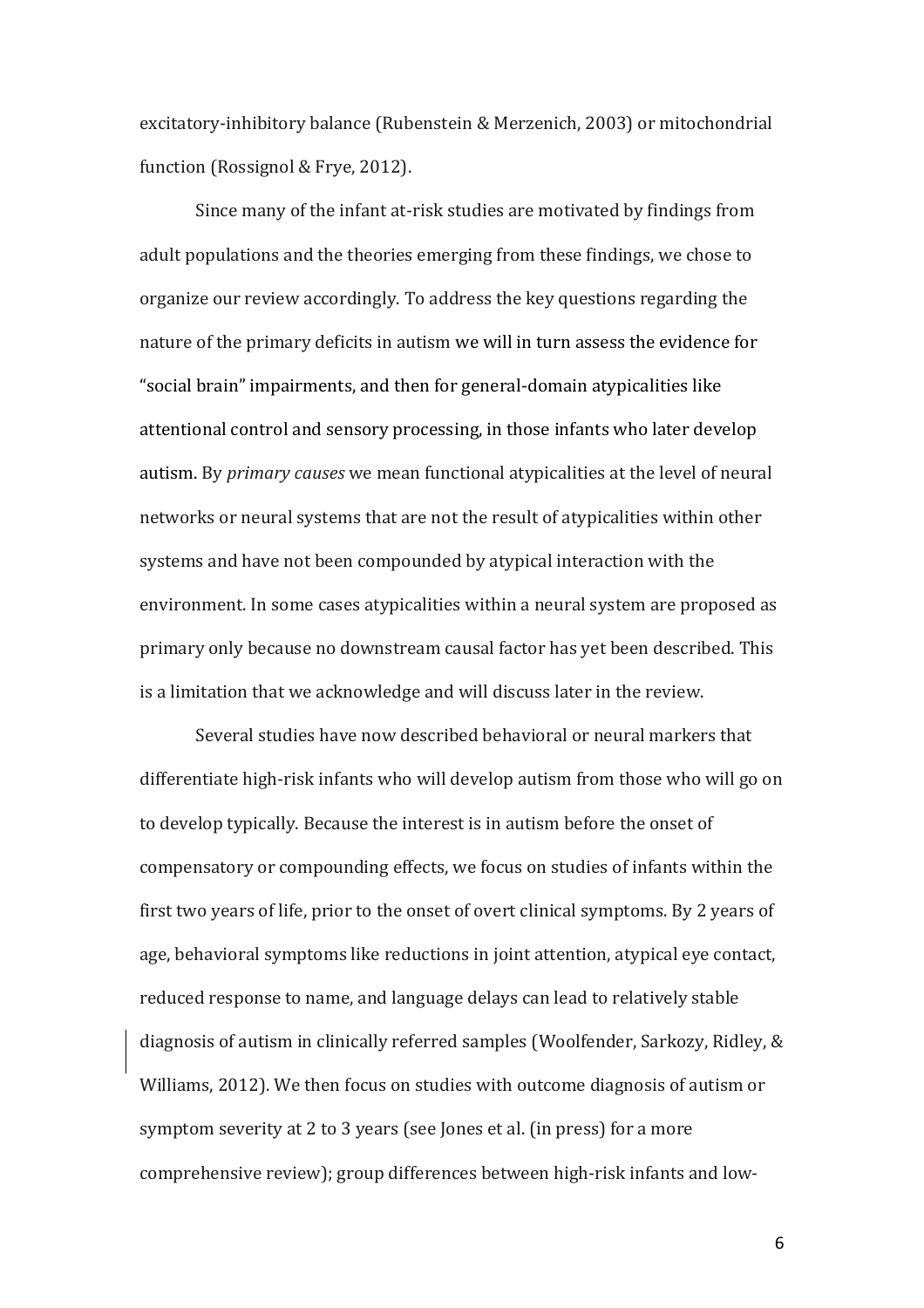risk controls may reflect correlates of genetic risk factors, but can equally result from differences in family environment (i.e., growing up alongside a child with a developmental disorder), and are therefore more difficult to interpret. Twin studies of infants at risk for ASD will be required to tease apart genetic and environmental influences, in this case. This review of the literature will set the background for discussing existing models of autism development, including whether current evidence is more compatible with domain-specific and localized impairments or, in contrast, with models suggesting multiple independent hits (acting additively) or, alternatively, diffuse brain-wide atypicalities.

# *"Social brain" hypotheses*

### *Reduced biases to orient to social information*

Several authors have proposed that the social and communication delays observed in children with autism may result from reduced early orienting to social stimuli such as faces or spoken language, which in turn restricts the infant's exposure to typical social interaction (Dawson et al., 2004; Gliga & Csibra, 2007). Decreased social exposure within one modality, as in deaf or blind children, is associated with difficulties with social interaction and understanding mental states (Parr, Dale, Shaffer, & Salt, 2010; Peterson & Siegal, 1999). One could expect that, if generalized across modalities, decreased orienting to conspecifics would have multiple and wide-ranging consequences on all aspects of development that require learning from people and about people. For example, gaze following may not develop because infants who are not drawn to faces and eyes do not notice the relationship between gaze direction and interesting objects in the world (Triesch, Teuscher, Deak, & Carlson, 2006).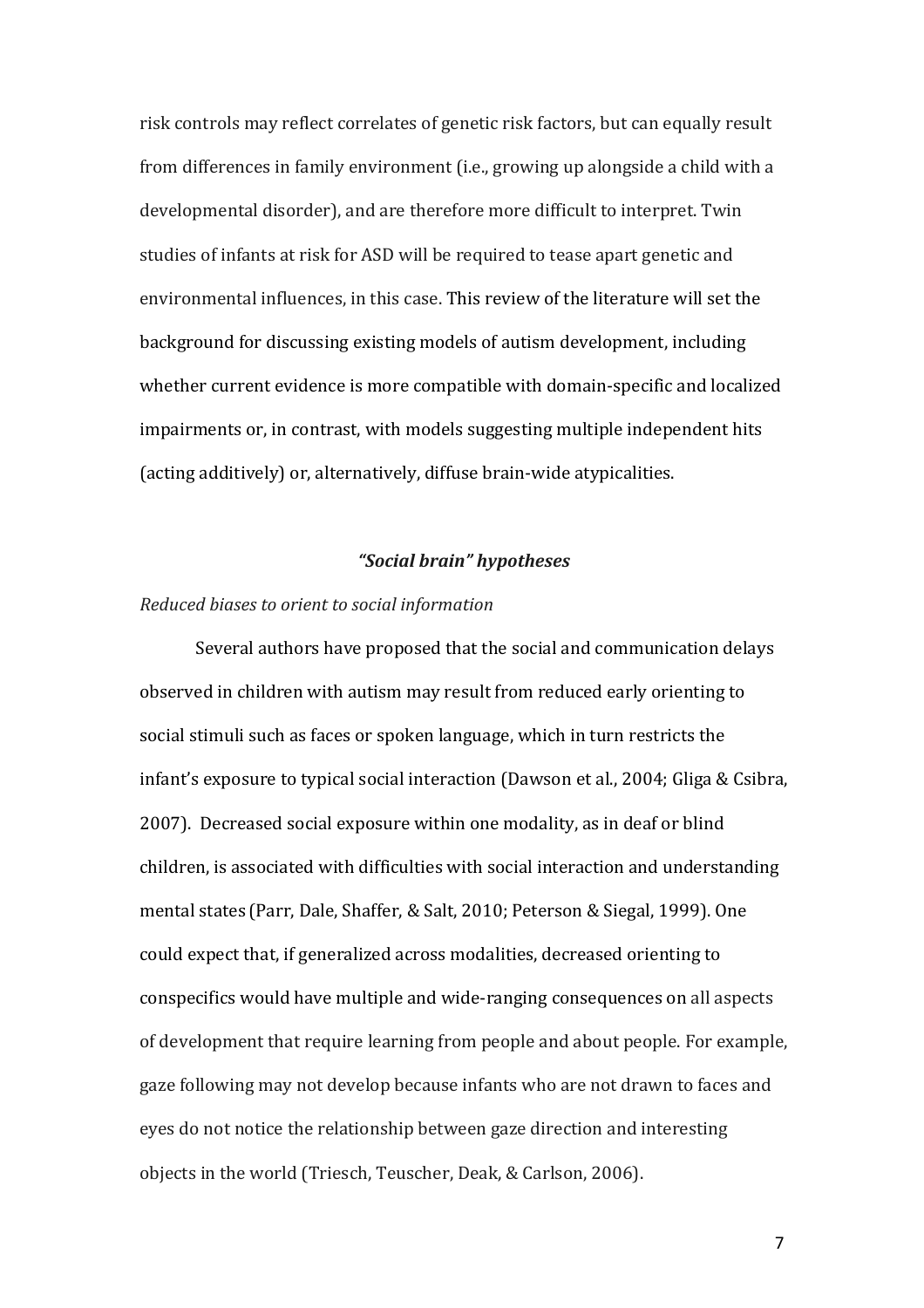A network of cortical and subcortical structures is involved in detecting and orienting towards social partners. The best characterized neural systems are those involved in orienting attention to faces. Together, the superior colliculus, pulvinar and amygdala use coarse spatial frequency information to orient attention to faces or eyes (Kennedy & Adolphs, 2010; Nguyen et al., 2013). Difficulties with orienting towards and engaging with people and their faces and voices have been frequently described in older children with autism (Chawarska, Macari, & Shic, 2012; Kikuki, Senju, Tojo, & Osanai, 2009). Adults and toddlers with autism scan dynamic faces atypically, looking less at the eyes (Jones, Carr,  $\&$ Klin, 2008; Klin, Jones, Schultz, & Volkmar, 2002; Klin & Jones, 2008). In addition, neuroimaging studies have identified atypicalities in the structure and function of the amygdala, in children with autism that are as young as two years of age (Nordahl et al., 2012; Swartz et al., 2013). These findings have been highly influential in shaping theoretical and experimental approaches to autism in infancy.

There is substantial evidence that neural systems that bias attention towards human faces or eyes are functional from the first months of life in typical development (Farroni, Mansfield, Lai, & Johnson, 2003). These mechanisms are actually most useful very early on, when limited attentional abilities make it difficult to select relevant information to attend to. It was suggested that orienting to faces and eves in infancy relies on both subcortical and cortical networks, although evidence for the involvement of particular neural substrates is only indirect (Johnson, 2005). Thus, infants only a few days old preferentially orient to a schematic depiction of an upright face over an inverted face and to a face with open eyes over a face with closed eyes (Farroni,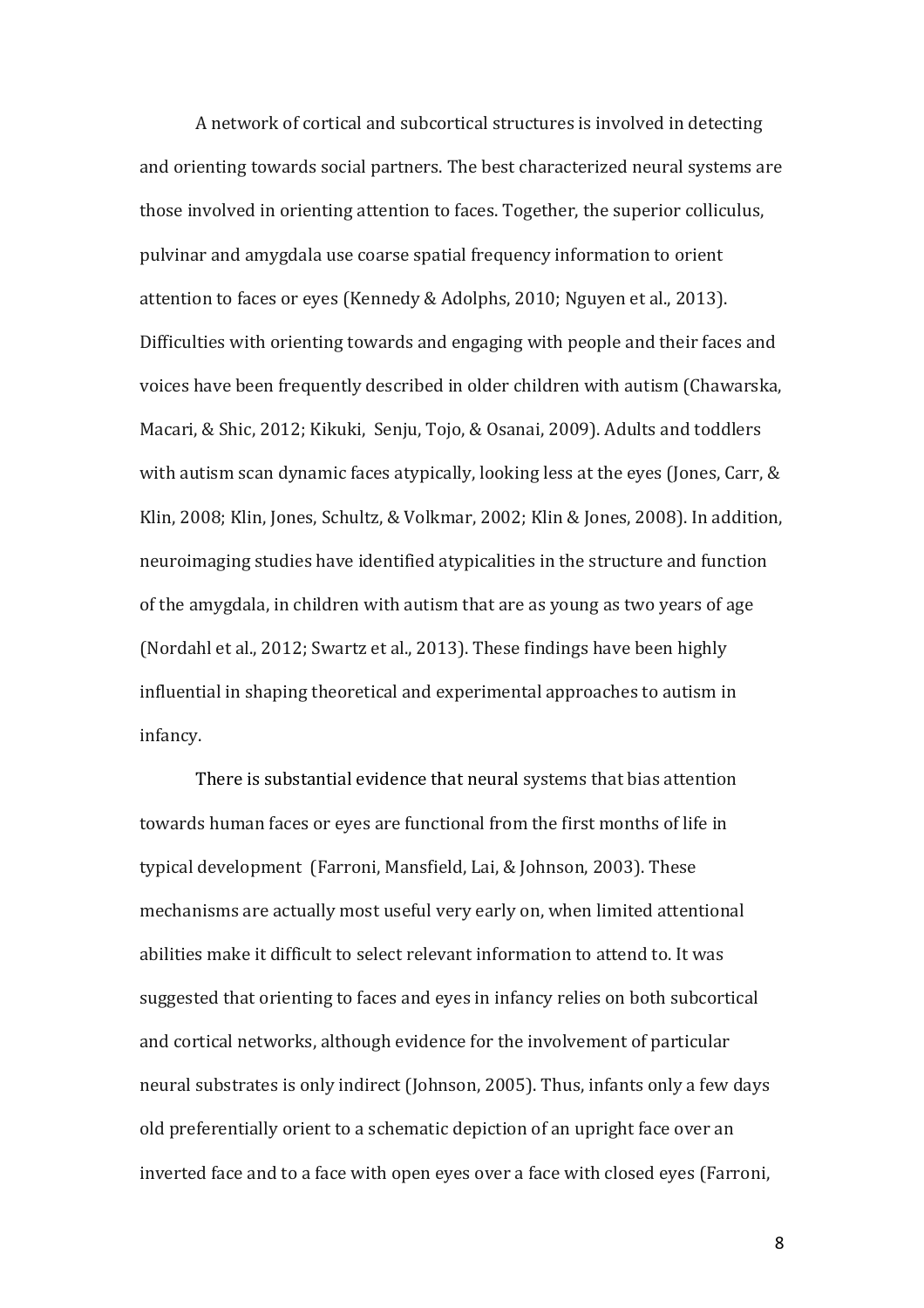Csibra, Simion, & Johnson, 2002). If disruptions of these systems are involved in the development of autism, atypicalities should be identifiable within the first six months of life in infants who later develop autism (henceforth Sib-A). Surprisingly though, in the first year of life Sib-A are indistinguishable from typically developing infants on a variety of measures of early social orienting. Unlike older children and adults with autism (Jones et al., 2008; Klin et al., 2002; Klin & Jones, 2008), 6 to 9-month-old Sib-A show typical scanning of faces including a typical preference for looking at the eyes (Elsabbagh et al., 2013a). Spontaneous orienting and engagement with static faces is typical at both 6 and 12 months (Elsabbagh et al., 2012a; Figure 1a). In a recent, densely sampled study of infants at risk, Sib-A oriented to the eyes more than their typically developing peers at 2 months of age. However, looking to the eyes decreases subsequently and becomes significantly lower than in controls at 24 months of age (Jones & Klin, 2013). Typical orienting to faces and eyes is measured in 6months old Sib-A during live interaction (Ozonoff et al., 2010; Young, Merin, Rogers, & Ozonoff, 2009), but a decrease in orienting becomes apparent from 12 months (Ozonoff et al., 2010). One recent eye-tracking study of 6-month old infants did find decreased proportional time spent watching an actress's face, but also less time looking at the screen in general. Since the study did not examine looking to stimuli with non-social content (Chawarska et al., 2013), these results could potentially reflect general difficulties with maintaining attention to the screen rather than decreased social attention (see later on, when we discuss attentional control in Sib-A).

### *Reduced social motivation*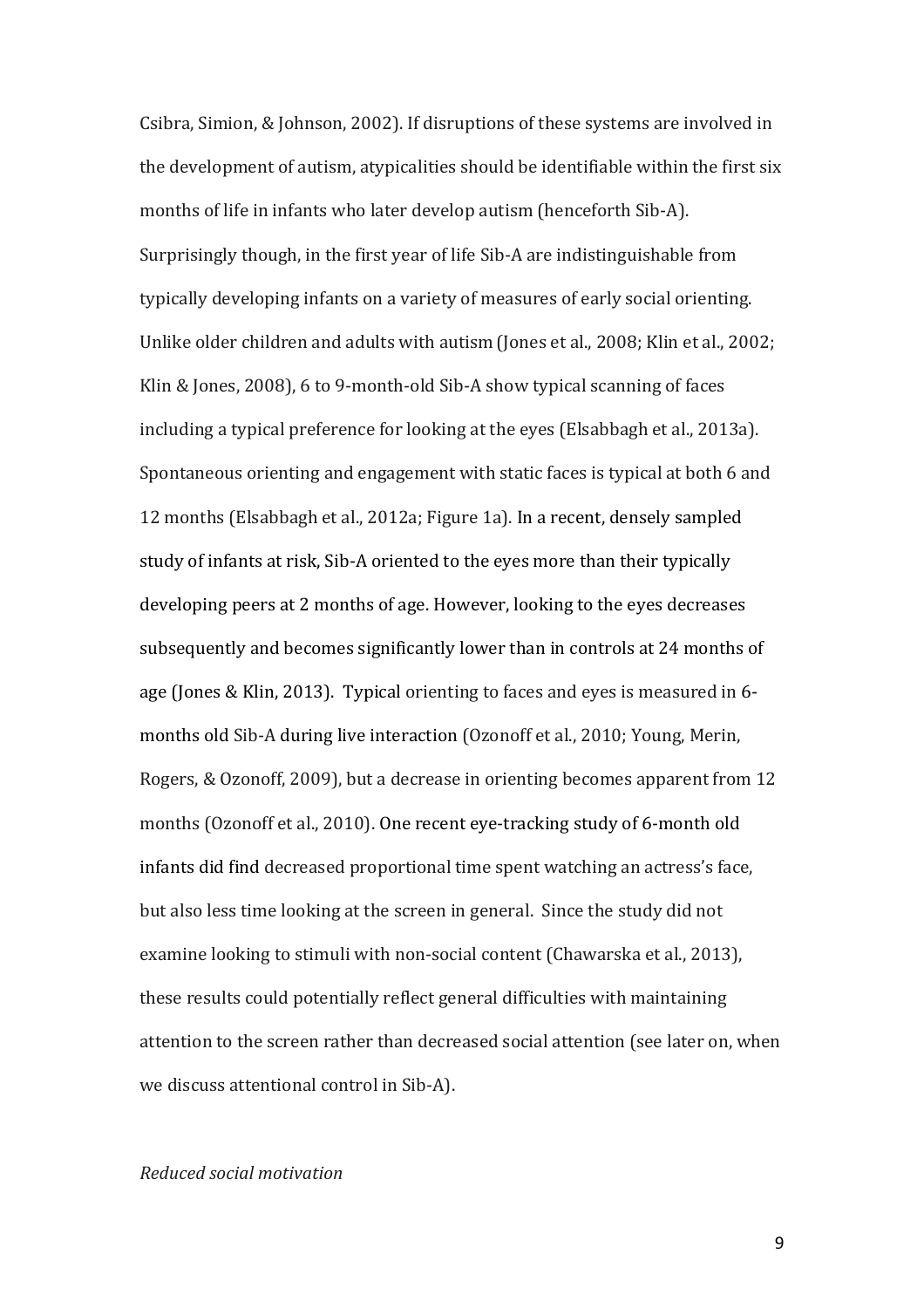Decreased social motivation was recently proposed as an explanatory theory of autism (Chevallier, Kohls, Troiani, Brodkin, & Schultz, 2013). Being able to identify conspecifics in the environment is not sufficient. A lack of motivation to take part in social interaction, or to seek it when unavailable, can also result in decreased learning from and about people. Whilst sub-cortical orienting mechanisms are crucial during the first months of life, reward structures are involved in generating pro-social behavior throughout life. The region of the "social brain" involved in computing and associating reward value with various kinds of stimulation is the ventro-medial prefrontal cortex (i.e., the orbito-frontal and anterior cingulate areas; Rolls, 2000). In the case of social interaction, the orbito-frontal cortex computes social hierarchies and individual preferences (Azzi, Sirigu & Duhamel, 2012). Together with sub-cortical structures like the amygdala and the insula, these cortical structures are believed to underlie general pro-social behavior (Rilling, King-Casas, & Sanfey, 2008). Children with autism rarely initiate social interaction and communication. Decreased initiation of joint attention  $(e.g., through pointing)$  is one of the most reliable early signs of autism (Dawson et al., 2004). A few studies have documented reduced activation of reward networks by social rewards in children and adults with autism (Zeeland et al., 2010, but see Ewing, Pellicano, & Rhodes, 2013 for evidence that children with autism put as much effort as typically developing children into seeing faces during a computerized task).

To show atypical social motivation in autism one should be able to measure "wanting" and "liking" social interaction in infants (Berridge, Robinson, & Aldridge, 2009). Older children and adults can overtly identify and communicate states of wanting and liking. In infants and other species these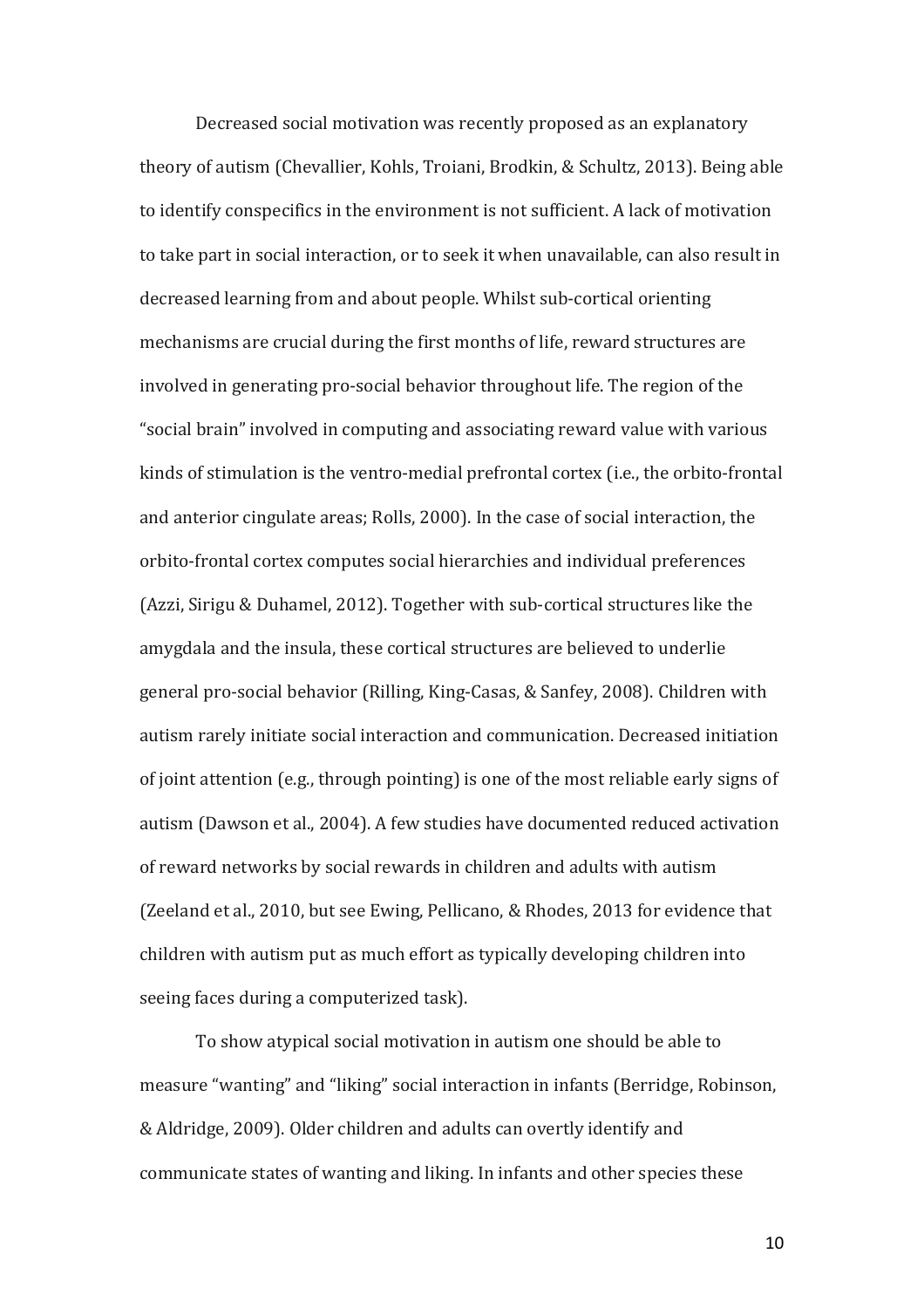states need to be inferred from behavior and its consequences. For example, effortful approach toward and consumption of rewards is seen as a reflection of "wanting". Simple orienting to faces in an experimental situation - often described as primitive motivated behavior - requires little effort from the infant. Although this is not evidence against reward system involvement in face orienting, it is also not strong evidence in support of it. "Liking" is not necessarily easier to identify in infancy. Emotional expressions of smiling or crying as well as physiological changes in heart rate, are used as indexes of well-being and pleasure but the exact relationship between these behaviors and the underlying subjective states of liking remains elusive.

The strongest (and most replicated) evidence for socially motivated behavior in infancy comes from reactions elicited by the sudden interruption in social interaction, known as the still face paradigm (Toda & Fogel, 1993; Weinberg & Tronick, 1996). To re-establish contact when the parent or an experimenter looks away or stops interacting with them, infants make considerable efforts, including smiling, gurgling, and vocalizing, which they stop when the experimenter returns. These could be seen as reflections of "wanting". If the "still face" is maintained beyond a few seconds most infants show negative affect (dis-"liking"). Confirmatory evidence for reward network activation during infancy is still limited. Increased gamma-band activity was measured over frontal regions in 4-month-old infants while they were presented with a human face establishing mutual gaze (Grossmann, Farroni, Johnson, & Csibra, 2007), but this finding awaits replication using methods that have better spatial resolution. Using functional magnetic resonance imaging (fMRI) Blasi et al. (2011) measured increased insula and orbito-frontal activity in 3- to 7-month-old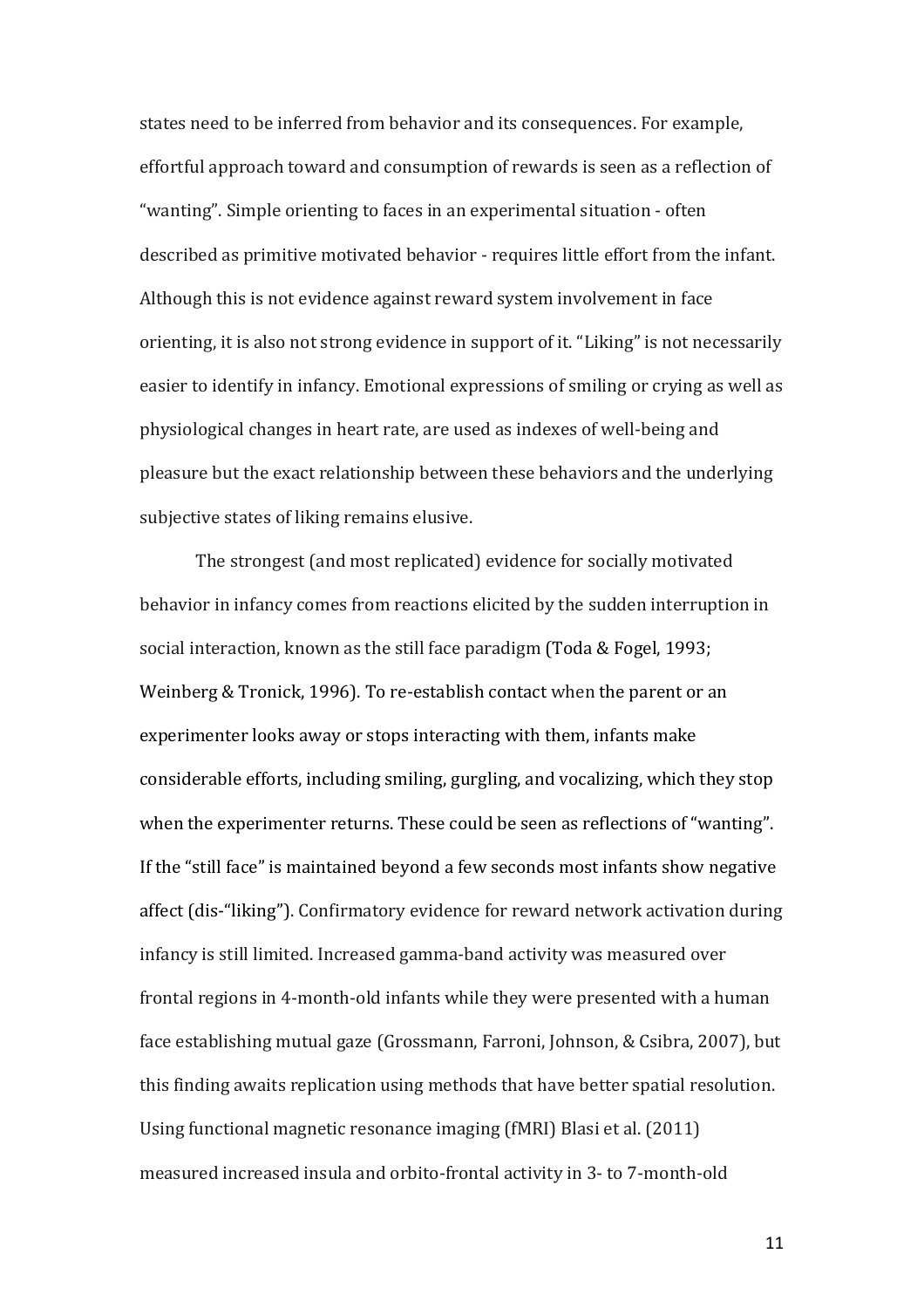infants listening to sad voices. Measuring brain activity while the infant takes part in a still face paradigm is still not possible as because of the constraints imposed by MRI methodology – one needs to lie very still which can only happen if infants are asleep. Other methods allow brain measurement while the infants are awake (e.g. near-infrared spectroscopy, Lloyd-Fox et al, 2011) but cannot detect activity in "deep" structures, like the orbito-frontal cortex or the insula.

Behavioral responses to the 'still face' paradigm were measured in studies of high-risk infants, but were found to be typical at 6 months in Sib-A (Rozga et al., 2011; Young et al., 2009). Maternal reports of typical positive affect (i.e. smiling) during caretaking and interaction are also suggestive of typical reward system functioning, at least during the first 6 months of life (Clifford, Hudry, Elsabbagh, Charman, & Johnson, 2013). However, as we stated earlier on, it is still unclear whether smiling at this age reflects the influence of reward systems. In addition, the temperament questionnaire used by Clifford et al. (2013) does not differentiate between smiling during social interaction and smiling during non-social interaction. It is interesting to note, though, that mothers report a decrease in smiling from 12 months onwards in this study, around the same age at which a decrease in social orienting during interaction is observed (Ozonoff et al., 2010). Low infant positive affect and infant attentiveness to parent, recorded at 12-months during an episode of parent-child interaction, predict 3-year autism outcome (Wan et al., 2013). No such relationship was found between 6month-old parent-child interaction measures and outcome.

In sum, current findings provide mixed support for a deficit in social orienting or social reward during the first months of life in those infants who develop autism symptoms. Orienting to people, and wanting and liking social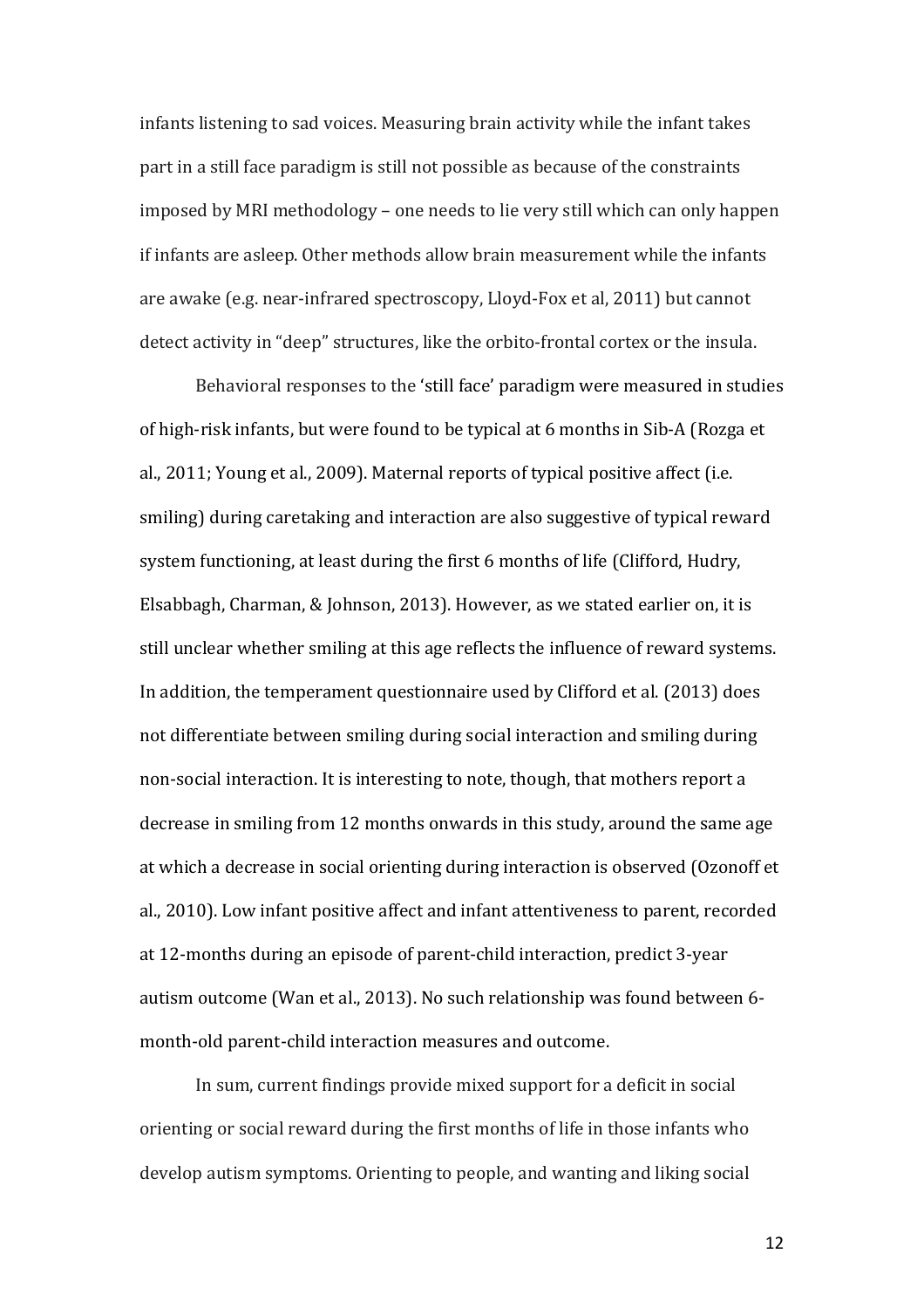interaction, have been measured in a variety of contexts; from highly controlled experimental studies to "real life" interaction. It is therefore unlikely the null results were a result of poor ecological validity. Rather, the possibility remains that the decreased social engagement observed at age of diagnosis (and by 12 months of life in Sib-A) is the developmental consequence of impairments in a different functional system during infancy. Decreased social orienting and motivation could, for example, be a *consequence* of difficulties in processing the incoming social information (e.g., in processing biological movement and actions), rather than their cause.

### *Atypical processing of biological movement and actions*

This set of hypotheses state that a primary factor in autism is not in the lack of social orienting or social motivation, but rather in processing of the information conveyed by human behavior. It was hypothesized that understanding and using gaze direction, emotional expressions or action goals requires specialized neural mechanisms that go beyond processing form or movement. Indeed, parts of the superior temporal cortex, together with other associative cortex regions the STS connects to, as for example the temporalparietal junction, have been selectively associated with the processing of body and face movement that together are referred to as biological motion (Allison, Puce, & McCarthy, 2000; Kaiser, Shiffrar, & Pelphrey, 2012). These computations and their underlying neural substrates are atypical in autism. Children and adults with autism process bodily movement (Annaz, Remington, & Milne, 2009) and gaze (Leekam, Lopez, & Moore, 2000) atypically, and fMRI studies have shown that body or gaze movements produce less specialized activation of the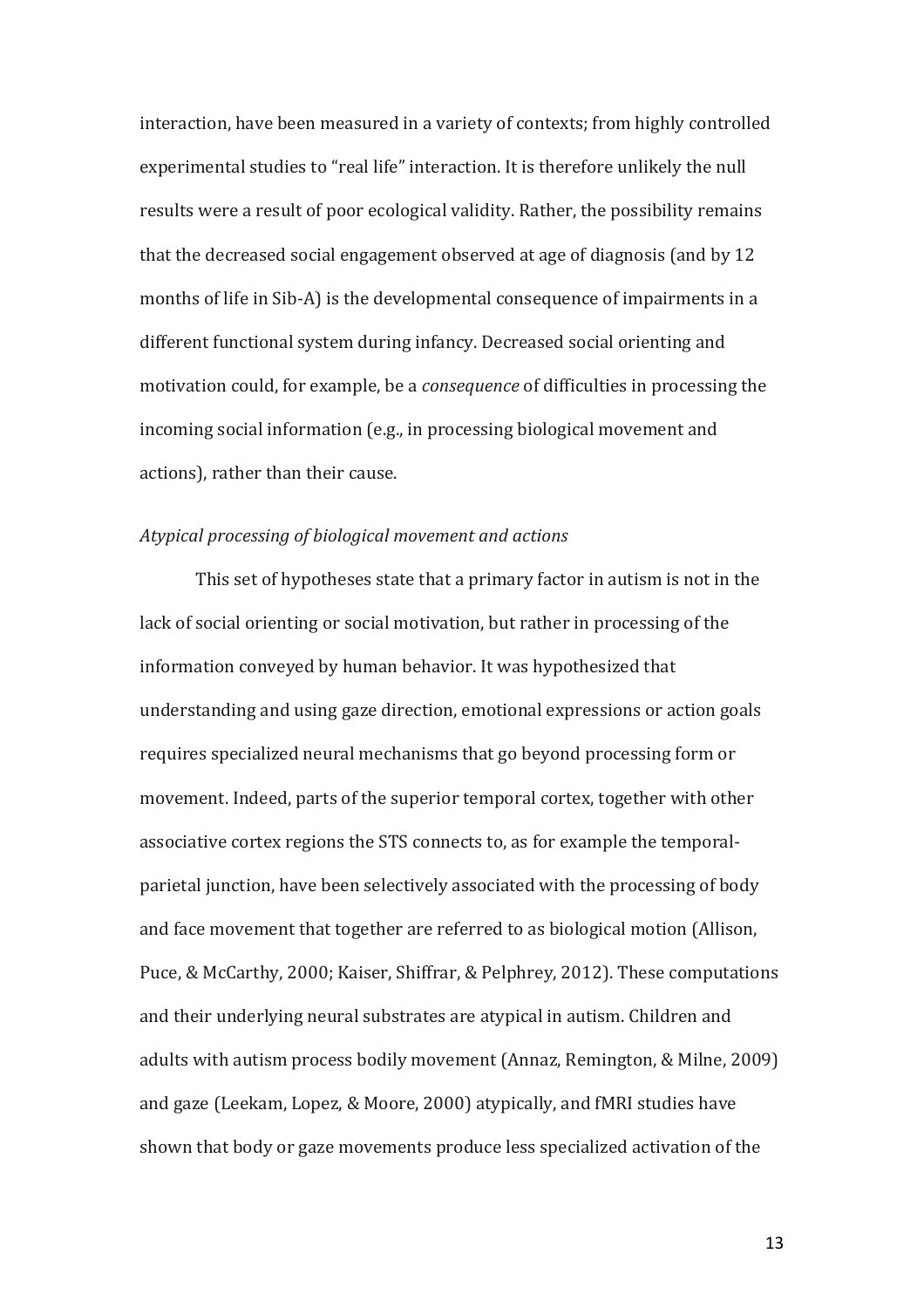STS (Zilbovicius et al., 2006, but also see evidence for general motion processing difficulties; Jackson et al., 2013). A lack of preference for upright over inverted point light displays of human action has also been documented in toddlers with autism (Klin, Lin, Gorrindo, Ramsay & Jones, 2009).

To date, infant sibs studies have focused on gaze processing, with the aim of explaining later atypicalities in joint attention. Gaze perception develops gradually during the first year of life in typical development (Symons, Hains,  $\&$ Muir, 1998), but rudimentary forms of gaze-following are present from days after birth (Farroni, Mansfield, Lai, & Johnson, 2003). Impairment in gaze processing networks in autism could therefore be measurable within the first months of life. In support of this hypothesis, event-related potentials (ERP) resulting from viewing changes in gaze direction showed that, unlike infants with later typical development, 6- to 9-month-old Sib-A did not differentiate between faces that shifted gaze away from faces that shifted gaze towards the viewer (Elsabbagh et al., 2012b; Figure 1b). For all groups, neural responses to faces differed from neural responses to control visual stimuli, suggesting that more basic aspects of face processing are intact early in life in those infants who develop autism symptoms. Behavioral measures of gaze following seem typical around 6 months of age in Sib-A, but impairments become apparent at the beginning of the second year, when Sib-A follow gaze but spend less time than controls looking at the gazed-at object (Bedford et al., 2012; Landa, Holman & Garret-Meyer, 2007).

It is still unknown whether difficulties with processing gaze measured at 6 months (Elsabbagh et al., 2012b) reflect impaired STS functioning, or STS connectivity with other areas. Functional near-infrared spectroscopy (fNIRS) has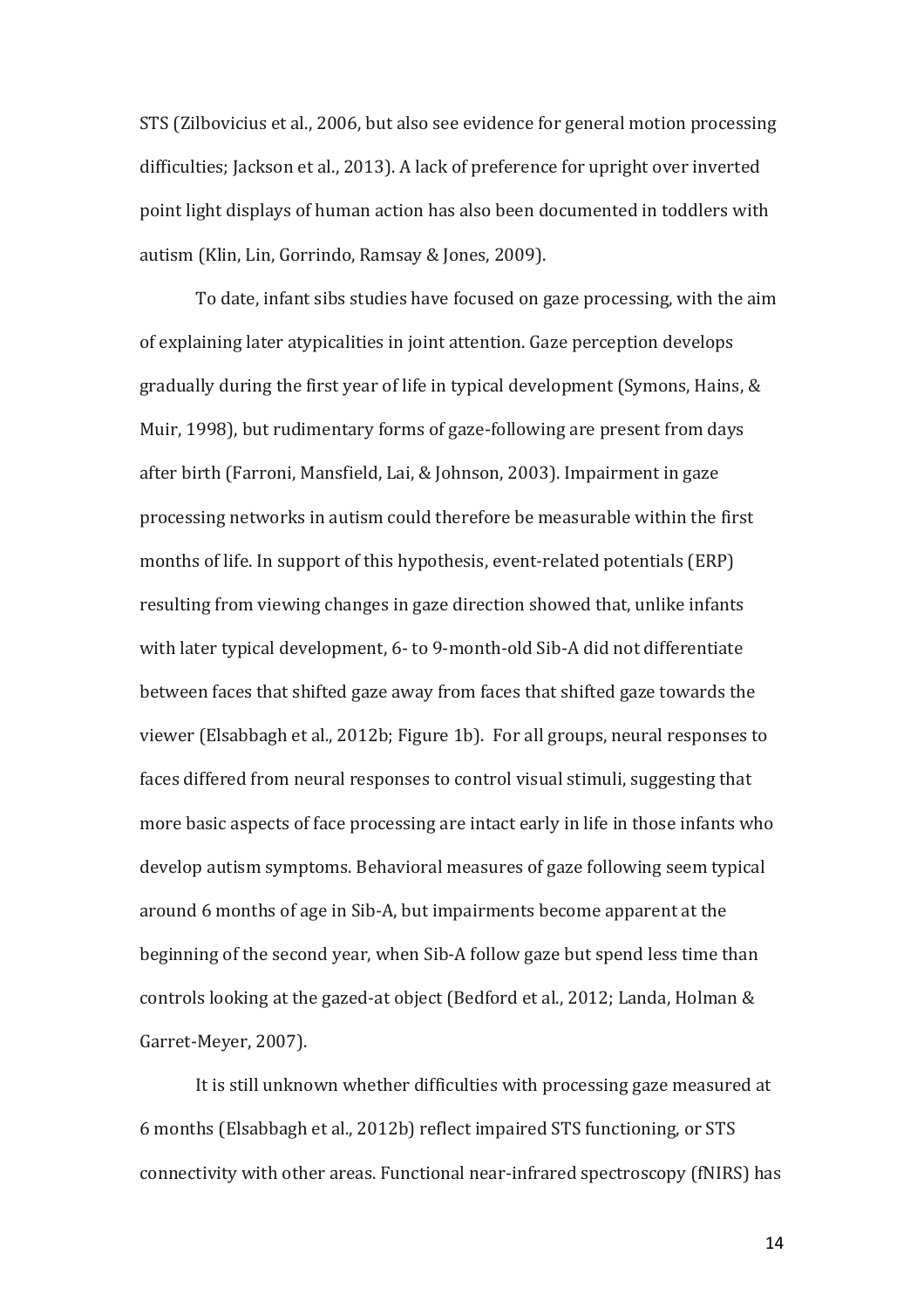recently been used to investigate cortical activity, including activity localizable to the temporal lobe, in 4- to 6-month-old infants. This series of studies have shown that in typical developing infants, temporal lobe activation is tuned to visual and auditory social stimuli (Lloyd-Fox et al., 2009). Ongoing work with this technique in high-risk infants (Lloyd-Fox et al., 2013) will help us understand the role of the STS in the emergence of autism symptoms.

In conclusion, there is some limited evidence that, at the age at which behavioral measures of social orienting and social motivation seem typical, Sib-A show atypical processing of one type of biological movement: gaze direction. Future studies will have to investigate whether it is gaze in particular, or any type of biological movement that is impaired early on in those children that develop autism symptoms. Interestingly, *longer* looking towards faces at 6 months of age, in high-risk participants, correlates with poor face recognition skills at 3 years of age (de Klerk, Gliga, Charman, & Johnson, 2014). This suggests that early face orienting (Jones & Klin, 2013) may also reflect atypical processing of faces. Processing of stimuli outside the visual modality, but which rely on STS functioning (e.g. voices, "social touch"), will also help describe the nature of these early difficulties. Since STS functioning relies on connectivity with a variety of sensory cortices and with higher-level structures within frontal and parietal areas, impairments in either sensory processing or connectivity could manifest as STS atypicalities. Another question that remains to be answered is whether difficulties with processing gaze direction can lead to the decrease in orienting to eyes and faces measured in the second year of life in Sib-A (Jones & Klin, 2013; Ozonoff et al., 2010). Just as stimuli associated with predictable reward become more salient in time (Sali, Anderson & Yantis, 2012) so other stimuli (e.g., faces)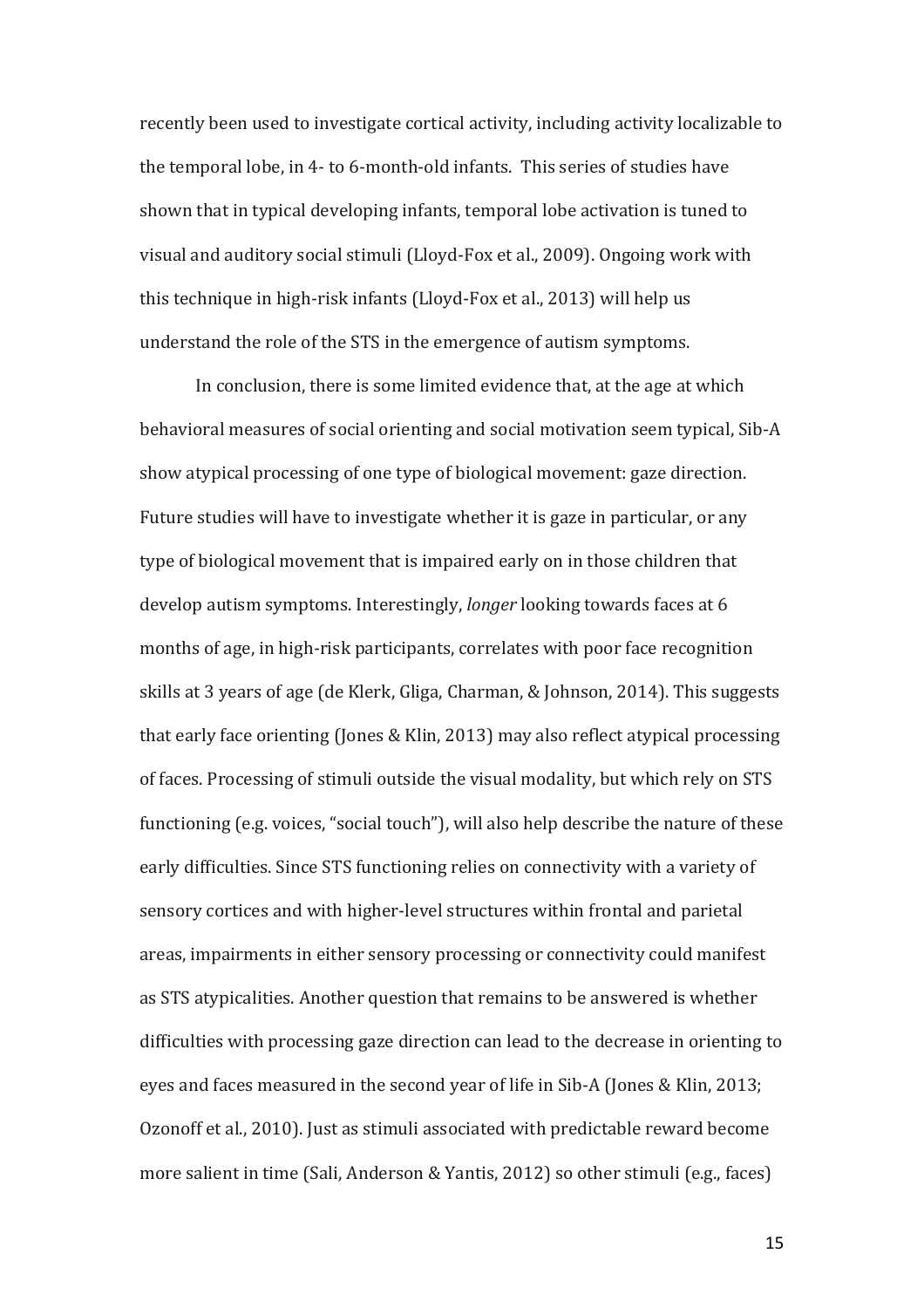could decrease their saliency if they are perceived as being unpredictably related with rewards. A variety of (and combinations of) social cues announce rewards in social interaction (e.g., gaze direction can indicate the location of desired food). An infant who has difficulties processing these cues might perceive them as unpredictable and therefore lose interest in them. This gradual avoidance of social interaction (and preference of repetitive, predictive aspects of the environment) may also be adaptive in providing the autistic brain with the type of information it can better process (Johnson, Jones & Gliga, in press).

#### General neuro-cognitive factors

#### *Reduced control of attention*

Another set of hypotheses focus more on the non-social symptoms of autism such as rigid and repetitive behaviors, restrictive interests, and resistance to change (Leekam, Prior, & Uljarevic, 2011). These difficulties have been attributed in part to deficits in prefrontal cortical mechanisms of executive control (Lopez, Lincoln, Ozonoff, & Lai, 2005). In addition to explaining these non-social deficits, difficulties with executive control could underpin social interaction skills, like joint attention, because of the requirement for repeated and rapid shifts of attention between people and their objects of attention (McEvoy, Rogers, & Pennington, 1993). It has also been suggested that good executive function may act as a protective factor across different developmental disorders (Johnson, 2012).

The ability to shift visual attention is a component of executive control skills and is associated with fronto-parietal modulation of sub-cortical saccade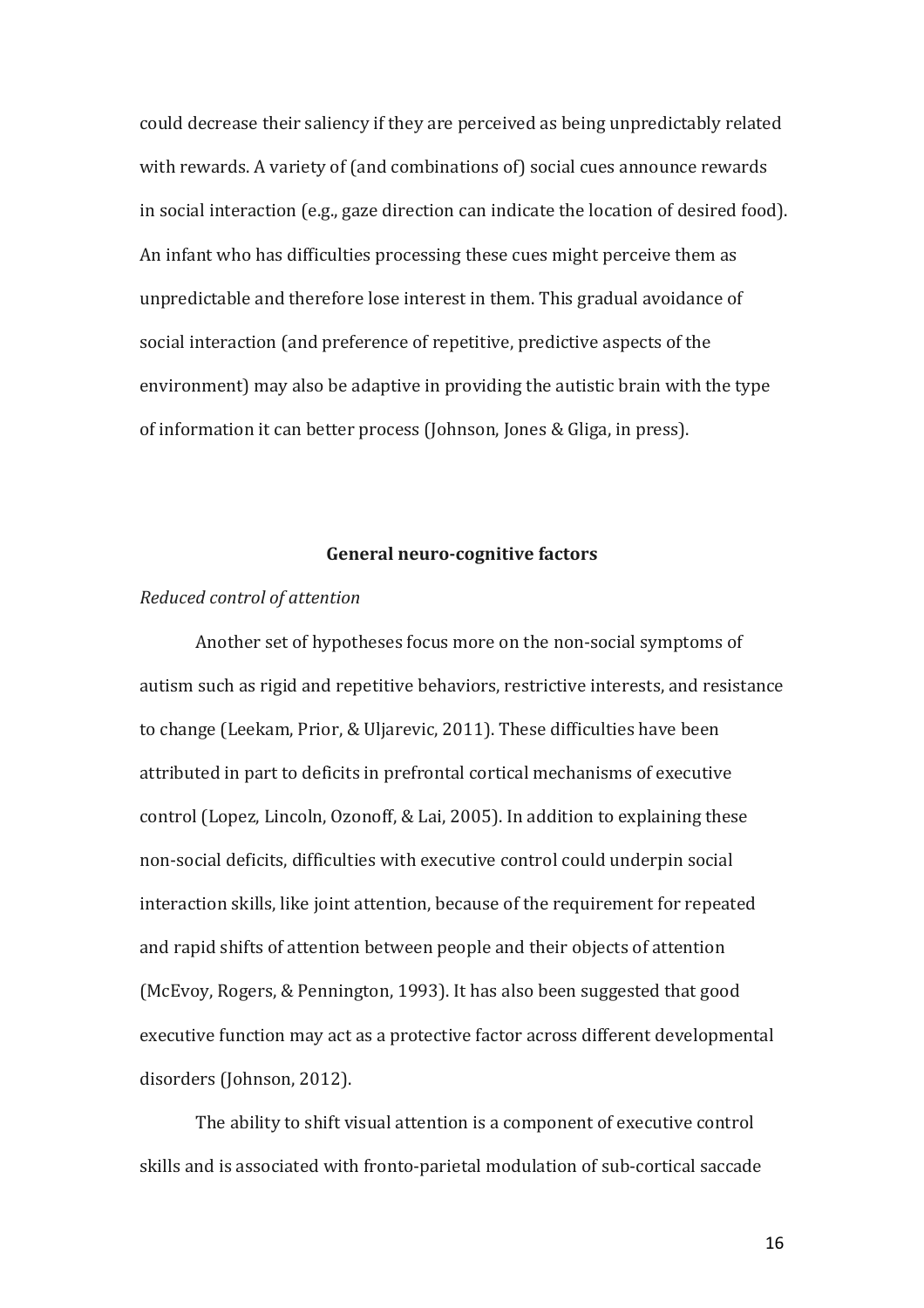control mechanisms (Alvarez & Emory, 2006). Older children and adults with autism have difficulty in disengaging attention from a central fixation stimulus in attention competition tasks (Kawakubo et al., 2007; Landry & Bryson, 2004; but see Fischer, Koldewyn, Jiang, & Kanwisher, 2013 for contrasting findings). Interestingly though, the nature of the central fixation stimulus is important, as toddlers with autism take less time to disengage from a face (Chawarska, Klin,  $\&$ Volkmar, 2007). This raises the possibility that differences in "engagement" with particular stimuli, and not general attention shifting, distinguish between neurotypical and autistic individuals. Many attention competition tasks that have shown disengagement difficulties use repeated and predictably moving central fixations (e.g. a spinning animation), which may be particularly "engaging" for individuals with autism.

Saccadic reaction times become faster in target competition tasks during the first year of life (Csibra, Tucker, Volein, & Johnson, 2000), possibly due to enhanced connectivity between fronto-parietal and visual areas (Elison et al., 2013a). It is around 12 to 14 months of age that  $Sib-A$  show slower disengagement of attention than infants with other outcomes (Elsabbagh et al., 2013b; Zwaigenbaum et al., 2007; Figure 1c). Changes between 7 and 14 months of age also predicts later diagnosis of autism (Elsabbagh et al., 2013b; Zwaigenbaum et al., 2005), suggesting that atypicalities of attention control might, in some cases, have their onset earlier, during the first year of life. Indeed, disengagement of attention at 6 months of age was slower in infants who met criteria for autism at 2 years of age (Elison et al., 2013a). It is possible that difficulties with attention shifting are apparent earlier in life in those infants whose symptoms of ASD are manifested already at around 2 years of age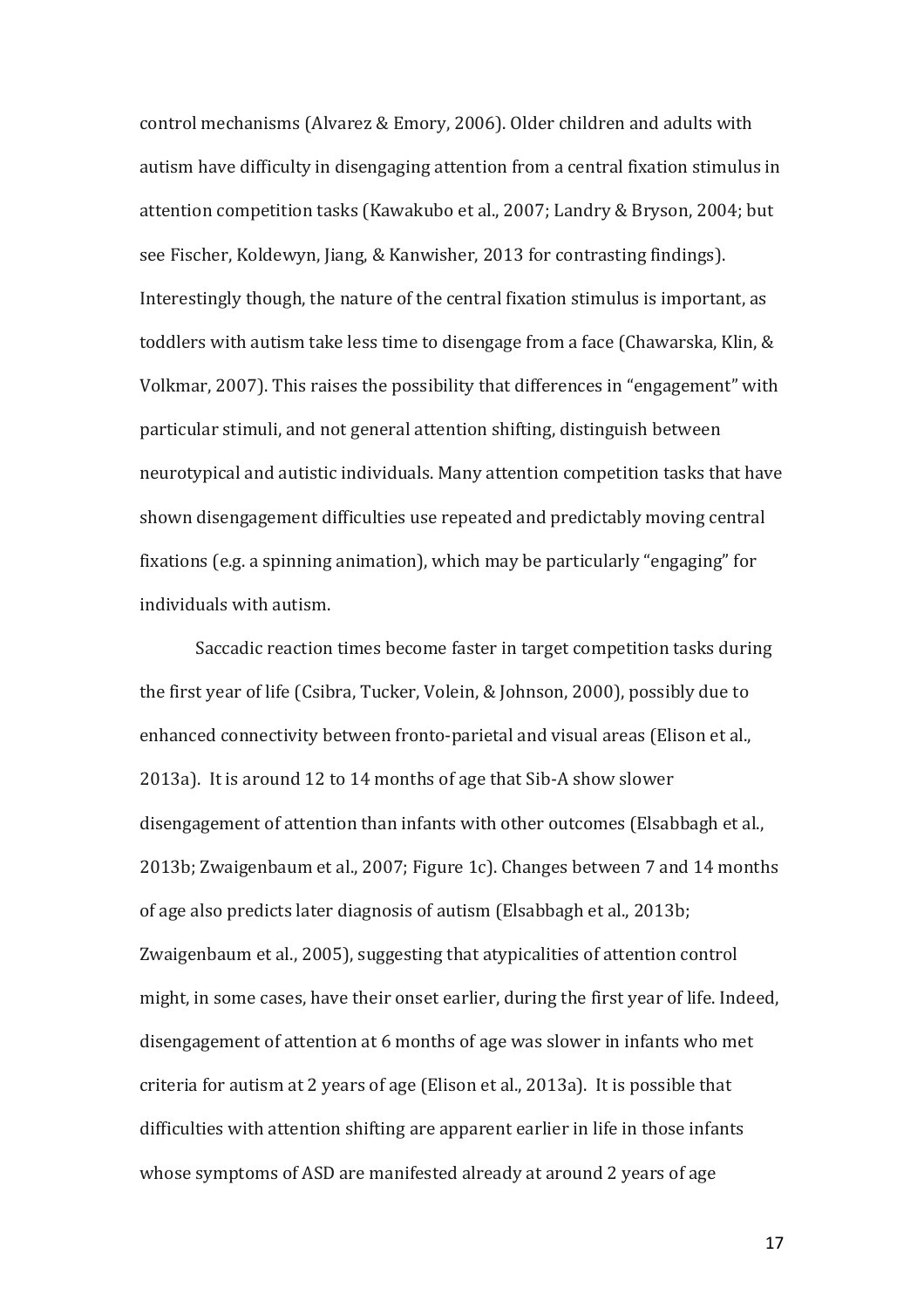(compared to 3 years of age, as in the other studies). Interestingly, Elison et al., (2013a) also found that slow disengagement correlates with fiber integrity in the splenium of the corpus callosum. Structural atypicalities have also been measured within projection pathways connecting frontal and parietal areas to posterior cortical areas in 6-month-old Sib-A (Wolff et al., 2012) but have not yet been related to saccadic reaction times.

In conclusion, as with the other hypotheses reviewed earlier, evidence for cognitive control difficulties comes only from a limited range of measurements (mainly of competition for visual attention). To clearly describe the mechanism leading to autism symptoms, future work will need to investigate performance in a wider range of attention control tasks (see Figure 2b). Further evidence for frontal cortex structural or functional atypicalities during infancy, as well as evidence that attentional control early in infancy explains later difficulties with social interaction (e.g., gaze following) is also crucial to establish attentional control as a primary deficit in autism (but see later for evidence against this association). Alternatively, a better understanding of the conditions under which slower disengagement of attention is measured might point to alternative trajectories of cortical specialization (not for faces or biological movement but for predictable, mechanical stimuli; Johnson, Jones & Gliga, in press).

# *Atypical sensory processing*.

Reliable sensory processing is crucial for extracting regularities from the environment and for producing reliable motor outputs. Sensory problems, manifested as either hyper- or hypo-reactivity to stimulation, are prevalent in autism (Crane, Goddard, & Pring, 2009), and the critical role of sensory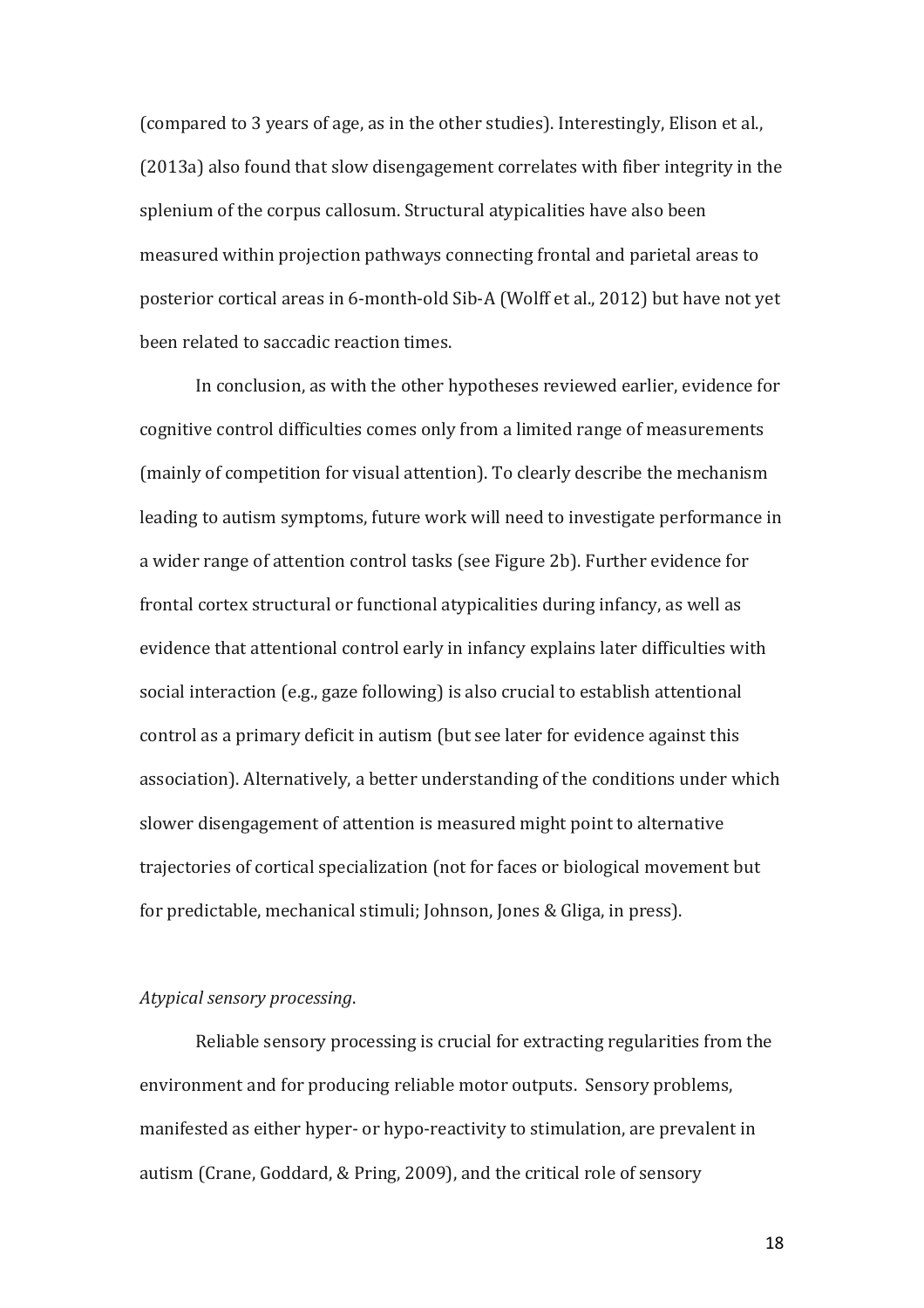difficulties (Ben-Sasson, Soto, Martinez-Pedraza, & Carter, 2013) is recognized by their inclusion in the new DSM-5 (APA, 2013) criteria for autism. It is proposed that increased noise in sensory systems during infancy may become compounded during subsequent development and particularly affect domains of perception and cognition that involve complex and dynamic events, such as those characteristic of understanding or taking part in social interaction. Detecting social stimuli in the environment, processing social information, or switching attention, could all suffer from noisy incoming sensory input (Figure 2a).

Evidence for altered sensory processing comes from studies showing that, for individuals with autism, auditory perception in silence is not superior to auditory perception in noise, as it is in controls (Russo, Zecker, Trimmer, Chen, & Kraus, 2009). Imaging studies also show increased variability in neural responses to sensory stimulation. For example, studies in older participants with autism have reported increased intra-participant variability in electrophysiological (e.g., visual-evoked ERPs; Milne, 2011) or hemodynamic responses to different types of sensory stimulation (e.g., auditory, visual and tactile; Dinstein et al., 2012), and this variability was shown to correlate with the severity of autism symptoms (Dinstein et al., 2012). The mechanisms behind this increase in response variability are not known but we do know that during typical development, neural responses to sensory stimulation increase in reliability (Little, Thomas, & Letterman, 1999). During infancy, responses to familiar stimuli are also less variable than responses to novel stimuli, suggesting that a decrease in variability may reflect sensory learning and increased specialization of neural representations (Thomas et al., 1997).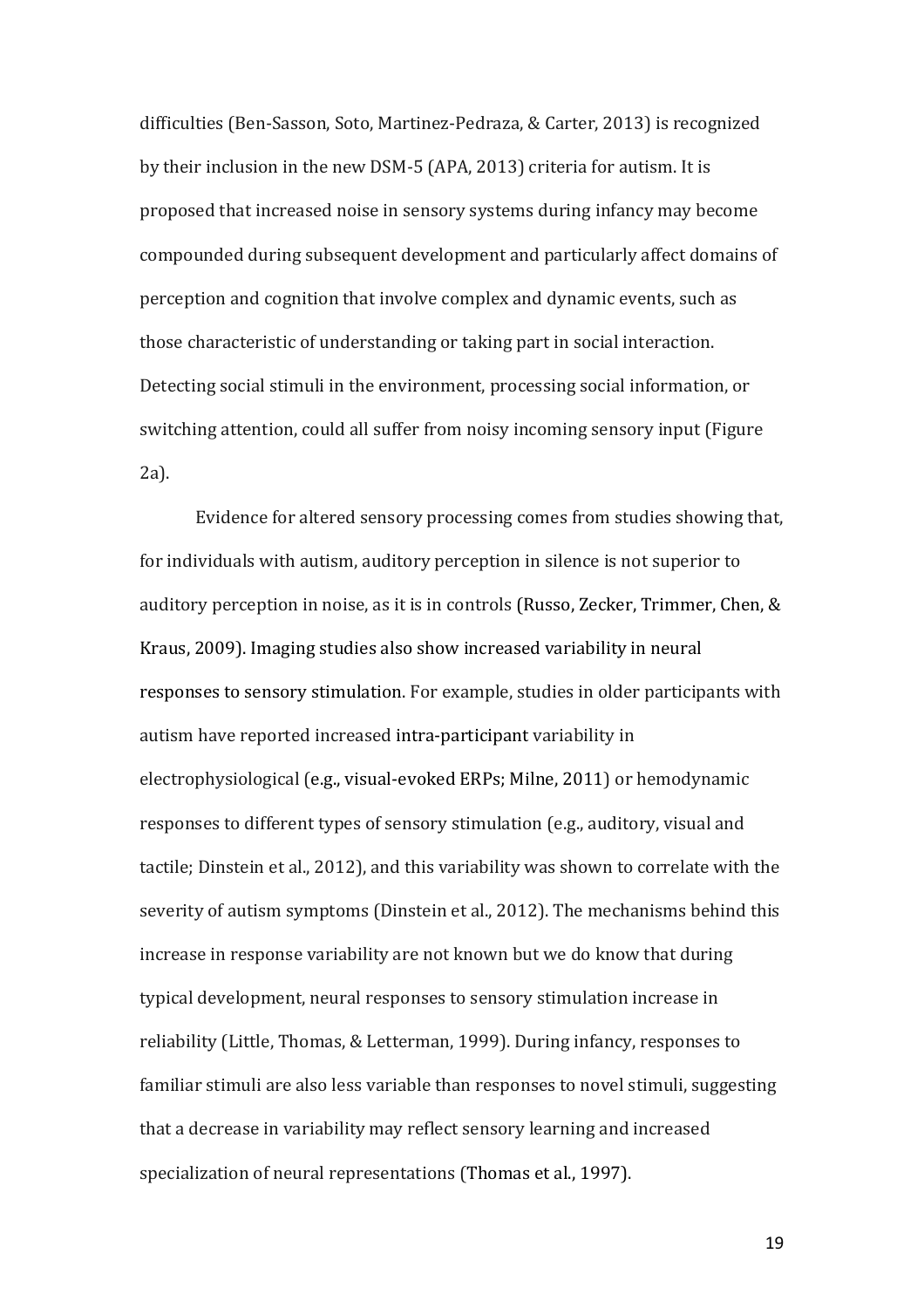Recent evidence suggests an early onset of sensory atypicalities in Sib-A. In one study, 7-month-old infants who later went on to develop autism were rated by their parents as more sensitive to low environmental stimulation than siblings that were typically developing (Clifford et al., 2013; Figure 1d). These differences persisted at 12 months of age. In another prospective study, taking into account 12-month-olds' sensory regulatory behaviors, in addition to social and communication behaviors, increased the ability of a parental-report questionnaire to predict later social and communication skills (Ben-Sasson & Carter, 2013).

Since somatosensory, and also visual or vestibular, feedback are needed for motor control (Osborne, Lisberger, & Bialek, 2005), sensory problems may also result in motor control problems. Investigations of motor skills in high-risk siblings have resulted in mixed findings. Six-month-old Sib-A showed more prominent head lag when lifted (Flanagan, Landa, Bhat, & Bauman, 2012) and delays in reaching motor milestones have been observed in a recent prospective study investigating posture development during the first year of life (Nickel, Thatcher, Keller, Wozniak, & Iverson, 2013). However, standardized measures of general gross motor abilities do not differentiate Sib-A from the other high-risk siblings earlier on (Landa, Gross, Stuart, & Faherty, 2013; Leonard, Elsabbagh, Hill, & the BASIS team, 2013), with differences appearing only after 14 months of age (Landa & Garret-Mayer, 2006).

More research is needed to understand the neural underpinnings of sensory and motor difficulties in autism. Other accounts of auditory hypersensitivity in autism, for example a relationship to low vagal activity,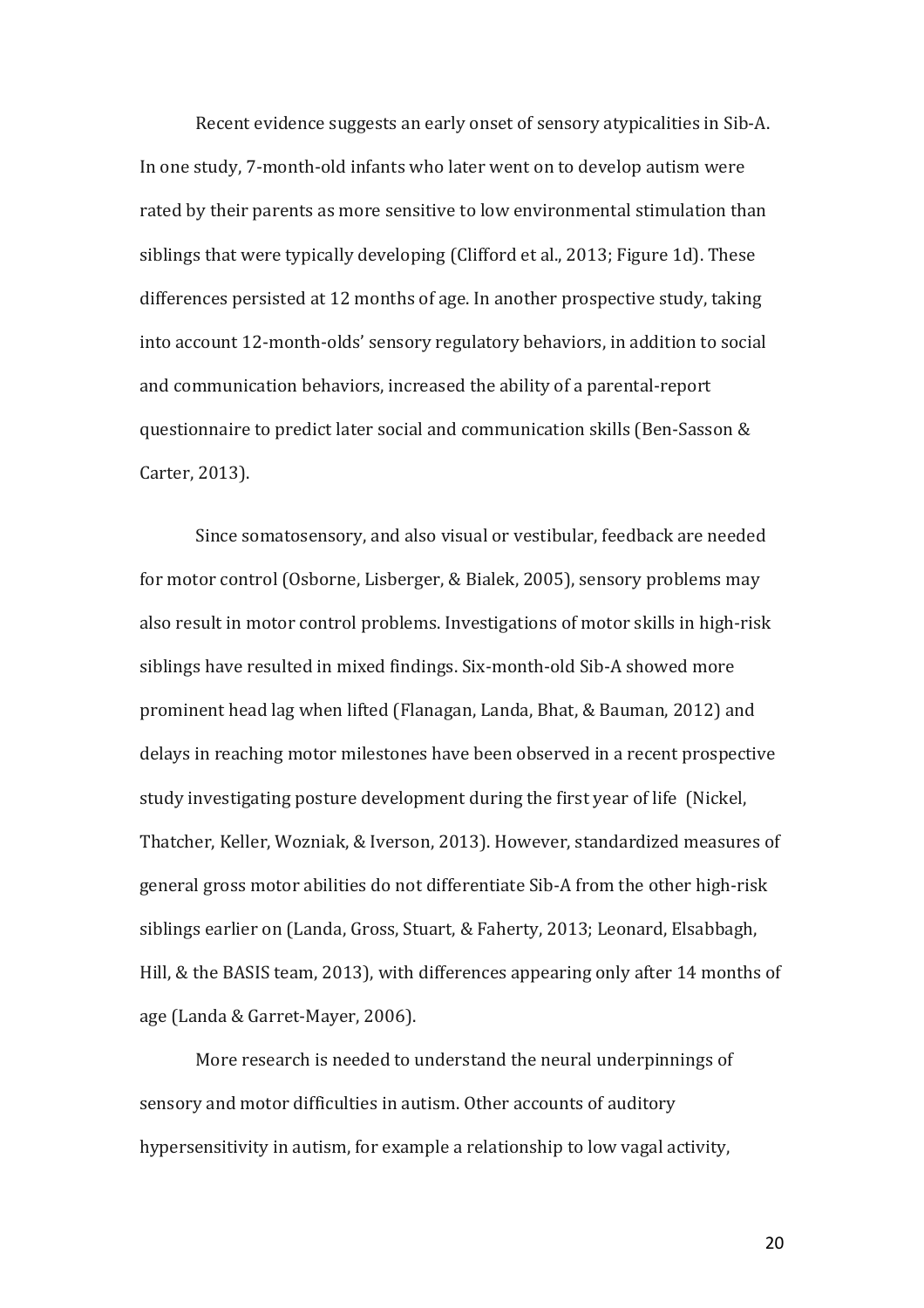should be explored (Patriquin, Scarpa, Friedman, & Porges, 2013). It is also important to understand whether sensory and motor systems can be independently affected, as it is likely that difficulties with motor control arise independently of impaired somatosensory or proprioceptive input. Notwithstanding these limitations, the existing evidence for early onset of sensory hypersensitivity and motor atypicalities make this a promising avenue for future research.

### **Explaining the diversity of early markers for autism**

Infant sibs studies have been successful in identifying early markers that satisfy most proposed theoretical accounts of autism development, with the exception of social orienting and social motivation, which seem typical in Sib-A during the first year of life. Before their first birthday, those infants that later develop autism symptoms show atypicalities related to "social brain" functioning (at least as indexed by gaze processing), attentional control and sensory processing. There are two possible explanations for these findings: the variety of markers identified can reflect additive effects of independent factors or, alternatively, they can be manifestations of a common underlying mechanism that affects a great number of brain systems. We thus return to the last two theoretical views on the etiology of autism described previously to discuss how compatible they are with current findings from the infant sibs literature.

# *Combined effects of multiple risk factors.*

With a few exceptions (Happé et al., 2006), theories of autism have been built on the premise of one necessary and sufficient initial deficit having knock-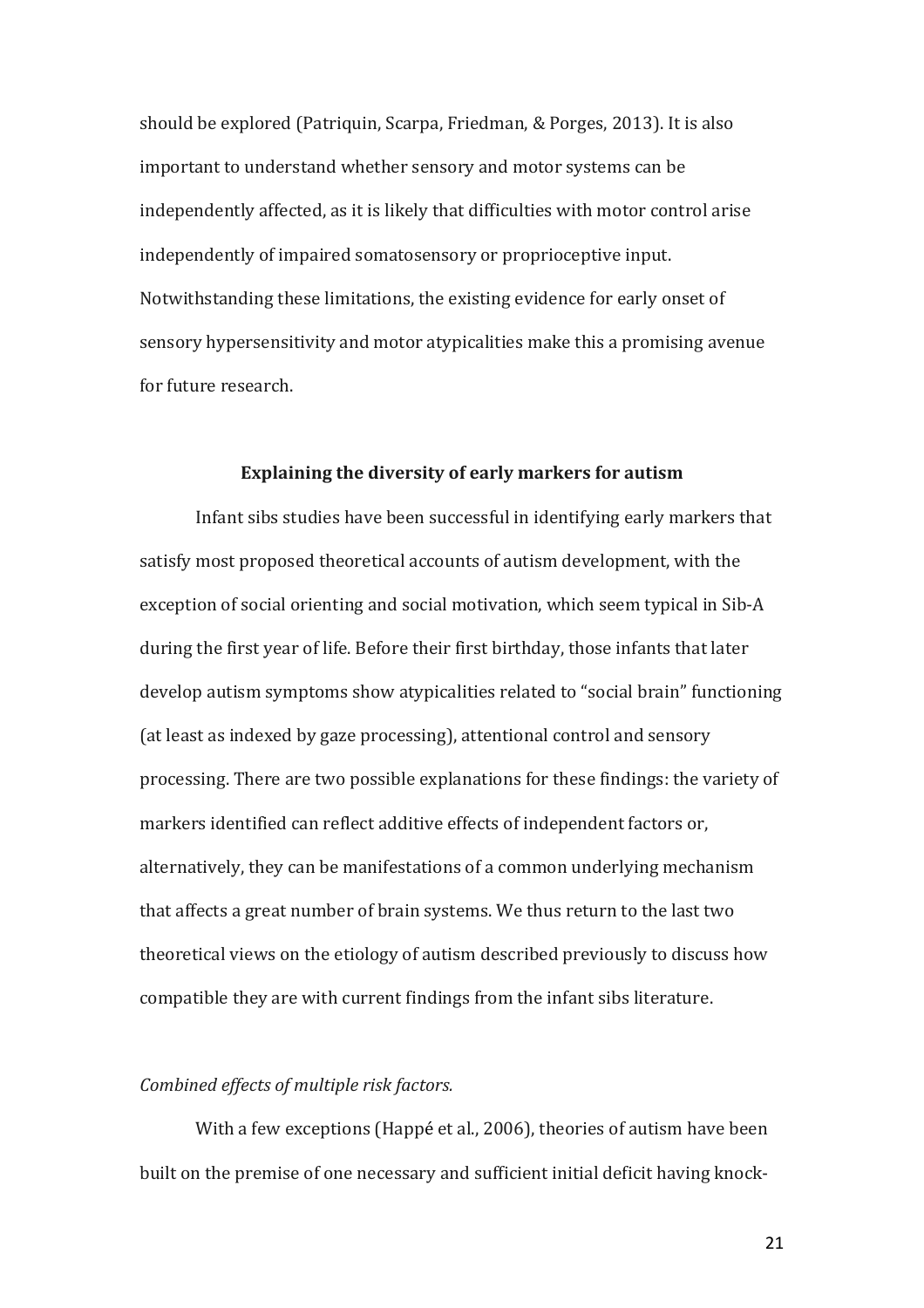on effects on many other domains of cognitive development, leading eventually to the pervasive nature and phenotypic variability that are characteristic of the disorder. However, since a variety of genetic factors have been associated with autism diagnosis, each explaining less than 1% of ASD cases (Geschwind, 2011), a new view has emerged that autism phenotypic variability is a result of a combination of multiple genetic factors, none of which is necessary or sufficient for autism emergence (Plomin, Haworth, & Davis, 2009).

There are different ways in which independent risk factors can interact during development (Figure 3). According to *cumulative* accounts of autism, the number of manifested atypicalities in neurocognitive systems during infancy will be related to the severity of the outcome. Different factors could contribute more or less to predicting an outcome. Additive effects of genetic risk markers were documented in schizophrenia (Purcell et al., 2009) and in ADHD (Jain et al., 2011). While cumulative models assume that the number of initial "hits" determines outcome, *multiplicative* models account for the dynamic nature of functional brain development by assuming that a few initial factors interact and amplify (or decrease) each other's effects during development. Multiplicative effects of gene-gene interaction on brain function (Yacubian et al., 2007) and behavior (Lakatos et al., 2003), have been described. One should be reminded. nonetheless, that the multivariate models we described above are based on the premise that there is a unitary autism phenotype, varying only in severity. This assumption has been brought into question by evidence that different symptoms are correlated only weakly (Happé et al., 2006) and that phenotypic fractionation of the autistic population into sub-classes (e.g., language impaired or not or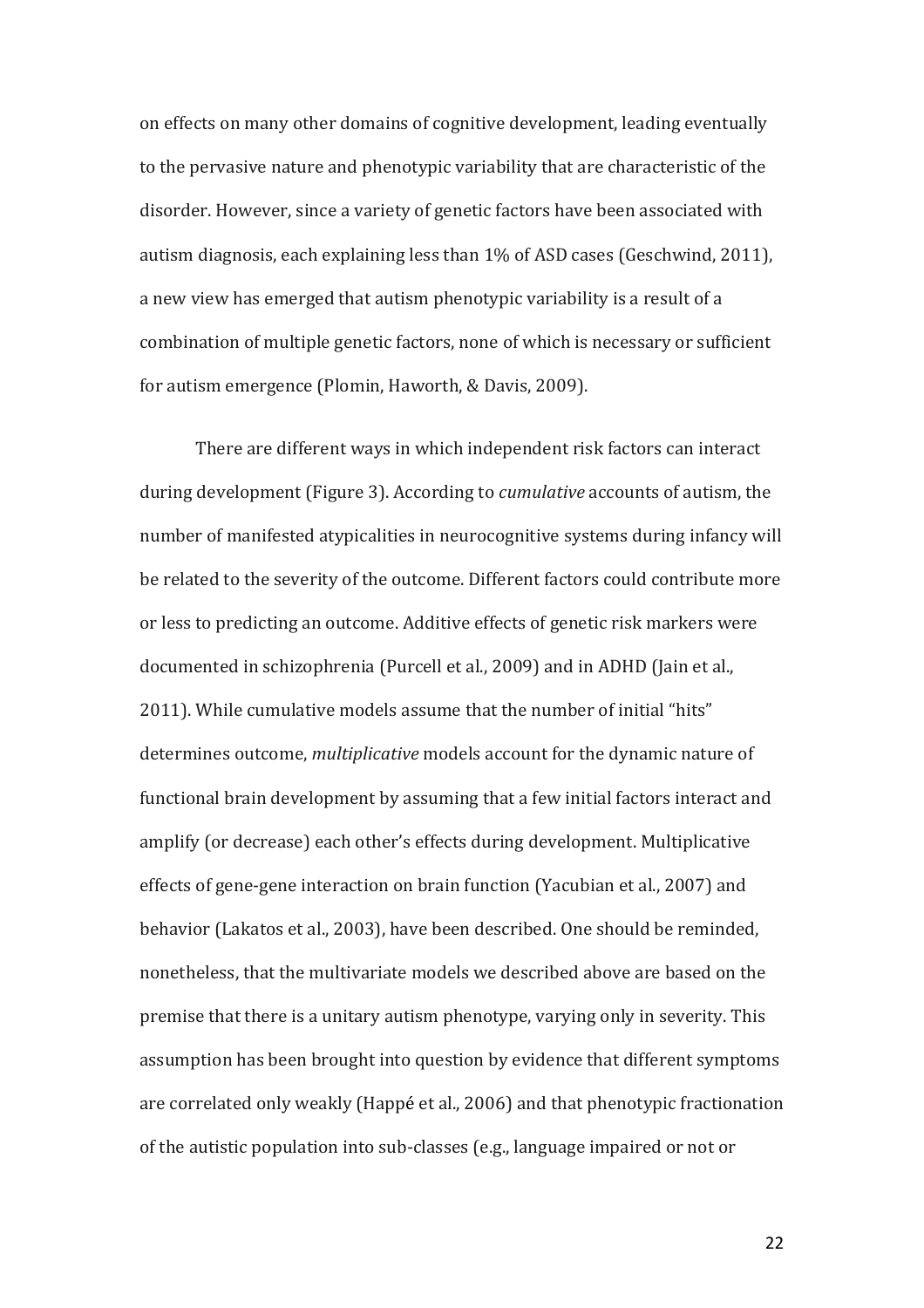having sensory processing problems or not) could lead to better genetic linkage (Hu, 2012). This opens the possibility that there are *alternative* routes to autism that are segregated all the way through from the genetic to the clinical phenotype level (Figure 3). Such a model has been suggested recently to explain phenotypic variability among patients with ADHD (de Zeeuw, Weusten, van Dijk, van Belle, & Durston, 2012). Of course, these under this scenario, one has to explain why sub-groups end up being classified together, clinically.

Whether or not developmental models will uncover alternative or convergent pathways depends also on the level at which the investigation is carried out. Neural systems (e.g., the "social brain") have been proposed as a point of convergence of different atypical developmental pathways in autism (Pelphrey, Shultz, Hudac, & Vander Wyk, 2011). Findings from infant at-risk literature are not compatible with impairments confined to the "social brain" although it remains possible that the "social brain" could be excessively affected by earlier distributed impairments. Moving a level down, to synaptic and neural network function, reveals other points of apparent convergence (see next) section). 

Although previous studies have demonstrated cumulative effects of behavioral risk markers in predicting autism outcome (e.g., Ben-Sasson & Carter, 2013), only one published study has directly compared different models of risk accumulation. Bedford et al., (2014) focused on gaze following (Bedford et al., 2012) and disengagement of attention (Elsabbagh et al., 2013b) measured at one year of age to show that they *independently* and *additively* predict clinical outcome. The different mappings of early markers onto clinical outcome groups (some differentiating Sib-A from all other groups, others distinguishing the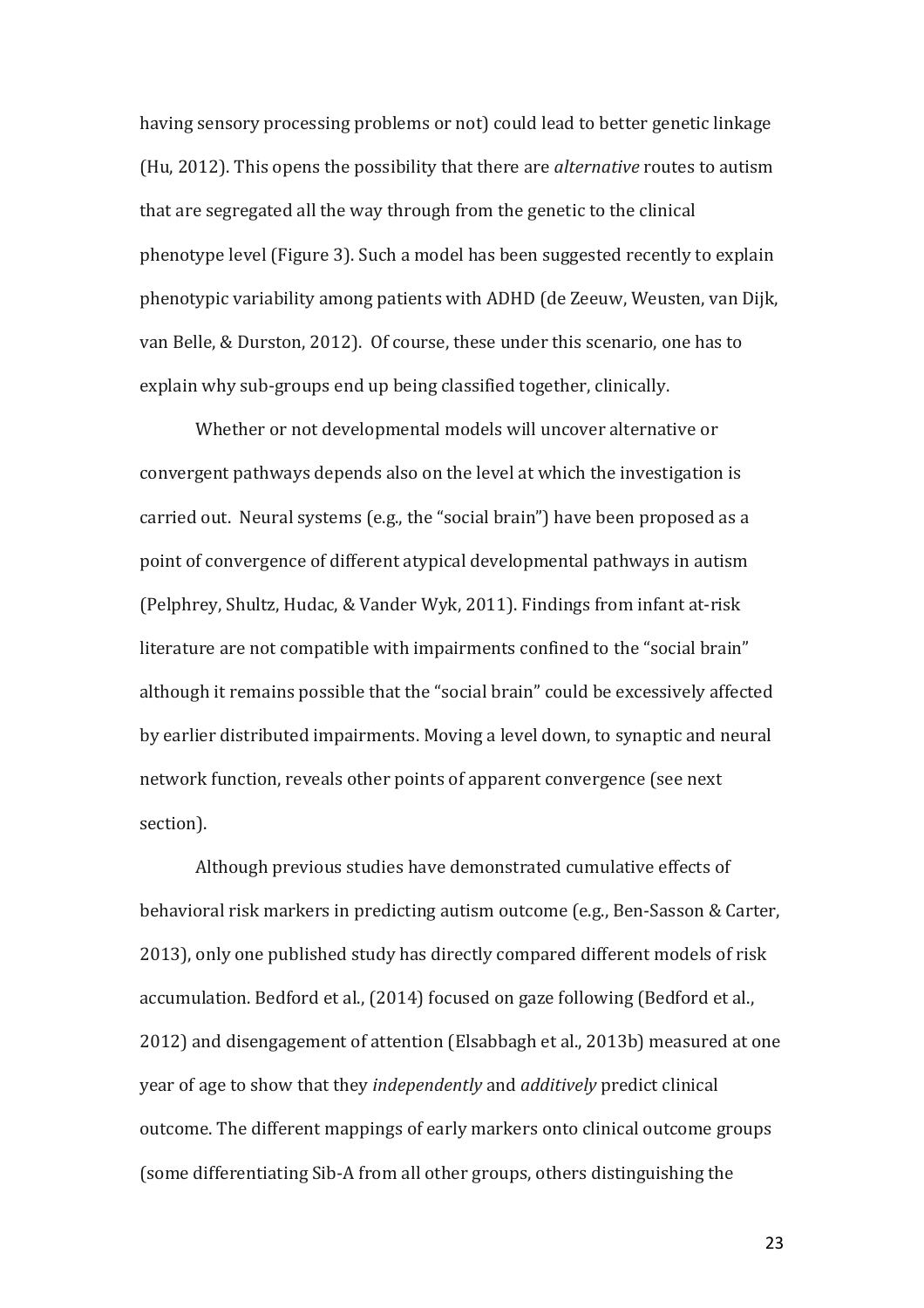whole at risk group, Figure 1) are compatible with independent (additive or multiplicative) contributions to autism emergence. The independence of gaze following and disengagement of attention measures at 14 months, speaks against the hypothesis that poor attentional control could be a unique primary cause of autism, with subsequent cascading effects on gaze following (no relationship was found between disengagement of attention at 7 months and gaze following at 14 months, either; Bedford, 2012). Although the evidence for independent contributions in predicting later diagnosis is compatible with alternative causal pathways to autism, it remains possible that both attentional control and gaze processing difficulties result from a common, distributed underlying disturbance, but one that does not affect different neural systems in the same manner.

#### *Brain-wide neural atypicalities*.

The difficulty in identifying universal genetic factors in autism seems incompatible with the existence of *unique* factors (i.e., that would be necessary for any individual to manifest this disorder). Similar predictions can be made based on the evidence for independent contributions of different risk markers in predicting autism diagnosis. However, recent molecular biology findings suggest that large sets of ASD candidate genes contribute to molecular pathways that converge on a few functional networks (Hu, 2012; Voineagu et al., 2011), mainly involved with neuronal transcription regulation and synaptic plasticity (Parikshack et al., 2013). Some of these networks are particularly involved during pre-natal cortical development (Willsey et al., 2013) while others were associated with post-natal down-regulation of synaptic density (Tsai et al., 2013). Synaptic dysfunctions can lead to excitatory-inhibitory imbalance, which has also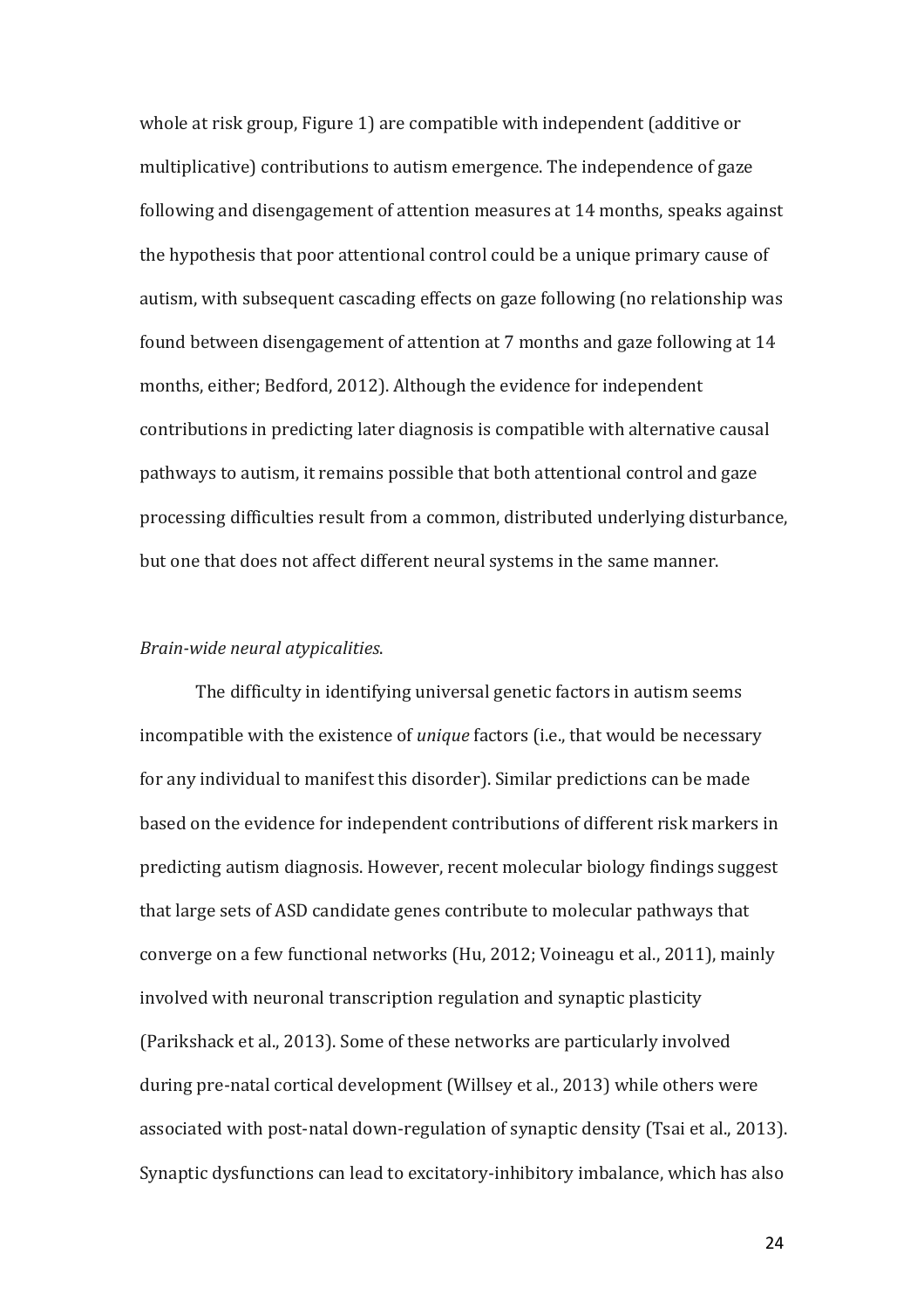been proposed to have a causal role in autism (Rubenstein & Merzenich, 2003). Yizhar et al. (2011) have shown that increased neural excitability can lead to impairments in social interaction and cognitive functions in a mouse model of autism. Impairments in neuronal function are likely to also lead to disturbed short- and long-distance connectivity (Zatorre, Fields, & Johansen-Berg, 2012). Abnormal patterns of neural connectivity have indeed been associated with autism (Courchesne & Pierce, 2005; Geshwind & Levitt, 2007; Just, Keller, Malave, Kana, & Varma, 2012) and atypical (increased) connectivity was found in 6month-old Sib-A (Wolff et al., 2012). Disturbed long-distance connectivity can in turn many aspects of cognitive development. Increased connectivity between fronto-parietal and visual areas at 6 months is associated, in typical development with slower disengagement of attention (Elison et al., 2013a), one of the most replicated early markers for autism. Joint attention abilities at 9 months have been associated, in typical development, with increased frontolimbic circuit connectivity (Elison et al., 2013b). Whether the increased connectivity in 6month-old Sib-A predicts later difficulties with disengagement of attention or with joint attention in this population remains unknown. The causal link between excitatory/inhibitory imbalance, connectivity and behavioral atypicalities in Sib-A is for the moment highly speculative. However, this is an exciting avenue for future research and one which may bridge the gap between human and animal models of autism. For example, using proton magnetic resonance spectroscopy, which can measure concentrations of glutamine and glutamate *in vivo* (Corrigan et al., 2013) one might shed light on whether excessive excitatory activity is present early in the development in Sib-A.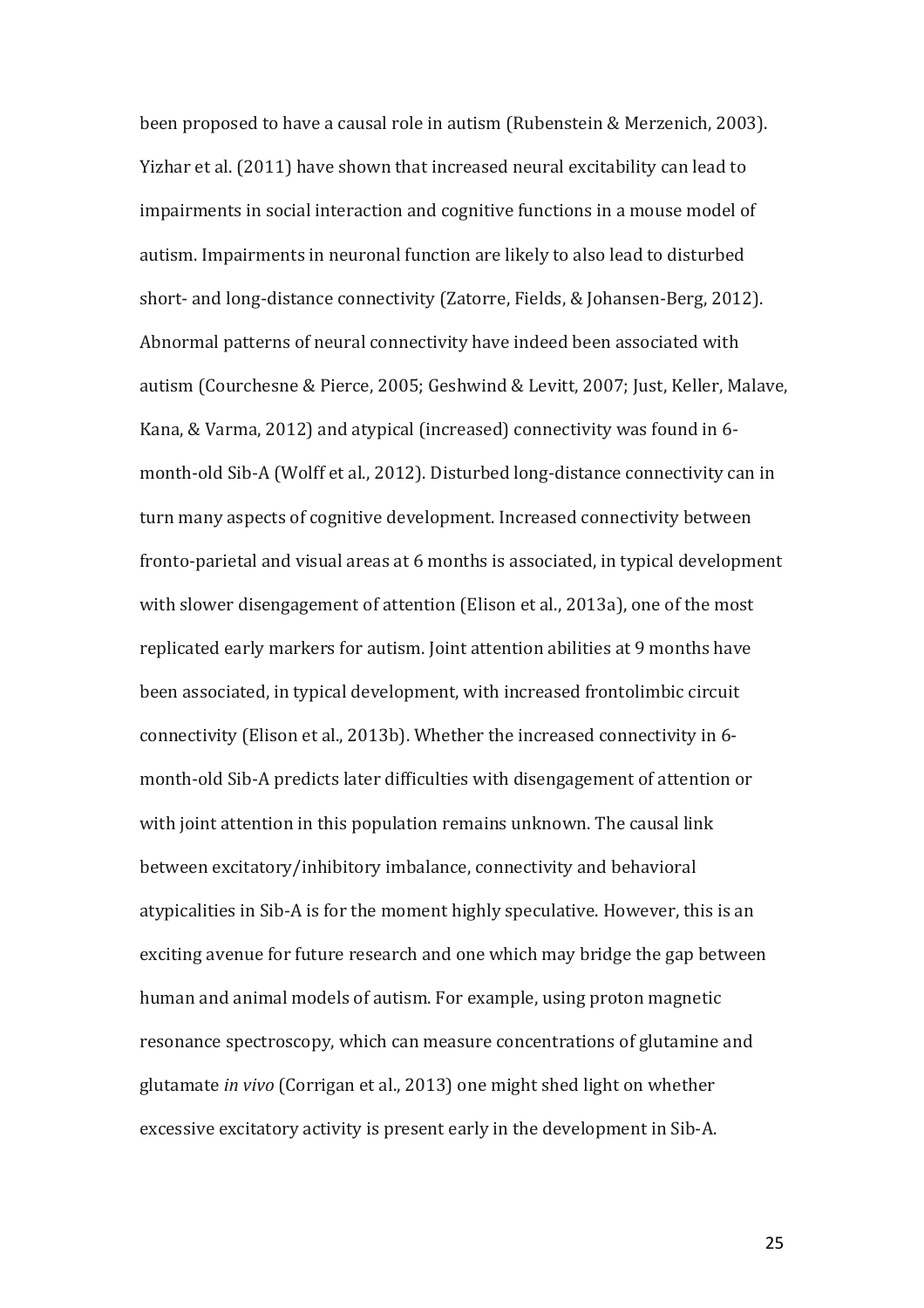#### **Targeted early interventions for autism**

Intervening in development is, finally, the only way in which *causal* developmental theories of autism can be validated (Bradley & Bryant, 1983). For this reason we briefly review the existing early interventions from the perspective of the developmental pathways they may be targeting. Not all of these interventions have yet been aimed at children with autism and only a few at infants at-risk for autism.

*Improving social information processing:* Joint attention training, which uses behavioral and developmental techniques to scaffold and enhance the child's ability to share attention to objects and activities with adults, is effective for young children with autism (Charman, 2011; Dawson et al., 2010; Kasari, Gulsrud, Wong, Kwon, & Locke, 2010). Targeting component skills like gaze following as well as dyadic, interactive approaches (Wallace & Rogers, 2010) is proving a successful way to adapt such interventions for younger populations. Other interventions specifically target component social interactions skills such as imitation (Field, Sanders, & Nadel, 2001). Computer-based interventions targeted at the face-processing network in which children identify and interpret facial cues at increasing levels of difficulty show some benefit (Tanaka et al., 2010; Tanaka et al., 2012) and may prove a model for targeting intervention development to particular neurocognitive systems. Many of these interventions aim to increase the ability to process social information as well as motivation to attend to that kind of information.

*Improving cognitive control:* In typically developing pre-schoolers, cognitive control has been improved by training on increasingly difficult computer-based games requiring sustained attention, anticipation and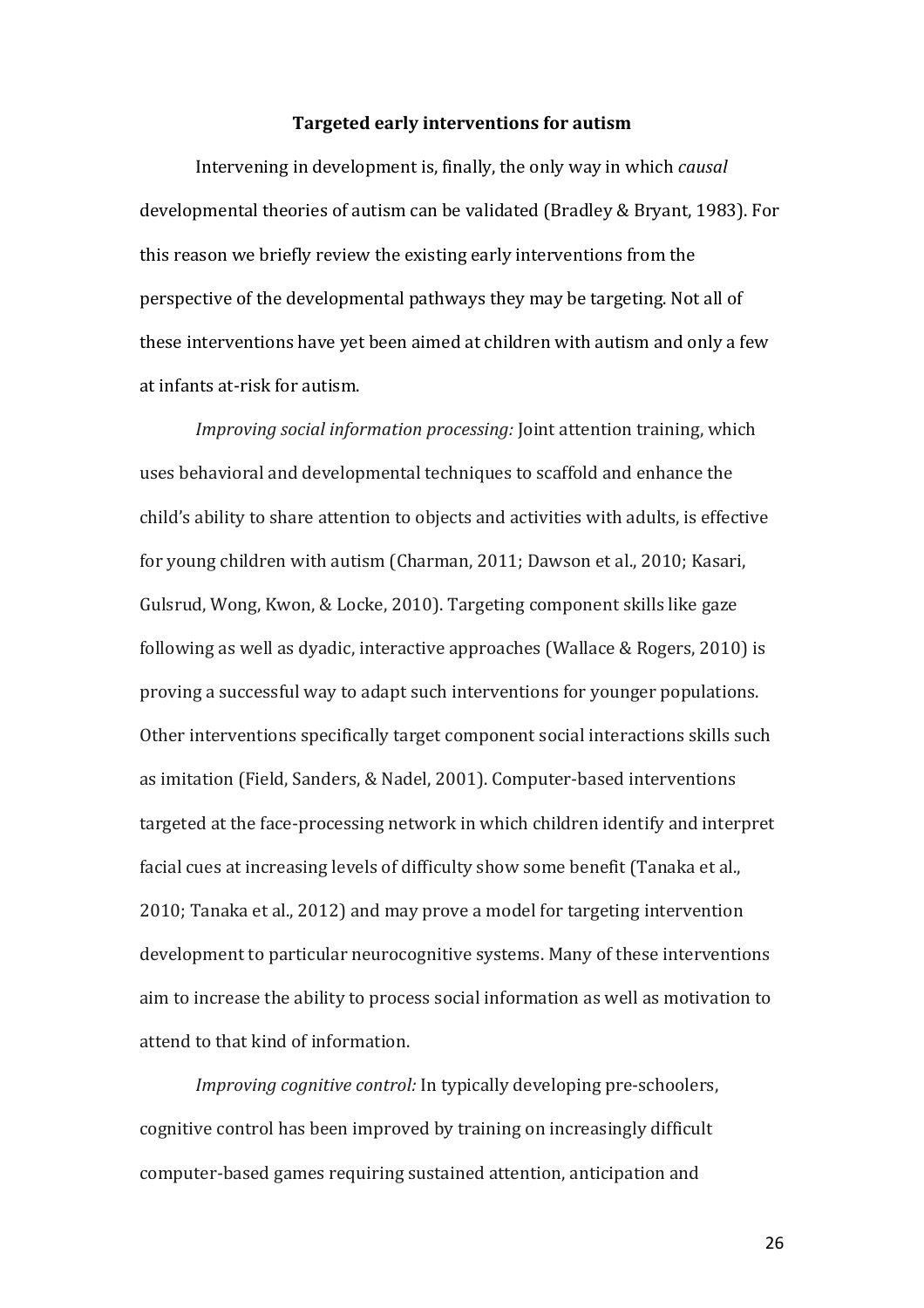discrimination (Rueda, Posner, & Rothbart, 2005) and by a tool-based preschool curriculum that includes intensive focus on control-promoting activities like selfregulatory private speech, dramatic play and memory and attention aids (Diamond, Barnett, Thomas, & Munro, 2007). Cognitive control (Tamm et al., 2008) and working memory (Klingberg, 2010) can also be improved by training in children with ADHD. Computer-based interventions that reward infants for sustained attention and cognitive flexibility increase cognitive control in typically developing infants (Wass, Poraysta-Pomsta, & Johnson, 2011), and could thus have broadly beneficial impacts for younger siblings of children with autism who are at risk for a range of developmental difficulties.

*Improving sensory-motor processing:* Several types of intervention are available for improving sensory-motor processing in autism (Baranek, 2002). Sensory integration therapy and auditory integration therapy, which utilize a variety of anticipation, stimulation and calming techniques to modify the child's response to sensory input, are widely used. However, there is presently little evidence of their efficacy (Lang et al., 2012). Although sensory stimulation techniques like massage therapy may have some efficacy in children with autism (Escalona, Field, Singer-Strunck, Cullen, & Hartshorn, 2001; Field et al., 1997). Early motor delays that are not autism-specific can also be addressed with general interventions designed for other populations (e.g., treadmill training for walking for infants with Down syndrome; Ulrich, Ulrich, Angulo-Kinzler, & Yun, 2001).

*Improving excitatory/inhibitory balance:* Transcranial magnetic stimulation (TMS) is able to up- or down-regulate targeted neural systems. Applied during various learning tasks  $(e.g., motor learning; Naravana et al., 2014)$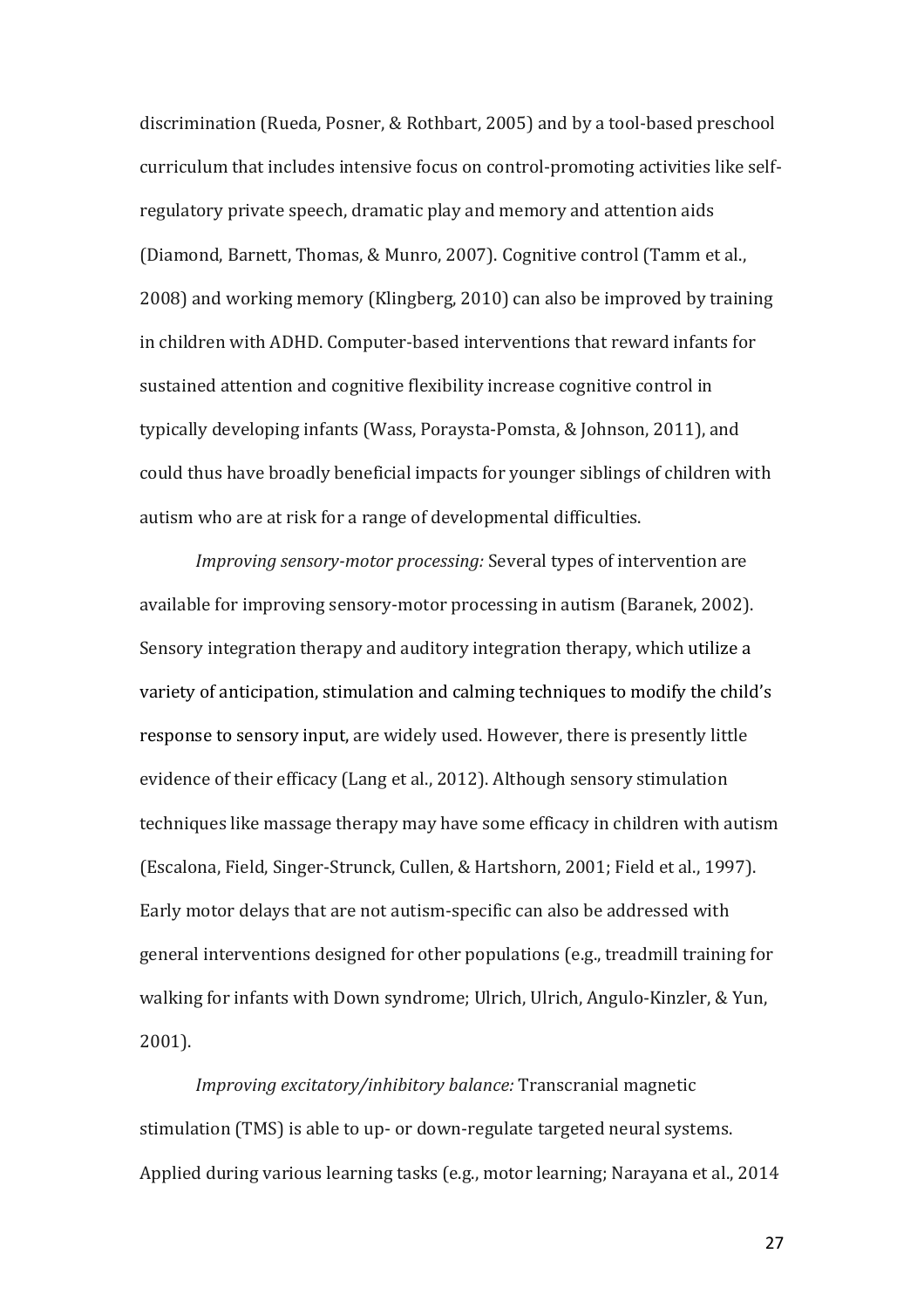and number processing; Cohen Kadosh, Soskic, Iuculano, Kanai, & Walsh, 2010), TMS increases performance, possibly by stimulating local hebbian learning (i.e. enhancing the connections between cells active together). It is also suggested that TMS could modulate brain functional connectivity (Fox, Halko, Eldaief, & Pascual-Leone, 2012). More research into the long-term and side effects of this method, especially on the developing brain, is required before it can be used with infants at-risk.

The best-validated interventions for autism are intensive and combine developmental and behavioral approaches. It might be that they affect several of these neural and developmental systems simultaneously (Dawson et al., 2010). Recent innovative work has demonstrated that such interventions affect neural response to social stimuli (Dawson et al., 2012), although their effect on other neural systems such as attentional control, sensorimotor processing and neural connectivity has yet to be tested. Although success of some of these interventions would stand as evidence that the targeted mechanisms is causally involved in autism symptom emergence, they should only be seen as confirmatory evidence. Identifying robust early risk markers for this disorder, through studies of highrisk individuals, will allow the targeting of interventions to particular developmental causal pathways and to particular individuals, and thus decrease the cost of interventions.

#### **Future directions**

Our review of the growing literature on early markers for autism points to a distributed impairment as a likely cause for this disorder. Research aimed at understanding whether the different markers identified converge at the level of a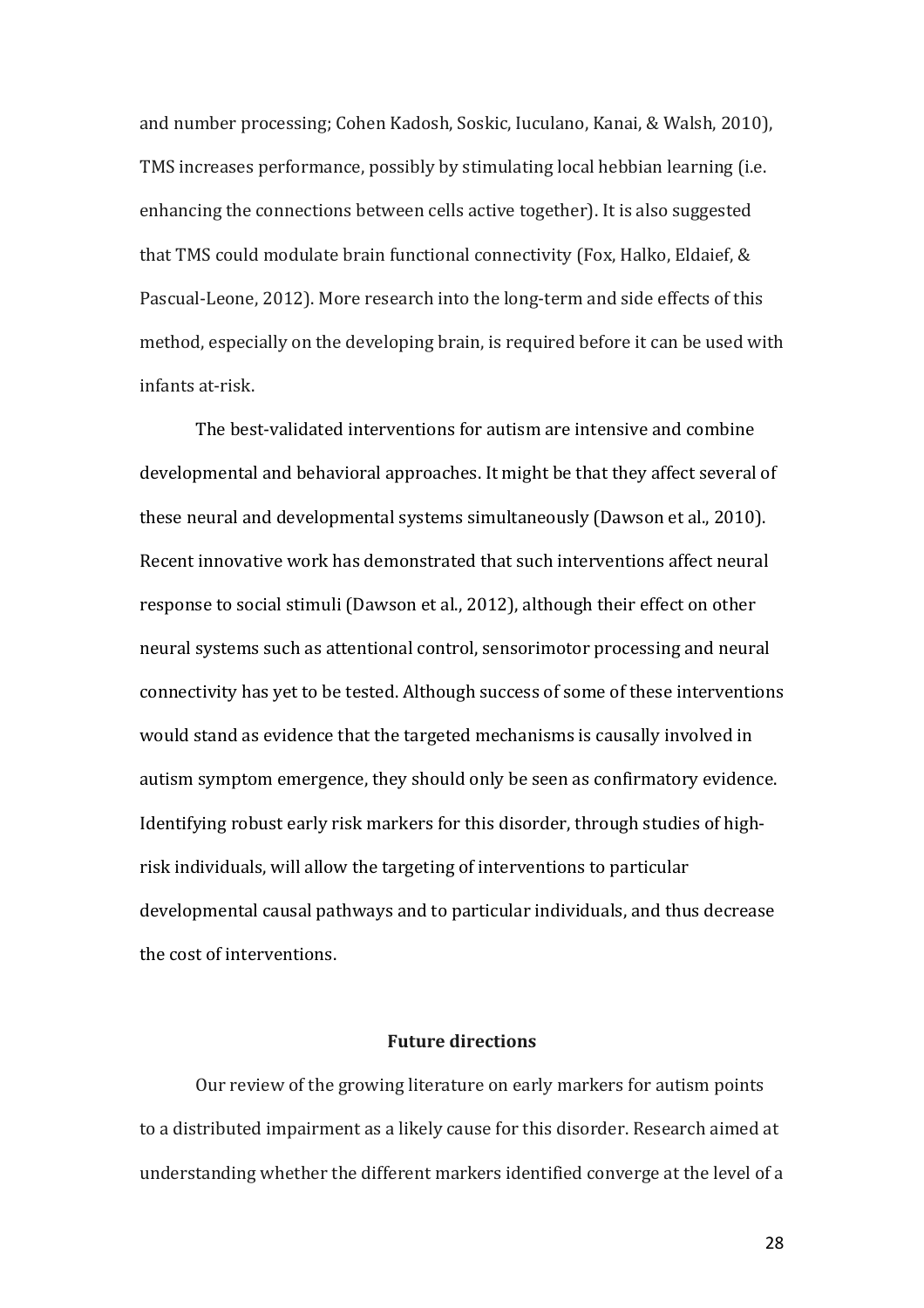common underlying mechanism, or if they reflect factors acting independently, will benefit greatly from more sophisticated statistical modeling approaches and from innovative use of brain imaging. The great majority of published findings from infant at-risk studies have focused on isolated measures predicting later outcome. Convergent evidence from a variety of measures is necessary to delineate the nature of the underlying impairment. For example, if it is the case that STS functioning is impaired early in life in Sib-A, then gaze, action and voice processing are all expected to be atypical (see Figure 2). Statistical approaches such as factor analysis will better account for the noise intrinsic to each measure and increase predictive power. Predictive power might also be increased if protective factors, intrinsic or environmental, are taken into account. Such protective factors could manifest as predictors of typical outcomes in high-risk populations. A few studies have identified behavioral (Clifford et al., 2013) or neural signatures (Elsabbagh et al., 2012b) that can differentiate unaffected individuals from their siblings with autism. For example, those high-risk infants who later achieve typical outcomes seek interaction (social or non-social) less than their high-risk peers that will go on to develop autism and also less than low-risk controls (Clifford et al., 2013). Decreased seeking might protect a brain that is struggling to process an excess of stimulation. Good executive control (Johnson, 2012) and genetic and cognitive factors specific to girls (Robinson, Lichtenstein, Anckarsater, Happé, & Ronald, 2013) have also been proposed as protective factors against a variety of developmental perturbations/disorders and a range of prenatal or early postnatal risk factors (e.g., parental age; Gardener, Spiegelman, & Buka, 2009; maternal prenatal medication use; Rai et al., 2013; prenatal stress; Ronald, Pennell, & Whitehouse, 2011) and protective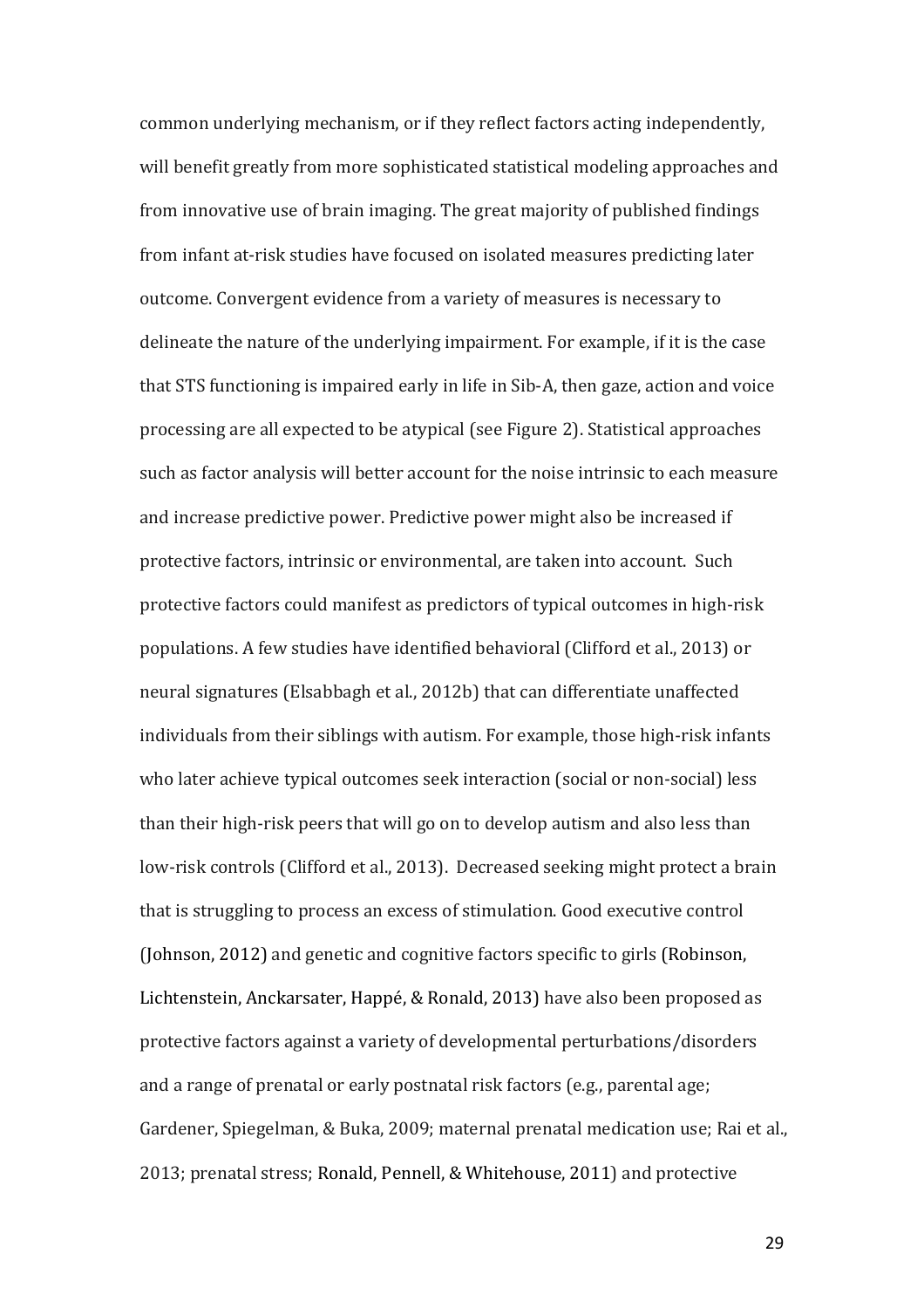factors (e.g., amount of physical contact used by depressed mothers; Sharp et al., 2012) have been shown to modulate the effects of gene expression, accentuating or diminishing the severity of later manifested clinical symptoms. Much more work is required to understand how protective and risk factors interact. For example, some factors may protect against specific risks (e.g., good language skills in girls diminishing the impact of atypical social interaction) whilst others may have wider impact (e.g., executive functioning, Johnson, 2012).

A better understanding of the relationship between structural and functional brain development during early infancy, and of the relationship between individual differences in brain and cognitive development, is also essential. In the near future it will become possible to use concurrently methods with good spatial resolution (e.g., NIRS) and temporal resolution (e.g., EEG) and to integrate functional information with structural information measured with MRI while infants are asleep. More than just a technological feat, this convergence of methods is theoretically important because it will allow researchers to put to the test localized (domain-specific or domain-general impairments) and brain-wide theories of autism development. To arbitrate between different hypotheses one may have to look at even earlier development. The great majority of sibs findings to date come from infants aged 6 months and over. Given the likely involvement of pre-natal and post-natal synaptic functioning in the etiology of this disorder, neural atypicalities and their phenotypic markers might be measurable at younger ages, and potentially even before birth. Behavioral measures of fetal sensory reactivity (Hepper, Dornan, & Lynch, 2012) and in utero brain imaging methods (Habas et al., 2011) provide possibilities for investigating autism even earlier during development. Some of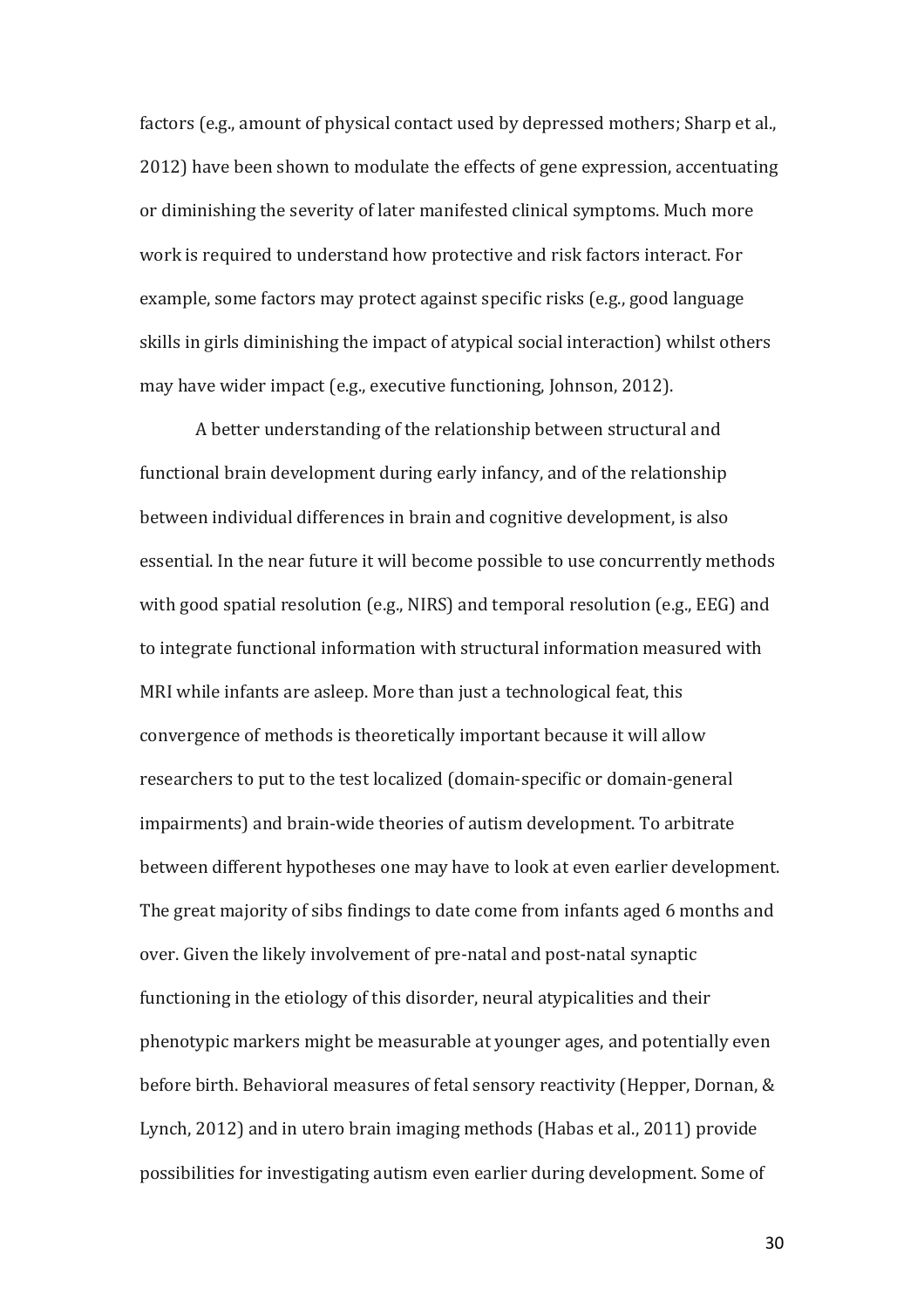the identified post-natal markers for autism that are now proposed as primary causes for this disorder, may turn out to be secondary effects of transitory prenatal neural impairments (Johnson, Jones, & Gliga, in press).

Future studies will also have to address whether the identified developmental pathways are specifically involved in autism emergence as well as universally involved in explaining autism beyond high-risk populations. The high rate of co-occurrence between autism and other neurodevelopmental disorders, such as ADHD (Simonoff et al., 2008), suggests that there may be common risk factors. Aspects of atypical cognitive control and higher variability in sensory-motor processing have been found in older diagnosed children and adults with ADHD (Cortese et al., 2012), whereas poor emotion recognition has been shown to be specific to ASD (whether comorbid with ADHD or not) and is not found in individuals with ADHD only (van der Meer et al., 2012). In contrast to the rapidly accumulating body of work in the autism field, the concept of a 'broader phenotype' and the utilization of a familial high-risk design have only just emerged in the ADHD field (Gurevitz, Geva, Varon, & Leitner, 2012) and it will be several years before enough evidence has accumulated to assess the specificity of risk markers across neurodevelopmental outcomes (e.g., autism in isolation, ADHD in isolation, autism with ADHD). It is also important to make sure the markers identified in infant sibs studies can also predict autism in the general population. Markers that have showed high predictive power (e.g., Jones & Klin, 2013) may not be sufficient in predicting autism outside high-risk populations. Genetic factors associated with inherited autism (the case of Sib-A) are believed to differ from de novo mutations, leading to more severe phenotypes, incompatible with inter-generational transmission (Ronemus,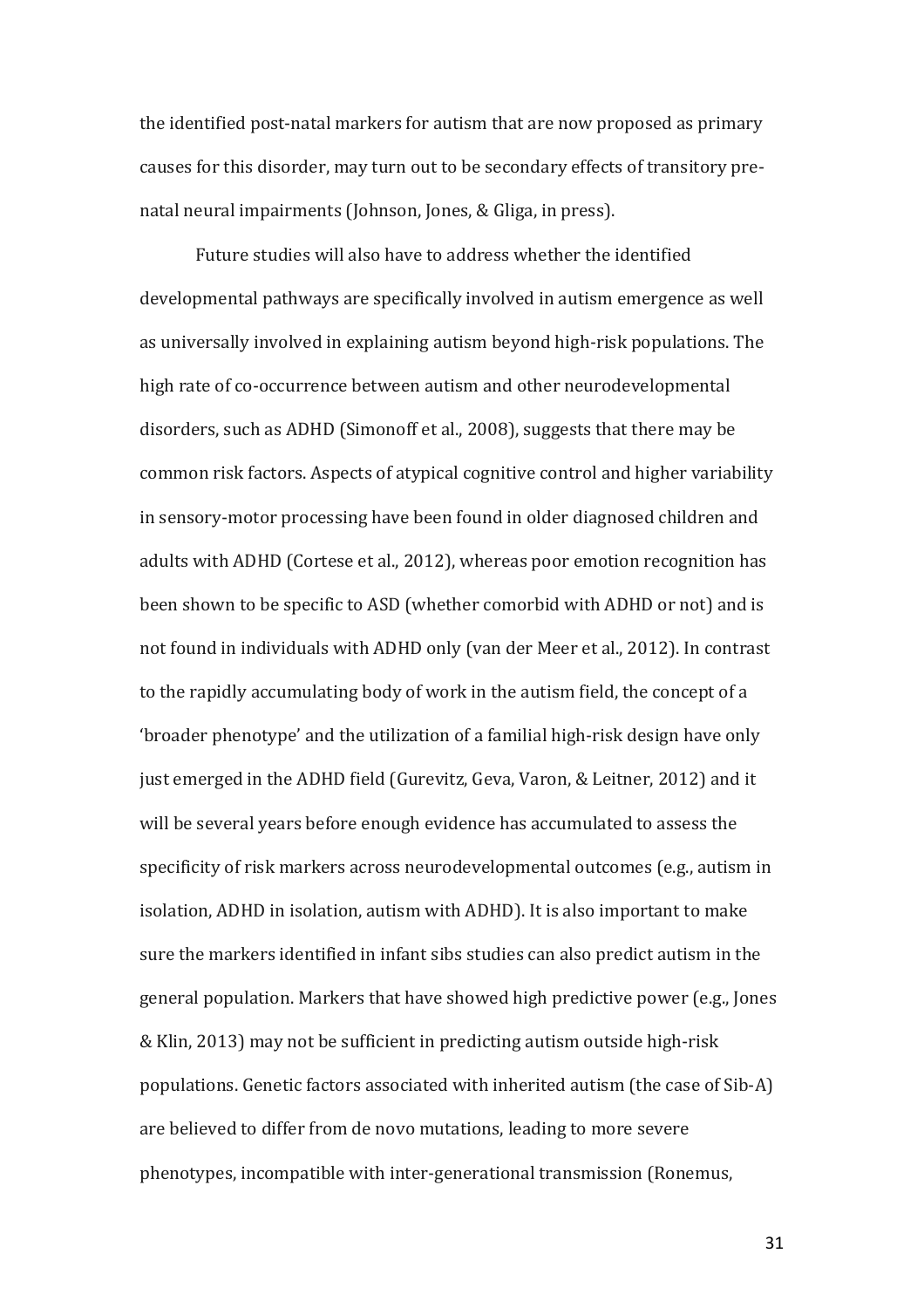Iossifov, Levy, & Wigler, 2014). On the other hand, social environmental factors, such as the presence of autism traits in siblings or other members of the family, might affect social interaction and in turn phenotypic expression of genetic risk factors in Sib-A, but not in sporadic cases of autism. It is therefore possible that risk markers identified in infant sibs will not be good predictors of autism in cases of de novo mutations.

Finally, understanding the primary biological causes of autism will further benefit from developmental work on mouse models, in which one can test the effect of localized or brain-wide neural atypicalities at different points in development (Yizhar et al, 2011). The focus on autism as a "social brain" disorder has often led to criticism of animal models that could not truly capture the social-and communicative deficits found in humans. In contrast, sensory reactivity and attentional control can be measured in a similar way in rodents and humans. For example, event-related potentials have been used to study habituation to sensory stimulation and orientation to novel stimuli in infants atrisk for autism (Guiraud et al., 2011) and in mice (Imada, Morris, & Wiest, 2012). More importantly, developmental mouse models will be crucial for demonstrating causality between neural and behavioral markers of autism (Delorme et al., 2013).

# **Conclusions**

We reviewed here evidence for brain-wide atypicalities during the early development of those infants who go on to develop autism. These atypicalities go beyond the "social brain" to encompass sensory processing and attentional control. As such, current evidence strongly supports distributed (brain-wide)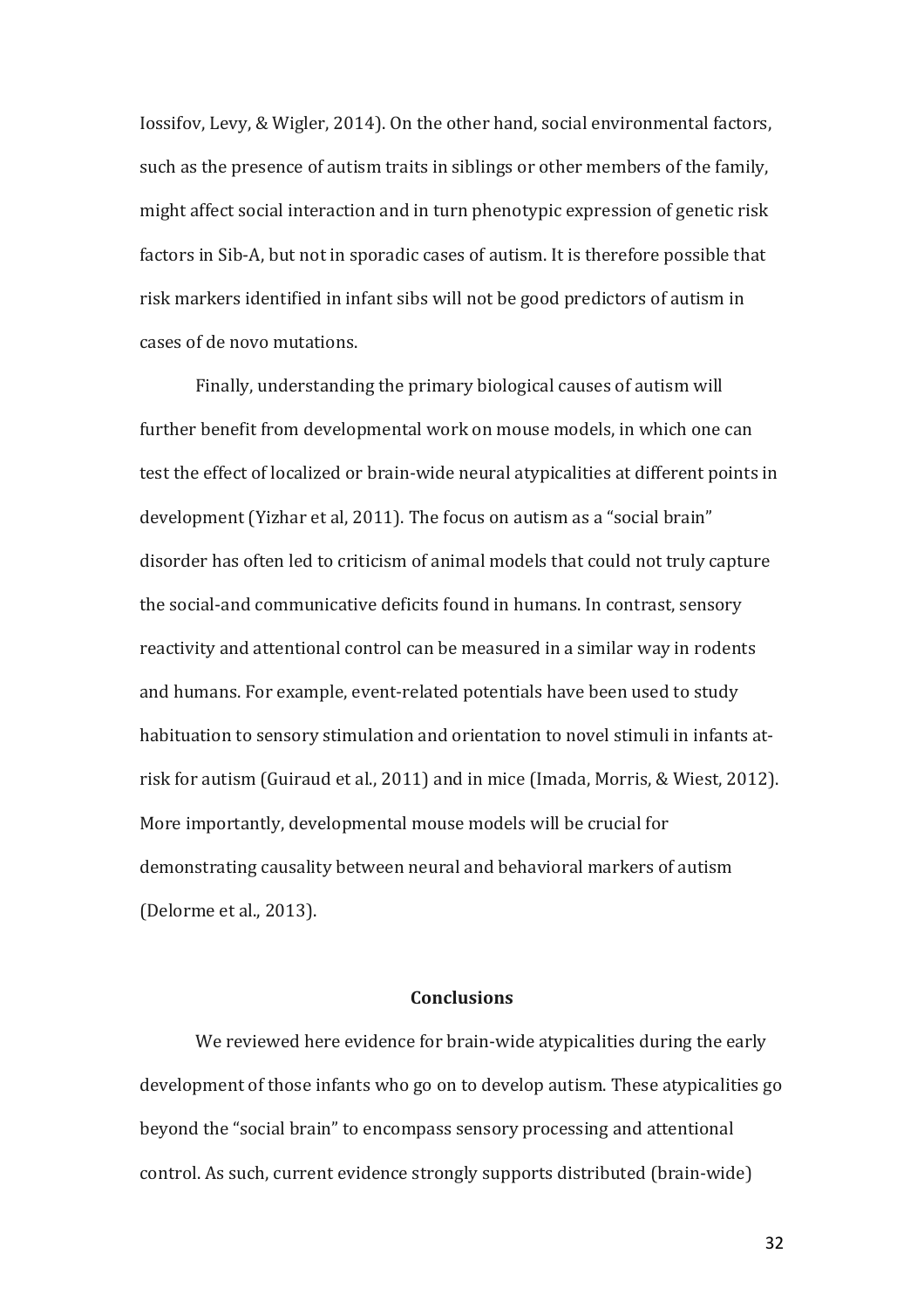factors involved in autism pathology. Whether a unique mechanism (e.g., synaptic dysfunction) is responsible for distributing impairments across functional systems, or a few independent factors act additively to lead to the emergence of autism, remains an open and pressing question. Answering this question should be the main focus of developmental autism research.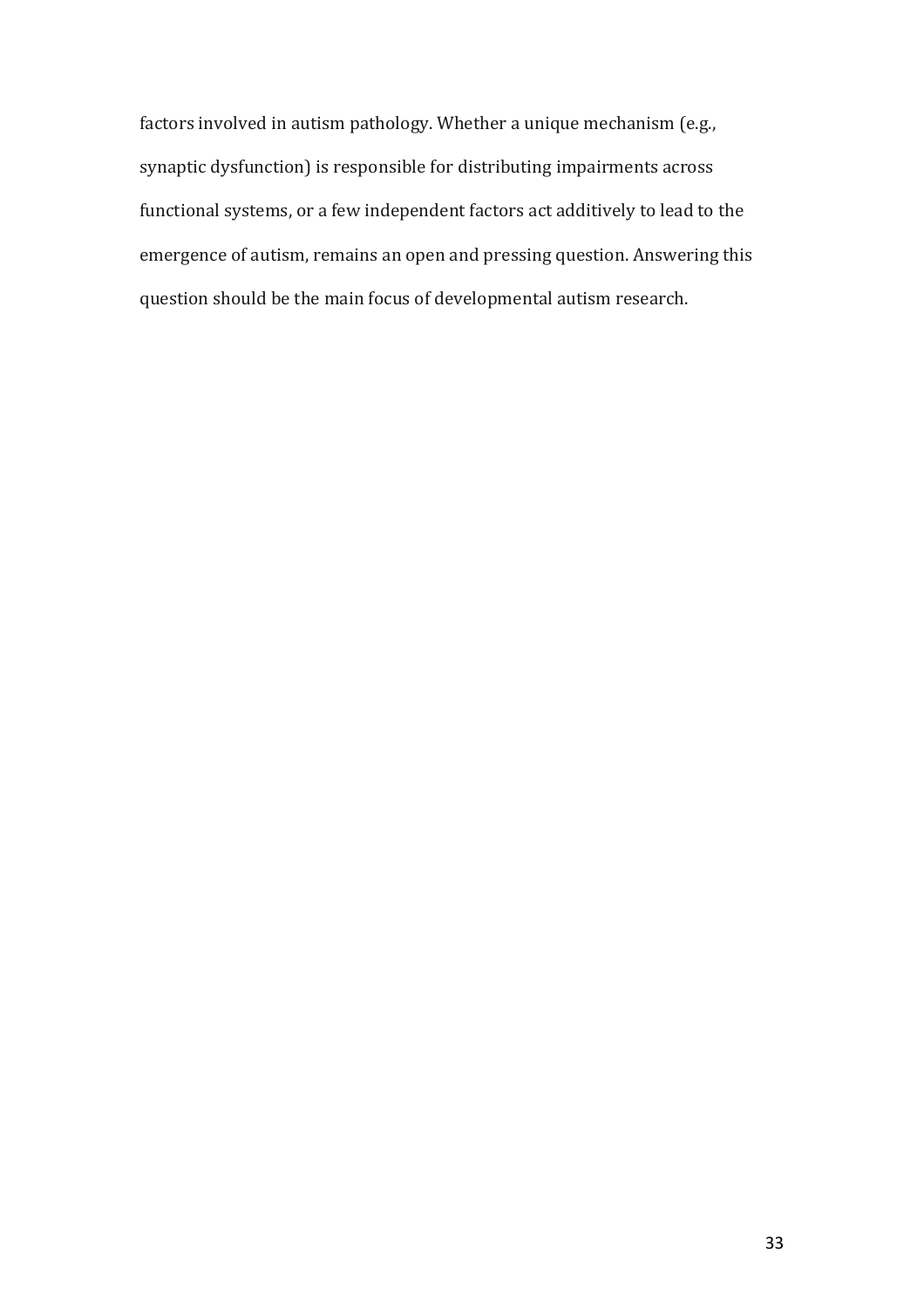#### References

- Adolphs, R. (2009). The Social Brain: Neural Basis of Social Knowledge. *Annual Review of Psychology, 60*, 693–716.
- Allison, T., Puce, A. & McCarthy, G. (2000). Social perception from visual cues: role of the STS region. *Trends in Cognitive Sciences, 4*(7), 267–278.
- Alvarez, J. A. & Emory, E. (2006). Executive function and the frontal lobes: a meta-analytic review. *Neuropsychology review, 16*(1), 17-42.
- American Psychiatric Association. 2013. Diagnostic and statistical manual of mental disorders (5th ed.). Washington DC.
- Annaz, D., Remington, A., & Milne, E. (2009). Development of motion processing in children with autism. *Developmental Science*, 13(6), 826-838.
- Azzi, J. C., Sirigu, A., & Duhamel, J. R. (2012). Modulation of value representation by social context in the primate orbitofrontal cortex. *Proceedings of the National Academy of Sciences*, *109*(6), 2126-2131.
- Baird, G., Simonoff, E., Pickles, A., Chandler, S., & Loucas, T. (2006). Prevalence of disorders of the autism spectrum in a population cohort of children in South Thames: The Special Needs and Autism Project (SNAP). The Lancet, *368*(9531), 210-215.
- Baranek, G. T. (2002). Efficacy of sensory and motor interventions for children with autism. *Journal of Autism and Developmental Disorders, 32(5), 397-*422.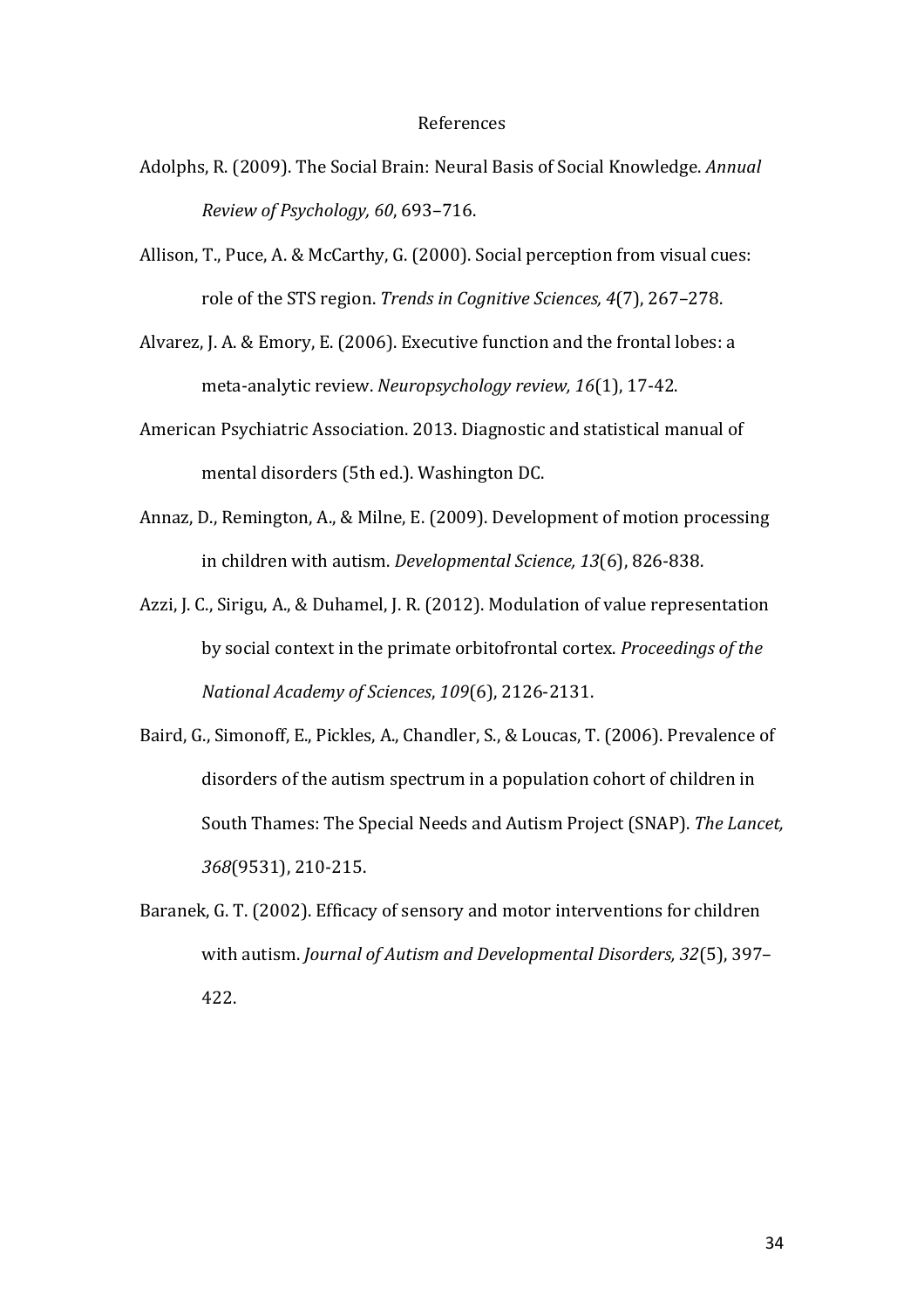Bedford, R. (2012). Doctoral Dissertation.

- Bedford, R., Elsabbagh, M., Gliga, T., Pickles, A., Senju, A., Charman, T., & Johnson, M. H. (2012). Precursors to social and communication difficulties in infants at-risk for autism: gaze following and attentional engagement. *Journal of autism and developmental disorders*, 42(10), 2208-2218.
- Bedford, R., Pickles, A., Gliga, T., Charman, T., Johnson, M. & The BASIS Team (2014). Additive effects of social and non-social attention during infancy relate to later autism spectrum disorder. *Developmental Science.* DOI: 10.1111/desc.12139
- Ben-Sasson, A., & Carter, A. S. (2013). The contribution of sensory-regulatory markers to the accuracy of ASD screening at 12 months. *Research in Autism Spectrum Disorders*, *7*(7), 879-888.
- Ben-Sasson, A., Soto, T. W., Martinez-Pedraza, F., & Carter, A. S. (2013). Early sensory over-responsivity in toddlers with autism spectrum disorders as a predictor of family impairment and parenting stress. *Journal of Child Psychology and Psychiatry*, *54*(8), 846-853.
- Berridge, K. C., Robinson, T. E., & Aldridge, J. W. (2009). Dissecting components of reward:'liking','wanting', and learning. *Current opinion in pharmacology*, *9*(1), 65-73.
- Blasi, A., Mercure, E., Lloyd-Fox, S., Thomson, A., Brammer, M., Sauter, D., ... & Murphy, D. G. (2011). Early specialization for voice and emotion processing in the infant brain. *Current Biology*, 21(14), 1220-1224.
- Bolton, P., Macdonald, H., Pickles, A., Rios, P., Goode, S., Crowson, M., ... & Rutter, M. (1994). A case-control family history study of autism. *Journal of Child*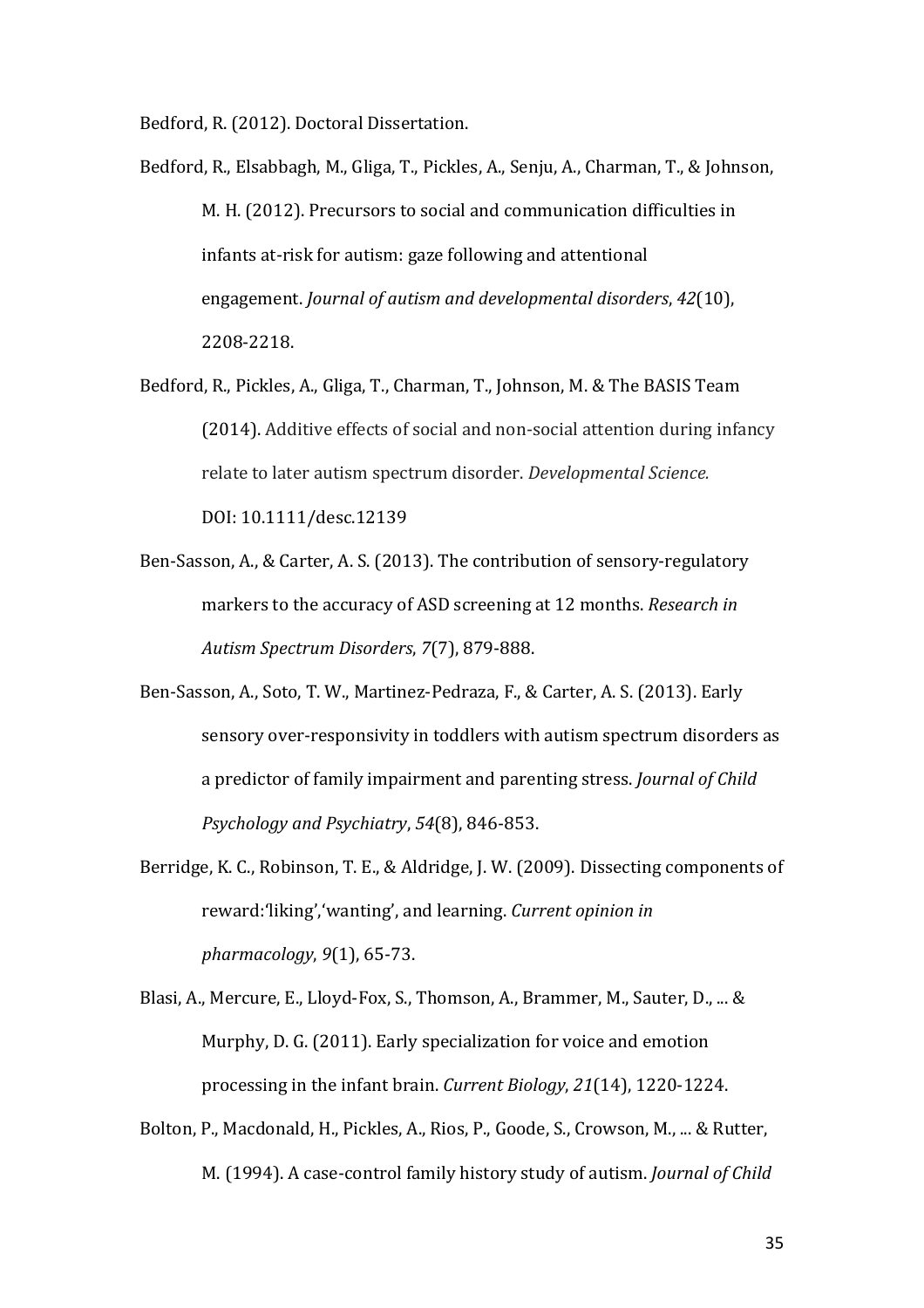- Bradley, L., & Bryant, P. E. (1983). Categorizing sounds and learning to read: A causal connection. *Nature, 301*(5899), 419-421.
- Charman, T. (2011). Glass half full or half empty? Testing social communication interventions for young children with autism. *Journal of Child Psychology and Psychiatry, 52*(1), 22-23.
- Chawarska, K., Klin, A., Paul, R., & Volkmar, F. (2007). Autism spectrum disorder in the second year: Stability and change in syndrome expression.*Journal of Child Psychology and Psychiatry*, *48*(2), 128-138.
- Chawarska, K., Macari, S., & Shic, F. (2012). Context modulates attention to social scenes in toddlers with autism. *Journal of Child Psychology and Psychiatry 53*(8), 903–913.
- Chawarska, K., Macari, S., & Shic, F. (2013). Decreased spontaneous attention to social scenes in 6-month-old infants later diagnosed with autism spectrum disorders. *Biological Psychiatry, 74*(3), 195-203.
- Chevallier, C., Kohls, G., Troiani, V., Brodkin, E. S., & Schultz, R.T. (2012). The social motivation theory of autism. *Trends in Cognitive Sciences*, 16(4), 231-239
- Clifford, S. M., Hudry, K., Elsabbagh, M., Charman, T., & Johnson, M. H. (2013). Temperament in the First 2 Years of Life in Infants at High-Risk for Autism Spectrum Disorders. *Journal of Autism and Developmental Disorders*, *43*(3), 673-686.
- Cohen Kadosh, R., Soskic, S., Iuculano, T., Kanai, R., & Walsh, V. (2010). Modulating neuronal activity produces specific and long-lasting changes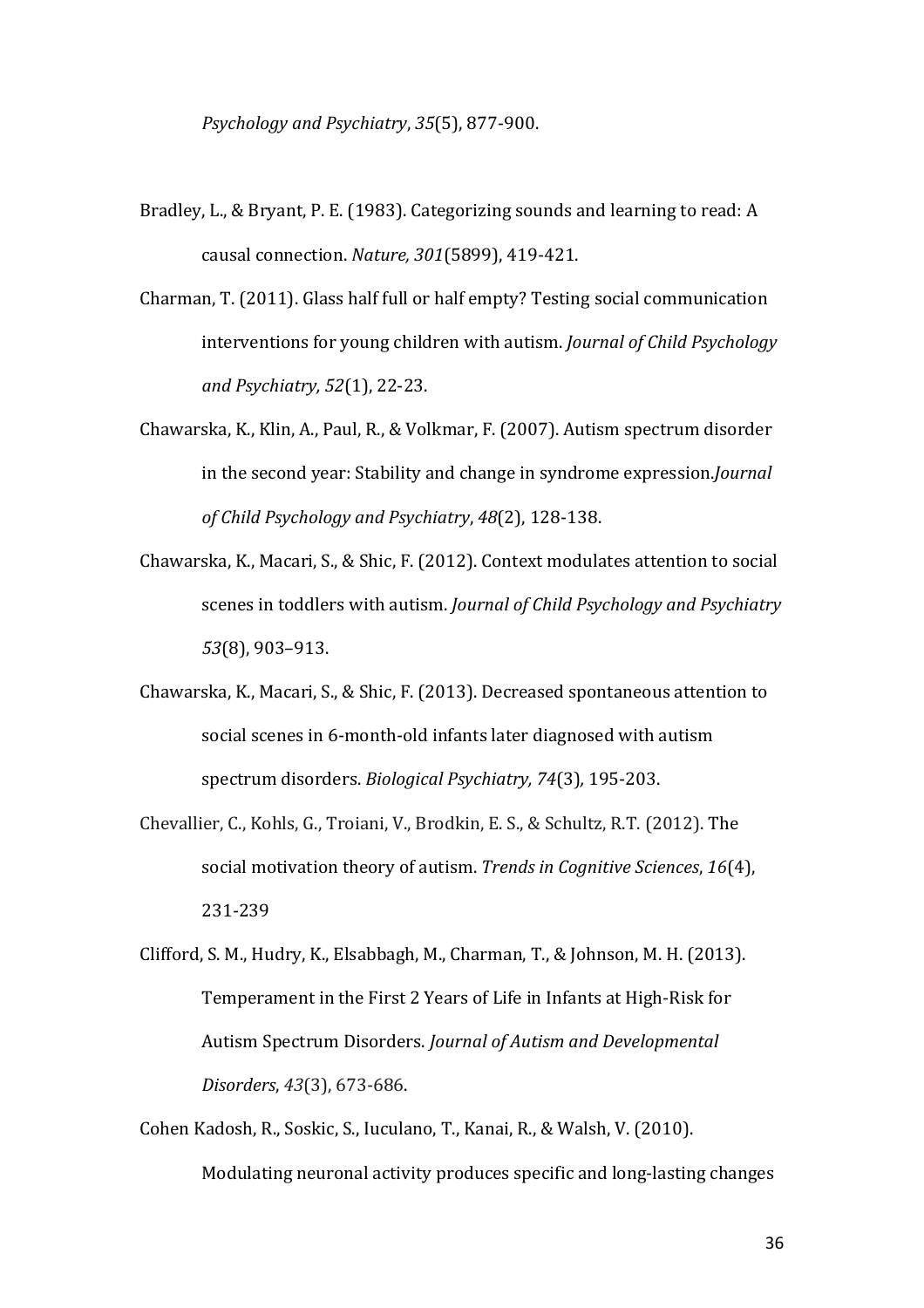- Corrigan, N. M., Shaw, D. W., Estes, A. M., Richards, T. L., Munson, J., Friedman, S. D., ... & Dager, S. R. (2013). Atypical developmental patterns of brain chemistry in children with autism spectrum disorder. *JAMA psychiatry*, *70*(9), 964-974.
- Cortese, S., Kelly, C., Chabernaud, C., Proal, E., Di Martino, A., Milham, M. P., & Castellanos, F. X. (2012). Toward systems neuroscience of ADHD: a metaanalysis of 55 fMRI studies. *American Journal of Psychiatry*, 169(10), 1038-1055.
- Courchesne, E., & Pierce, K. (2005). Why the frontal cortex in autism might be talking only to itself: local over-connectivity but long-distance disconnection. *Current Opinion in Neurobiology, 15*(2), 225-230.
- Crane, L., Goddard, L., & Pring, L. (2009). Sensory processing in adults with autism spectrum disorders. Autism, 13(3), 215-228.
- Csibra, G., Tucker, L. A., Volein, A. & Johnson, M. H. (2000). Cortical development and saccade planning: the ontogeny of the spike potential. *NeuroReport*, 11(5), 1069-1073.
- Dawson, G., Jones, E. J., Merkle, K., Venema, K., Lowy, R., Faja, S., ... & Webb, S. J. (2012). Early behavioral intervention is associated with normalized brain activity in young children with autism. *Journal of the American Academy of Child & Adolescent Psychiatry*, *51*(11), 1150-1159.
- Dawson, G., Rogers, S., Munson, J., Smith, M., Winter, J., Greenson, J., ... & Varley, J. (2010). Randomized, controlled trial of an intervention for toddlers with autism: the Early Start Denver Model. *Pediatrics*, 125(1), e17-e23.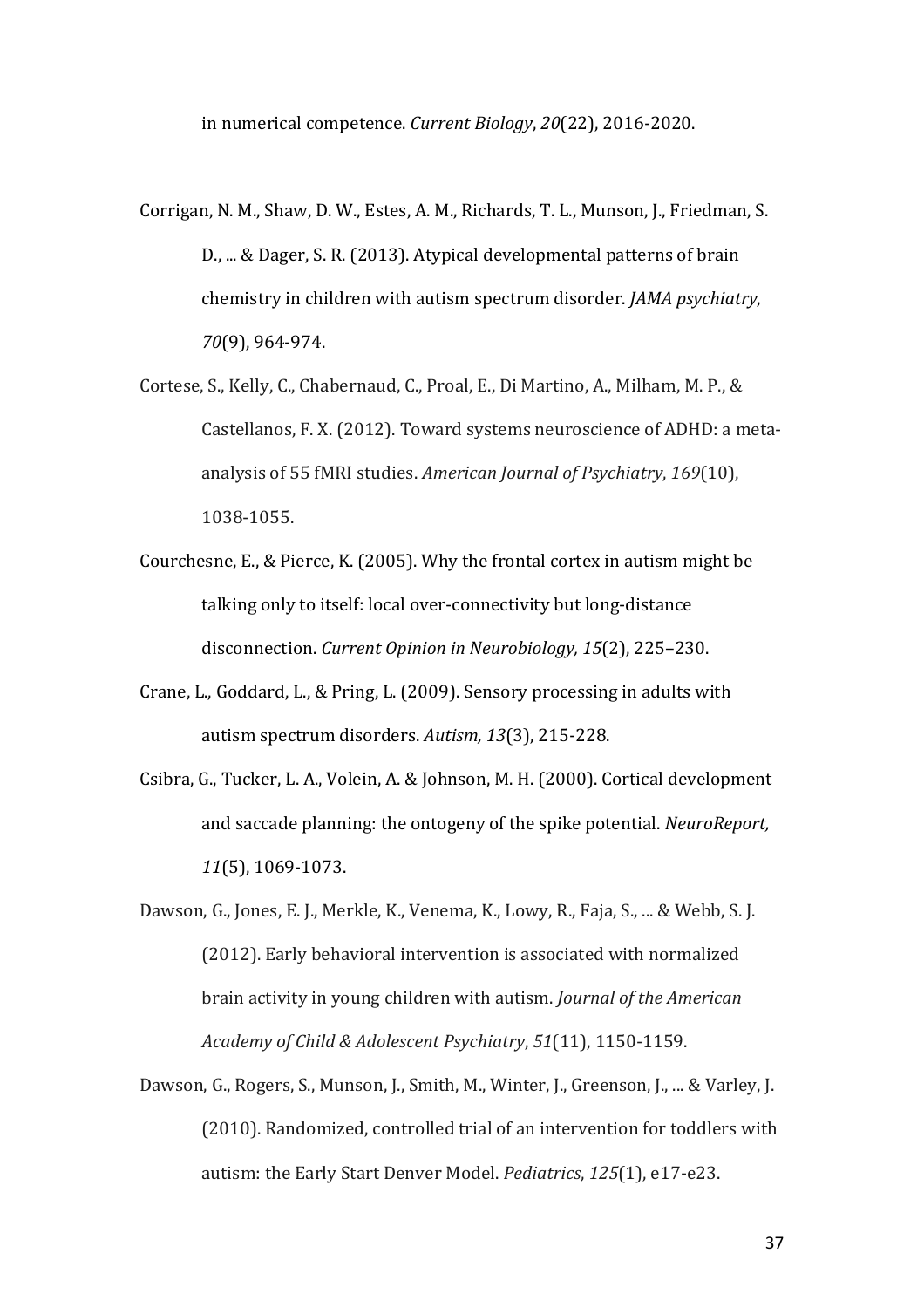- Dawson, G., Toth, K., Abbott, R., Osterling, J., Munson, J., Estes, A., & Liaw, J. (2004). Early social attention impairments in autism: social orienting, joint attention, and attention to distress. *Developmental psychology*, 40(2), 271.
- de Klerk, C. C., Gliga, T., Charman, T., Johnson, M. H., & the BASIS team. (2014). Face engagement during infancy predicts later face recognition ability in younger siblings of children with autism. *Developmental Science*. doi: 10.1111/desc.12141.
- de Zeeuw, P., Weusten, J., van Dijk, S., van Belle, J., & Durston, S. (2012). Deficits in cognitive control, timing and reward sensitivity appear to be dissociable in ADHD. *PloS one*, *7*(12), e51416.
- Delorme, R., Ey, E., Toro, R., Leboyer, M., Gillberg, C., & Bourgeron, T. (2013). Progress towards treatments for synaptic defects in autism. *Nature Medicine*, 19(6), 685-694.
- Diamond, A., Barnett, W. S., Thomas, J., & Munro, S. (2007). Preschool program improves cognitive control. *Science*, 318(5855), 1387.
- Dinstein, I., Heeger, D. J., Lorenzi, L., Minshew, N. J., Malach, R., & Behrmann, M. (2012). Unreliable evoked responses in autism. *Neuron*, *75*(6), 981-991.
- Elison, J. T., Paterson, S. J., Wolff, J. J., Reznick, J. S., Sasson, N. J., Gu, H., ... & Piven, J. (2013a). White Matter Microstructure and Atypical Visual Orienting in 7-Month-Olds at Risk for Autism. *American Journal of Psychiatry*, 170(8), 899-908.
- Elison, J. T., Wolff, J. J., Heimer, D. C., Paterson, S. J., Gu, H., Hazlett, H. C., ... & Piven, J. (2013b). Frontolimbic neural circuitry at 6 months predicts individual differences in joint attention at 9 months. *Developmental Science*. 16(2), 186-197.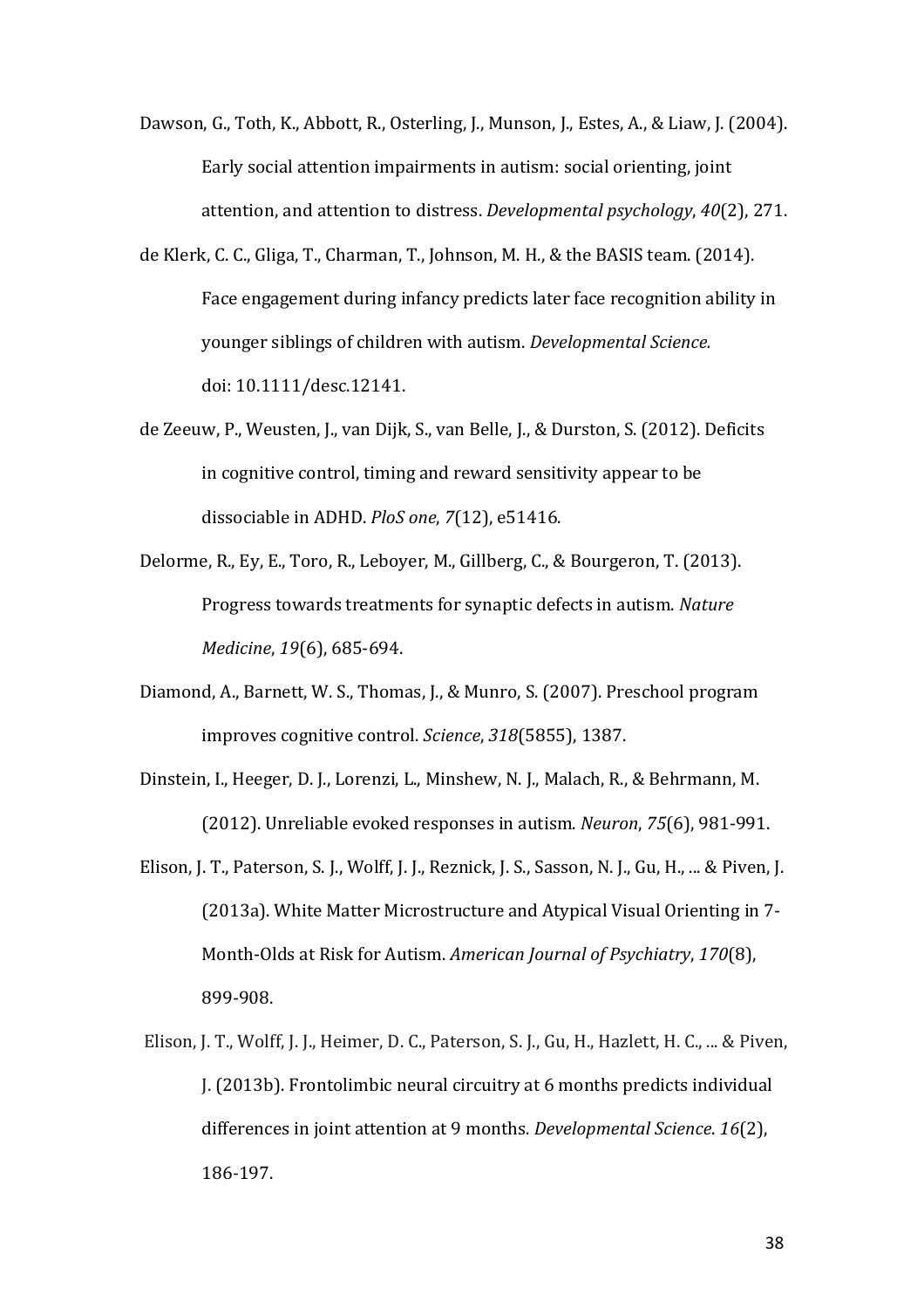- Elsabbagh, M., Bedford, R., Senju, A., Charman, T., Pickles, A., Johnson, M. H., & The BASIS Team (2013a). What you see is what you get: Cue-dependent face scanning in typical and atypical development. *Social Cognitive and Affective Neuroscience*, doi:10.1093/scan/nst012.
- Elsabbagh, M., Fernandes, J., Webb, S. J., Dawson, G., Charman T., Johnson, M. H., & The BASIS Team (2013b). Disengagement of visual attention in infancy is associated with emerging autism in toddlerhood. *Biological Psychiatry*, *3*(1), 189-194.
- Elsabbagh, M., Gliga, T., Hudry, K., Charman, T., and Johnson, M.H. and The BASIS Team (2012a). The development of face orienting mechanisms in infants at-risk for autism. *Behavioural Brain Research, 251,* 147-154.
- Elsabbagh, M., Mercure, E., Hudry, K., Chandler, S., Pasco, G., Charman, T., ... & Johnson, M. H. (2012). Infant neural sensitivity to dynamic eye gaze is associated with later emerging autism. *Current biology*, 22(4), 338-342.
- Escalona, A., Field, T., Singer-Strunck, R., Cullen, C., & Hartshorn, K. (2001). Brief report: improvements in the behavior of children with autism following massage therapy. *Journal of autism and developmental disorders*, 31(5), 513-516.
- Ewing, L., Pellicano, E., & Rhodes, G. (2013). Using effort to measure reward value of faces in children with autism. *PLOS One*, doi:10.1371/journal.pone.0079493.
- Farroni, T., Csibra, G., Simion, F., & Johnson, M. (2002) Eye contact detection in humans from birth. *Proceedings of the National Academy for Science*,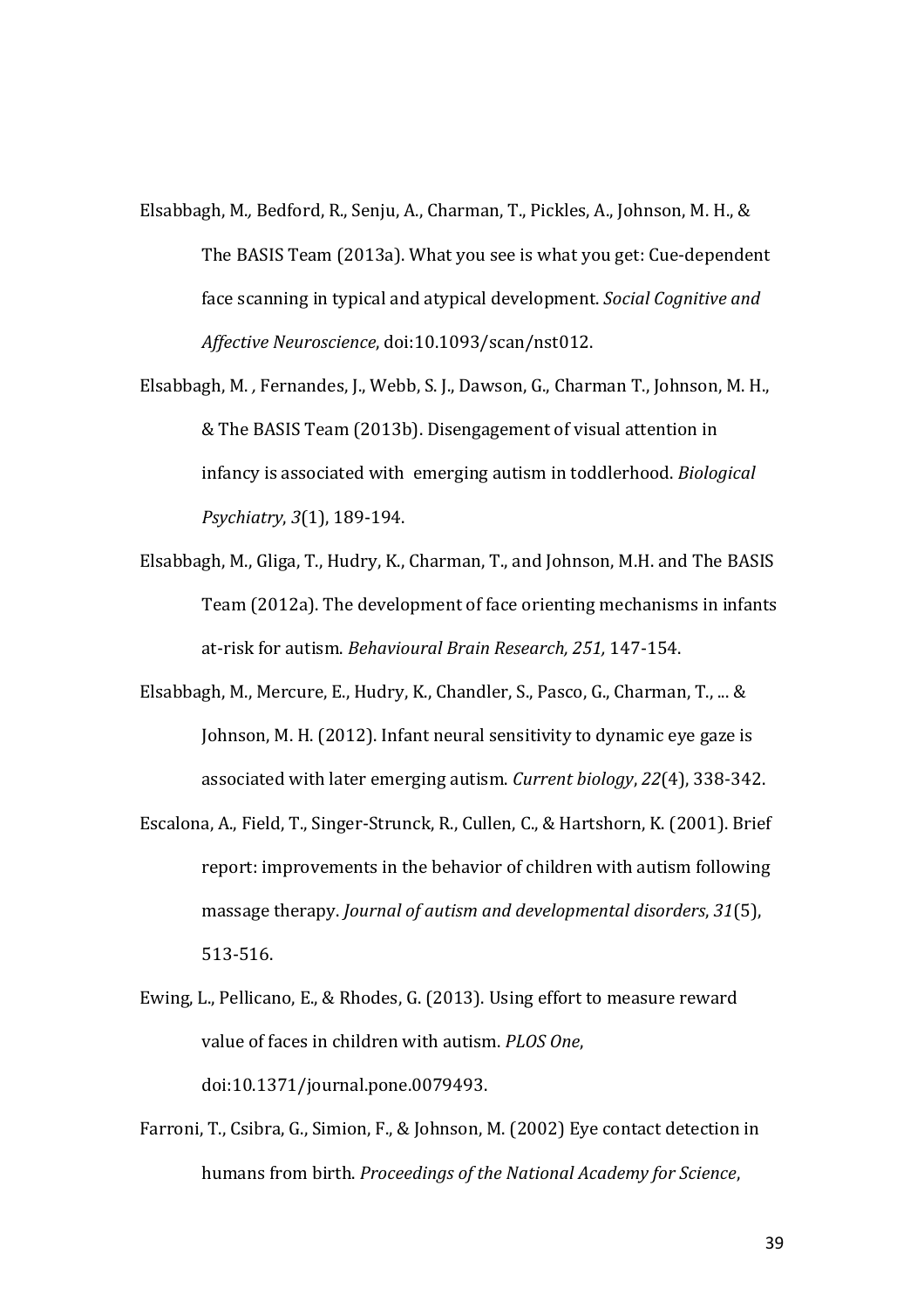- Farroni, T., Mansfield, E. M., Lai, C. & Johnson, M. H. (2003). Infants perceiving and acting on the eyes: Tests of an evolutionary hypothesis. *Journal of Experimental Child Psychology* 85, 199–212.
- Field, T., Lasko, D., Mundy, P., Henteleff, T., Kabat, S., Talpins, S., & Dowling, M. (1997). Brief report: autistic children's attentiveness and responsivity improve after touch therapy. *Journal of Autism and Developmental Disorders*, *27*(3), 333-338.
- Field, T., Sanders, C., & Nadel, J. (2001). Children with autism display more social behaviors after repeated imitation sessions. Autism, 5(3), 317-323.
- Fischer, J., Koldewyn, K., Jiang, Y. V., & Kanwisher, N. (2013). Unimpaired attentional disengagement and social orienting in children with autism. *Clinical Psychological Science*. doi: 10.1177/2167702613496242
- Flanagan, J. E., Landa, R., Bhat, A., & Bauman, M. (2012). Head lag in infants at risk for autism: a preliminary study. The American Journal of Occupational *Therapy*, *66*(5), 577-585.
- Fox, M. D., Halko, M., Eldaief, M. C., & Pascual-Leone, A. (2012). Measuring and manipulating brain connectivity with resting state functional connectivity magnetic resonance imaging (fcMRI) and transcranial magnetic stimulation (TMS). *NeuroImage*, *62*(4), 2232-2243.
- Gardener, H., Spiegelman, D., & Buka, S. L. (2009). Prenatal risk factors for autism: comprehensive meta-analysis. The British Journal of *Psychiatry*,*195*(1), 7-14.

Geschwind, D. H. (2011). Genetics of autism spectrum disorders. *Trends in*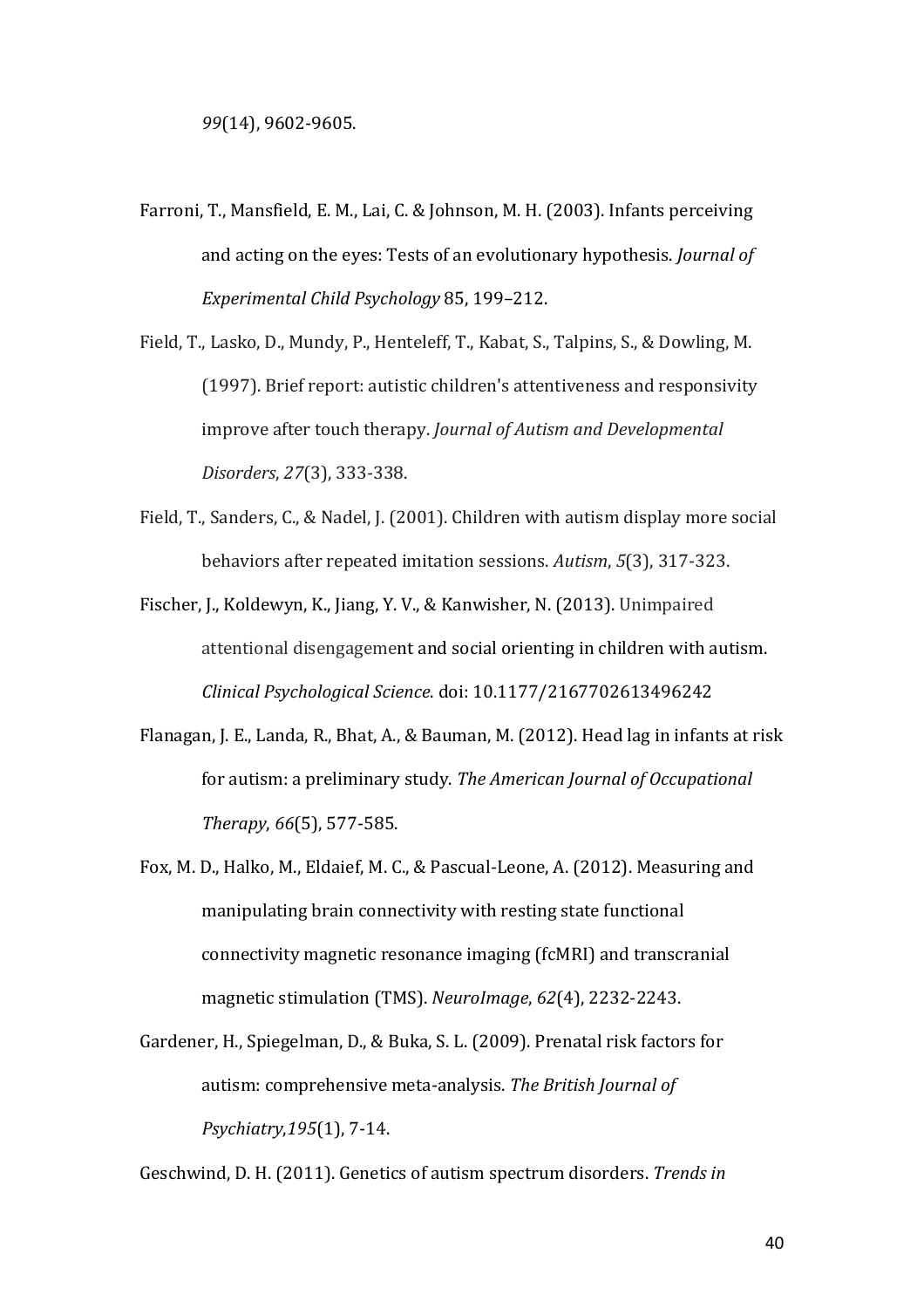- Geschwind, D. H., & Levitt, P. (2007). Autism spectrum disorders: developmental disconnection syndromes. *Current opinion in neurobiology*, 17(1), 103-111.
- Gliga, T., & Csibra, G. (2007). Seeing the face through the eyes: a developmental perspective on face expertise. *Progress in brain research*, 164, 323-339.
- Grossmann, T., Farroni, T., Johnson, M., & Csibra, G. (2007). Social perception in the infant brain: gamma oscillatory activity in response to eye gaze. *Social Cognitive and Affective Neuroscience,* 2(4), 284-291.
- Guiraud, J. A., Kushnerenko, E., Tomalski, P., Davies, K., Ribeiro, H., & Johnson, M. H. (2011). Differential habituation to repeated sounds in infants at high risk for autism. *Neuroreport*, *22*(16), 845-849.
- Gurevitz, M., Geva, R., Varon, M., & Leitner, Y. (2012). Early markers in infants and toddlers for development of ADHD. *Journal of Attention Disorders*, *18*(1), 14-22.
- Habas, P. A., Scott, J. A., Roosta, A., Rajagopalan, V., Kim, K., Rousseau, F., ... & Studholme, C. (2012). Early folding patterns and asymmetries of the normal human brain detected from in utero MRI. *Cerebral Cortex*, 22(1), 13-25.
- Happe, F., Ronald, A., & Plomin, R. (2006). Time to give up on a single explanation for autism. *Nature Neuroscience*,  $9(10)$ , 1218-1220.
- Hepper, P. G., Dornan, J. C., & Lynch, C. (2012). Sex differences in fetal habituation. *Developmental Science*, 15(3), 373-383.
- Hill, E. L. (2004). Executive dysfunction in autism. *Trends in cognitive*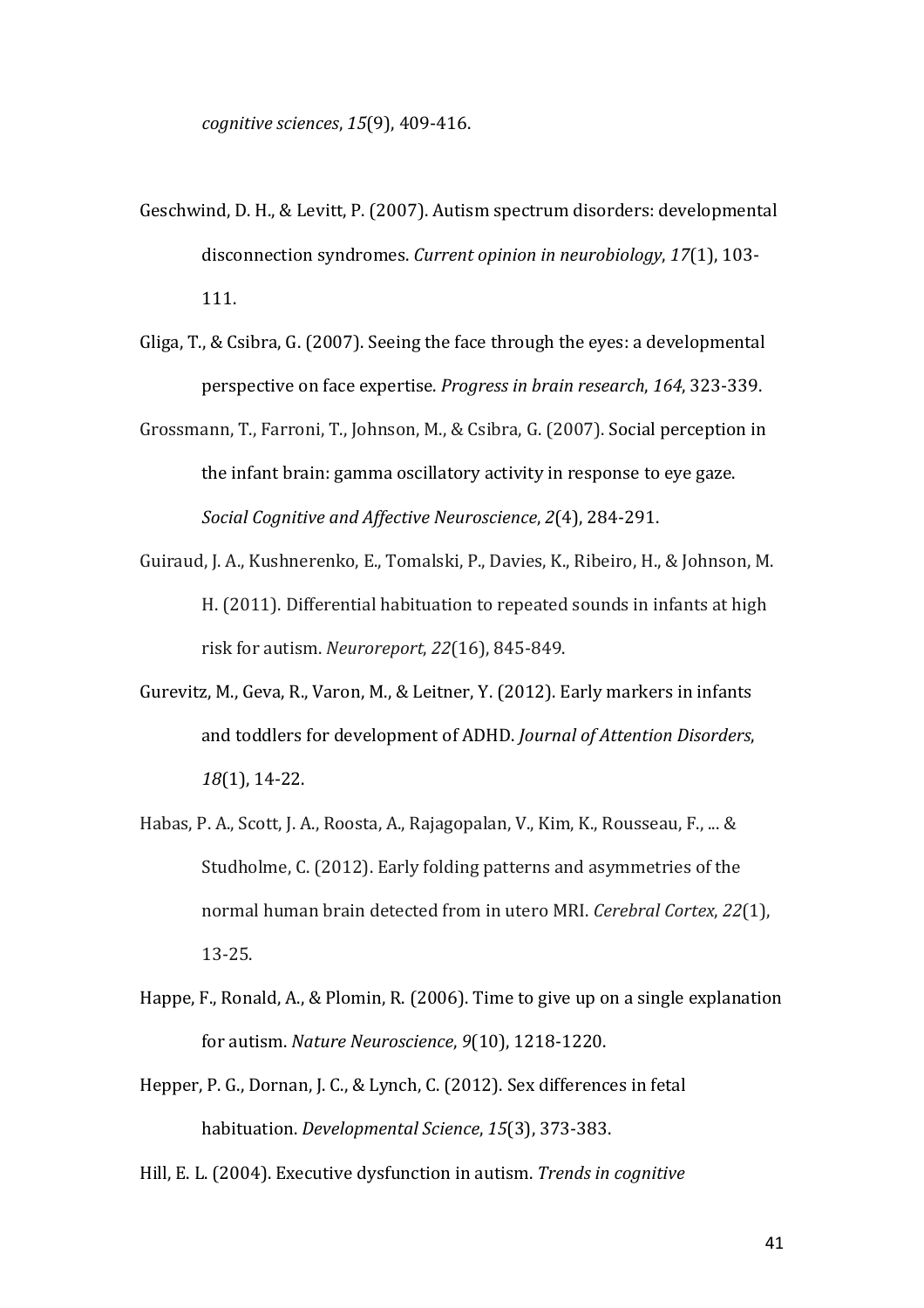- Hu, V. W. (2012). From Genes to Environment: Using Integrative Genomics to Build a "Systems-Level" Understanding of Autism Spectrum Disorders. *Child development*, 84(1), 89-103.
- Imada, A., Morris, A., & Wiest, M. (2012). Deviance detection by a P3-like response in rat posterior parietal cortex. *Frontiers in Integrative Neuroscience*, 6, 127.
- Jackson, B. L., Blackwood, E. M., Blum, J., Carruthers, S. P., Nemorin, S., Pryor, B. A., ... & Crewther, D. P. (2013). Magno-and Parvocellular Contrast Responses in Varying Degrees of Autistic Trait. *PLOS ONE*,  $8(6)$ , e66797.
- Jain, M., Velez, J. J., Acosta, M. T., Palacio, L. G., Balog, J., Roessler, E., .., & Muenke, M. (2011). A cooperative interaction between LPHN3 and 11q doubles the risk for ADHD. *Molecular psychiatry*, 17(7), 741-747.
- Johnson, M. H. (2005). Subcortical face processing. *Nature Reviews Neuroscience*, *6*(10), 766-774.
- Johnson, M. H. (2012). Executive function and developmental disorders: the flip side of the coin. *Trends in cognitive sciences*, 16(9), 454-457.
- Johnson, M.H., Jones, E., & Gliga T. (in press). Brian adaptation and alternative developmental trajectories. *Development & Psychopathology*

Jones, E., Gliga, T., Bedford, R., Charman, T., & Johnson, M. H. (in press). Developmental pathways to autism: a review of prospective studies of infants at risk. *Neuroscience & Biobehavioral Reviews*, http://dx.doi.org/10.1016/j.neubiorev.2013.12.001.

Jones, W., Carr, K., & Klin, A. (2008). Absence of preferential looking to the eyes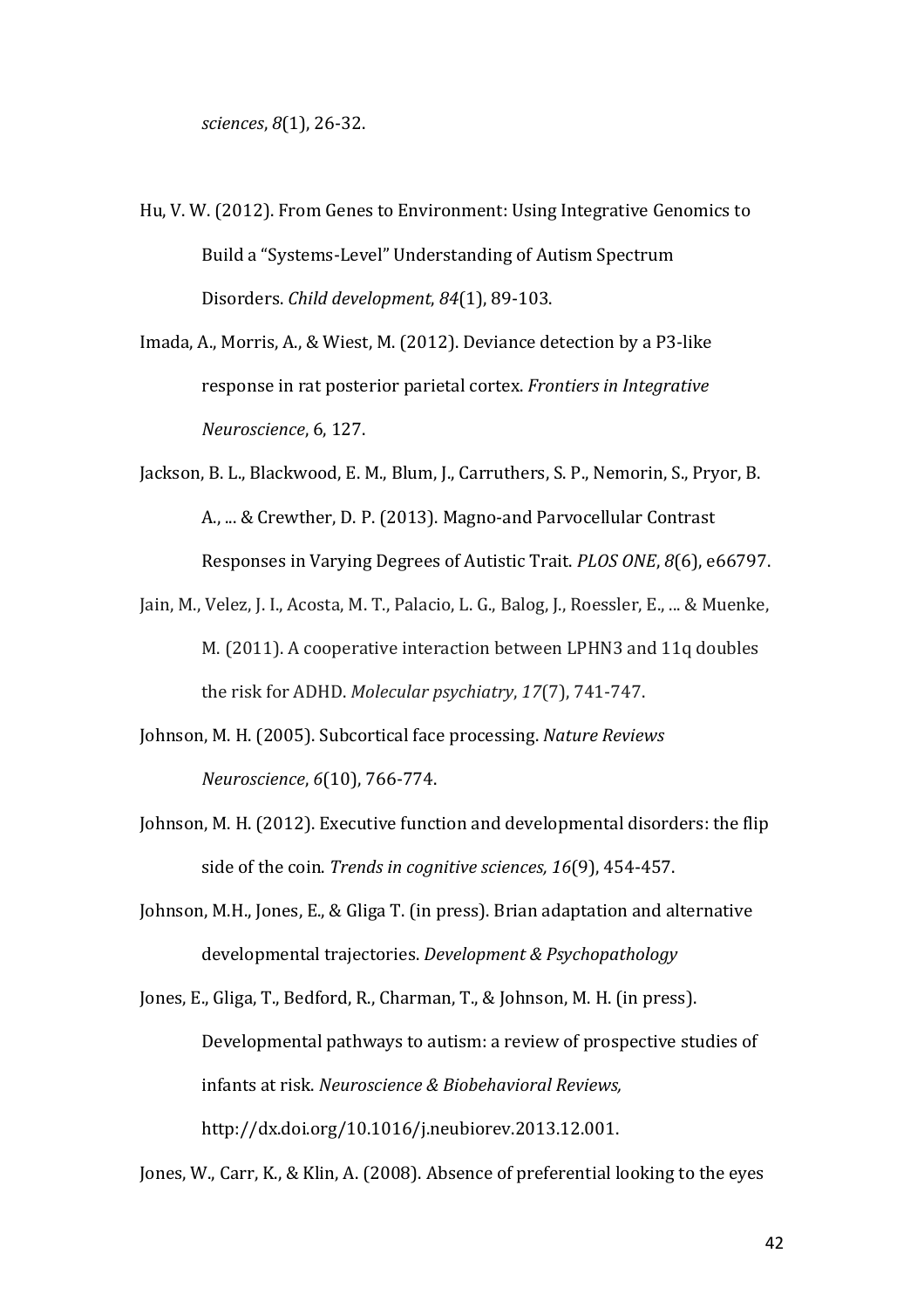of approaching adults predicts level of social disability in 2-year-old toddlers with autism spectrum disorder. *Archives of General Psychiatry*, *65*(8), 946-954.

- Jones, W., & Klin, A. (2013). Attention to the eyes is present but in decline in 2-6months old infants later diagnosed with autism. *Nature*, doi:10.1038/nature12715.
- Just, M. A., Keller, T. A., Malave, V. L., Kana, R. K., & Varma, S. (2012). Autism as a neural systems disorder: A theory of frontal-posterior underconnectivity. *Neuroscience and Biobehavioral Reviews, 36*(4), 1292–1313.
- Kaiser, M. D., Hudac, C. M., Shultz, S., Lee, S. M., Cheung, C., Berken, A. M., ... & Pelphrey, K. A. (2010). Neural signatures of autism. *Proceedings of the National Academy of Sciences*, *107*(49), 21223-21228.
- Kaiser, M. D., Shiffrar, M., & Pelphrey, K. A. (2012). Socially tuned: Brain responses differentiating human and animal motion. *Social Neuroscience*, *7*(3), 301-310.
- Kasari, C., Gulsrud, A. C., Wong, C., Kwon, S., & Locke, J. (2010). Randomized controlled caregiver mediated joint engagement intervention for toddlers with autism. *Journal of autism and developmental disorders*, *40*(9), 1045-1056.

Kawakubo, Y., Kasai, K., Okazaki, S., Hosokawa-Kakurai, M., Watanabe, K. I., Kuwabara, H., ... & Maekawa, H. (2007). Electrophysiological abnormalities of spatial attention in adults with autism during the gap overlap task. *Clinical neurophysiology*, 118(7), 1464-1471.

Kennedy, D. P., & Adolphs, R. (2010). Impaired fixation to eyes following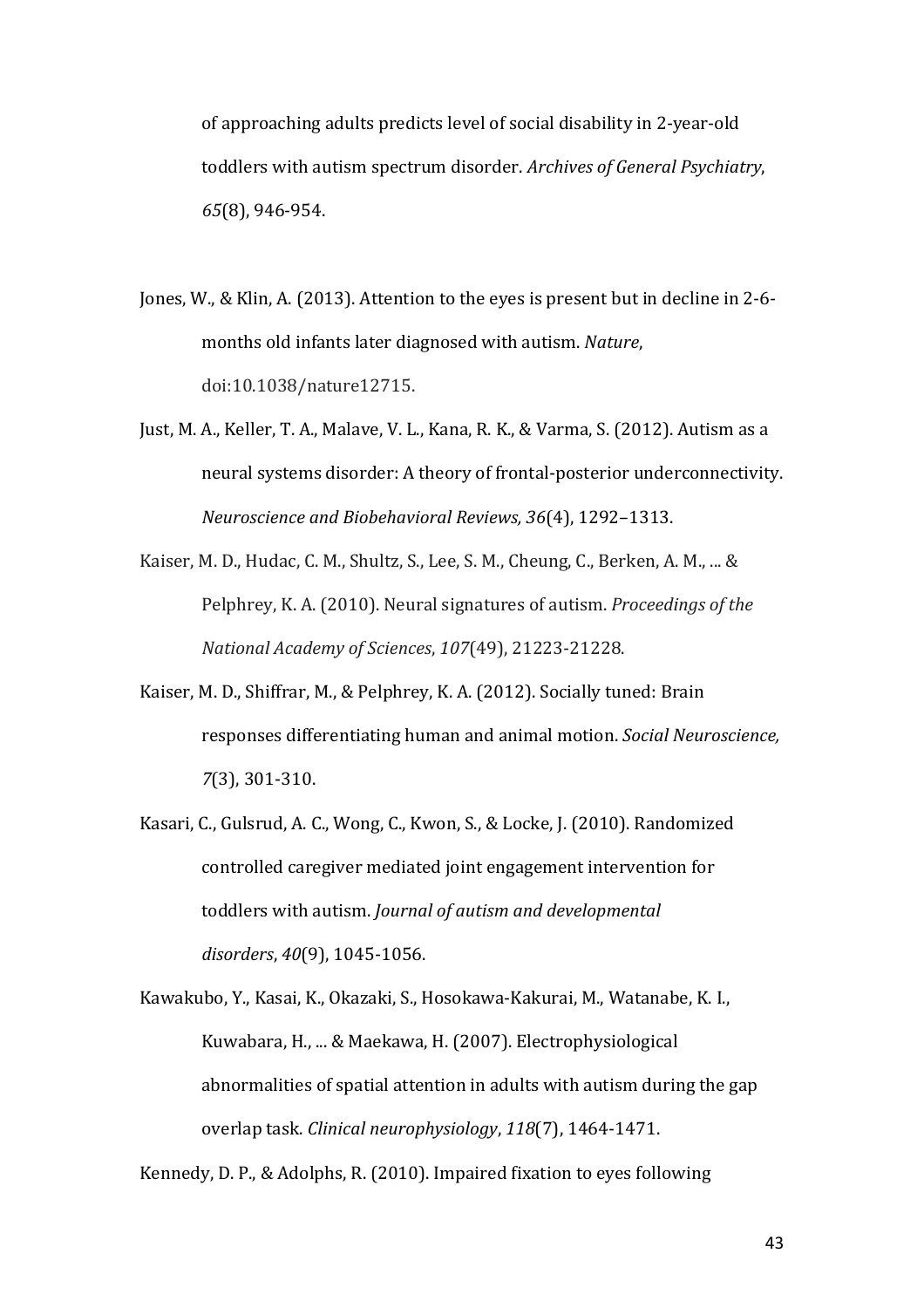amygdala damage arises from abnormal bottom-up attention. *Neuropsychologia, 48*(12), 3392–3398.

- Kennedy, D. P., & Courchesne, E. (2008). The intrinsic functional organization of the brain is altered in autism. *NeuroImage*, 39(4), 1877-1885.
- Kikuchi, Y., Senju, A., Tojo, Y., & Osanai, H. (2009). Faces do not capture special attention in children with autism spectrum disorder: A change blindness study. *Child Development, 80*(5), 1421-1433.
- Klin, A., Jones, W., Schultz, R., & Volkmar, F. (2002). Visual fixation patterns during viewing of naturalistic social situations as predictors of social competence in individuals with autism. *Archives of General Psychology and Psychiatry, 59*(9), 809-816.
- Klin, A., & Jones, W. (2008). Altered face scanning and impaired recognition of biological motion in a 15-month-old infant with autism. *Developmental science*, 11(1), 40-46.
- Klin, A., Lin, D. J., Gorrindo, P., Ramsay, G., & Jones, W. (2009). Two-year-olds with autism orient to non-social contingencies rather than biological motion. *Nature*, *459*(7244), 257-261.
- Klingberg, T. (2010). Training and plasticity of working memory. *Trends in Cognitive Sciences, 14*(7), 317–324.

Lakatos, K., Nemoda, Z., Birkas, E., Ronai, Z., Kovacs, E., Ney, K., ... & Gervai, J. (2003). Association of D4 dopamine receptor gene and serotonin transporter promoter polymorphisms with infants' response to novelty. *Molecular Psychiatry, 8*(1), 90-97.

Landa, R., & Garrett-Mayer, E. (2006). Development in infants with autism spectrum disorders: a prospective study. *Journal of Child Psychology and*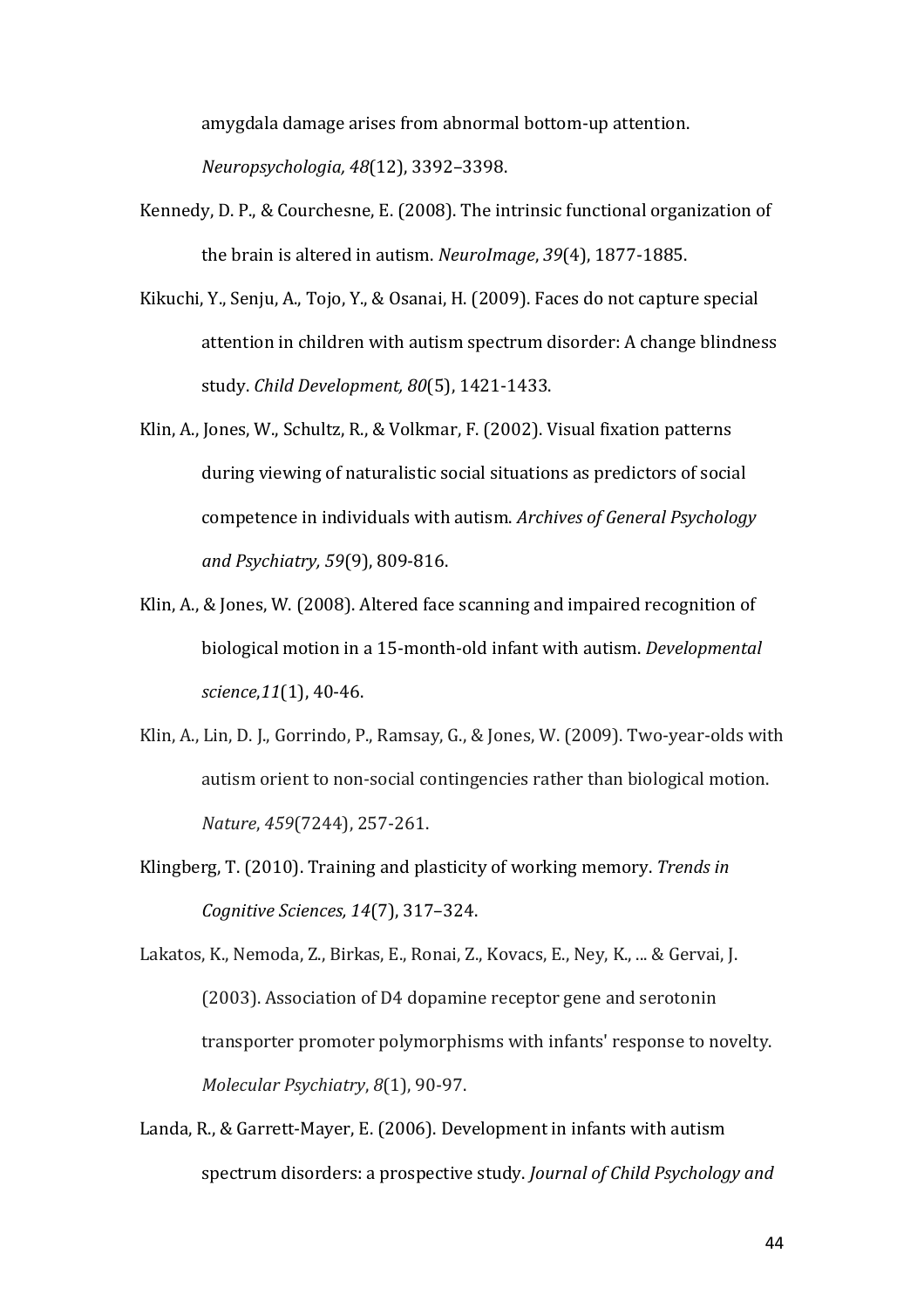*Psychiatry*, *47*(6), 629-638.

- Landa, R. J., Gross, A. L., Stuart, E. A., & Faherty, A. (2013). Developmental trajectories in children with and without autism spectrum disorders: the first 3 years. *Child Development*, *84*(2), 429-442.
- Landa, R. J., Holman, K. C., & Garrett-Mayer, E. (2007). Social and communication development in toddlers with early and later diagnosis of autism spectrum disorders. *Archives of general psychiatry*, 64(7), 853.
- Landry, R., & Bryson, S. E. (2004). Impaired disengagement of attention in young children with autism. *Journal of Child Psychology and Psychiatry, 45*(6), *1115-1122.*
- Lang, R., O'Reilly, M., Healy, O., Rispoli, M., Lydon, H., Streusand, W., ... & Giesbers, S. (2012). Sensory integration therapy for autism spectrum disorders: A systematic review. *Research in Autism Spectrum Disorders*, 6(3), 1004-1018.
- Leekam, S. R., Lopez, B., & Moore, C. (2000). Attention and joint attention in preschool children with autism. *Developmental Psychology*, 36(2), 261-273.
- Leekam, S. R., Prior, M. R., & Uljarevic, M. (2011). Restricted and Repetitive Behaviors in Autism Spectrum Disorders: A Review of Research in the Last Decade. *Psychological Bulletin*, 137(4), 562-593.
- Leonard, H., Elsabbagh, M., Hill, E. L., & the BASIS Team (2013). Early and persistent motor difficulties in infants at-risk of developing autism spectrum disorder: a prospective study. *European Journal of Developmental Psychology, 11*(1), 18-35.

Little, V. M., Thomas, D. G., & Letterman, M. R. (1999). Single-trial analyses of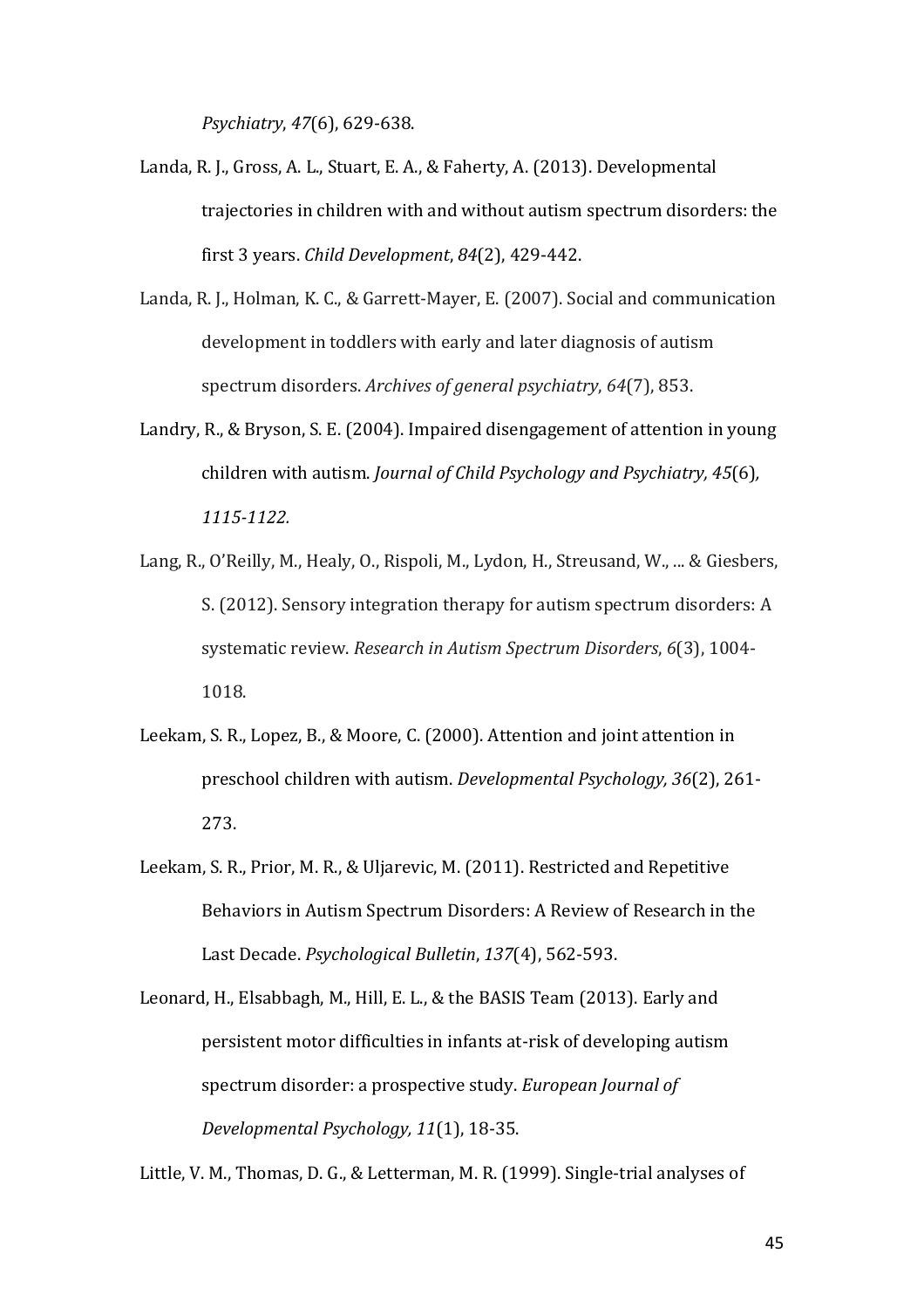developmental trends in infant auditory event-related potentials. *Developmental Neuropsychology, 16*(3), 455-478.

- Lloyd-Fox, S., Blasi, A., Elwell, C., Charman, T., Murphy, D., & Johnson, M. H. (2013). Reduced neural sensitivity to social stimuli in infants at-risk for autism. *Proceedings of the Royal Society, 280*(1758).
- Lloyd-Fox, S., Blasi, A., Volein, A., Everdell, N., Elwell, C., & Johnson, M. H. (2009). Social perception in infancy: a near infrared spectroscopy study. *Child Development, 80*(4), 986-999.
- Lopez, B. R., Lincoln, A. J., Ozonoff, S., & Lai, Z. (2005). Examining the relationship between executive functions and restricted, repetitive symptoms of autistic disorder. *Journal of autism and developmental disorders*, 35(4), 445-460.
- McEvoy, R. E., Rogers, S. J., & Pennington, B. F. (1993). Executive function and social communication deficits in young autistic children. *Journal of Child Psychology and Psychiatry*, *34*(4), 563-578.
- Messinger, D., Young, G. S., Ozonoff, S., Dobkins, K., Carter, A., Zwaigenbaum, L., ... & Sigman, M. (2013). Beyond Autism: A Baby Siblings Research Consortium Study of High-Risk Children at Three Years of Age.*Journal of the American Academy of Child and Adolescent Psychiatry, 52(3), 300-308.*
- Milne, E. (2011). Increased intra-participant variability in children with autistic spectrum disorders: evidence from single-trial analysis of evoked EEG. *Frontiers in psychology, 2(51).*
- Mottron, L., Dawson, M., Soulieres, I., Hubert, B., & Burack, J. (2006). Enhanced perceptual functionning in autism: an update, and eight principles of autistic perception. *Journal of Autism and Developmental Disorders, 36*(1),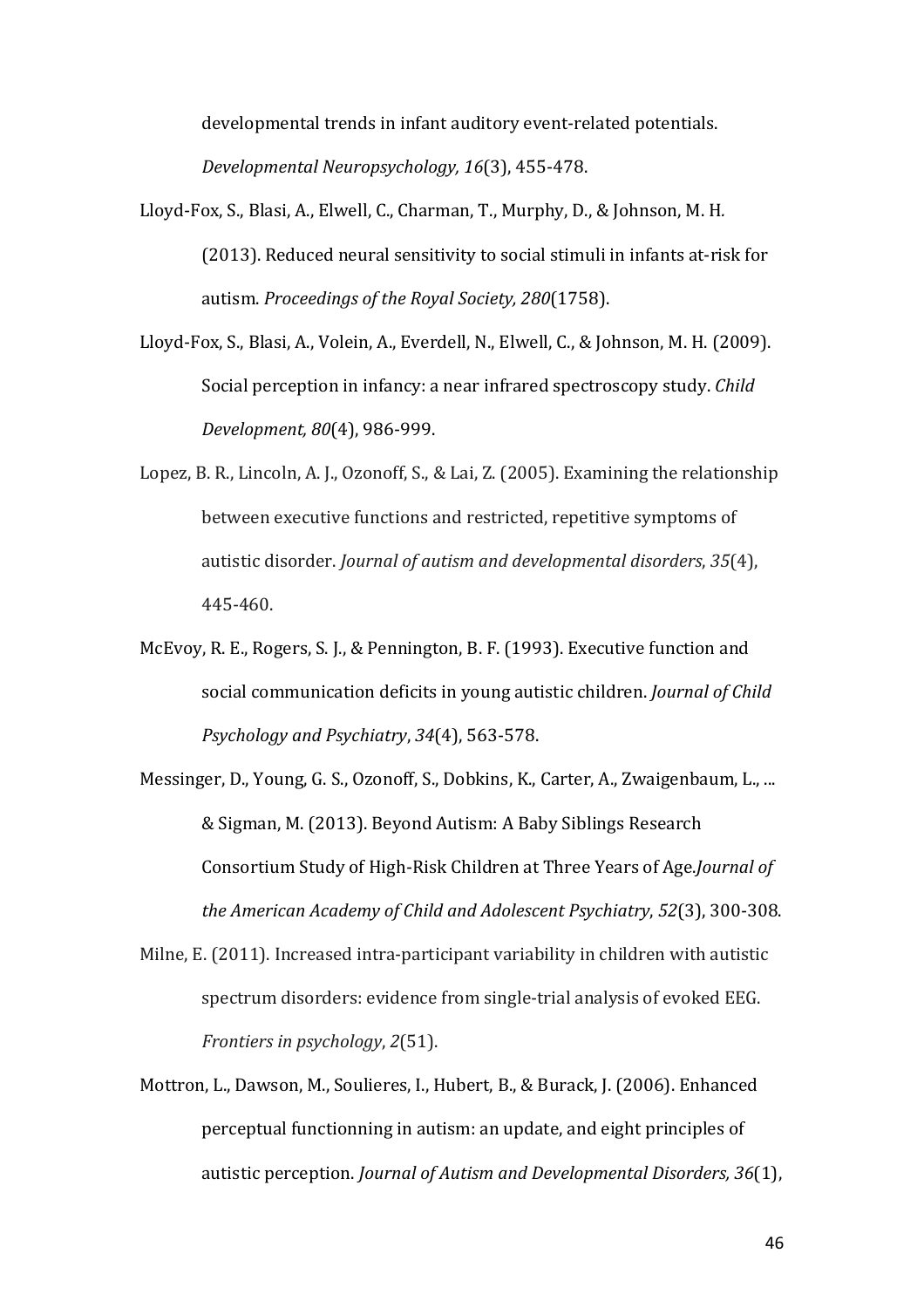- Narayana, S., Zhang, W., Rogers, W., Strickland, C., Franklin, C., Lancaster, J. L., & Fox, P. T. (2014). Concurrent TMS to the primary motor cortex augments slow motor learning. *NeuroImage*, 85, 971-984.
- Nguyen, M. N., Hori, E., Matsumoto, J., Tran, A. H., Ono, T., & Nishijo, H. (2013). Neuronal responses to face-like stimuli in the monkey pulvinar. *European Journal of Neuroscience*, *37*(1), 35-51.
- Nickel, L., Thatcher, A. R., Keller, F., Wozniak, R. H., & Iverson, J. M. (2013). Posture development in infants at heightened versus low risk for Autism Spectrum Disorders. *Infancy*, *18*(5), 639-661.
- Nordahl, C. W., Scholz, R., Yang, X., Buonocore, M. H., Simon, T., Rogers, S., & Amaral, D. G. (2012). Increased rate of amygdala growth in children aged 2 to 4 years with autism spectrum disorders: a longitudinal study. Archives of general psychiatry, 69(1), 53.
- Osborne, L. C., Lisberger, S. G., & Bialek, W. (2005). A sensory source for motor variation. *Nature*, 437(7057), 412-416.
- Ozonoff, S., Iosif, A. M., Baguio, F., Cook, I. C., Hill, M. M., Hutman, T., ... & Young, G. S. (2010). A prospective study of the emergence of early behavioral signs of autism. *Journal of the American Academy of Child & Adolescent Psychiatry*, *49*(3), 256-266.
- Ozonoff, S., Young, G. S., Carter, A., & Messinger, D. (2011). Recurrence risk for autism spectrum disorders: a Baby Siblings Research Consortium Study. *Pediatrics, 128*(3),488-495.
- Parikshak, N. N., Luo, R., Zhang, A., Won, H., Lowe, J. K., Chandran, V., Horvath, S., & Geschwind, D. H. (2013). Integrative functional genomic analyses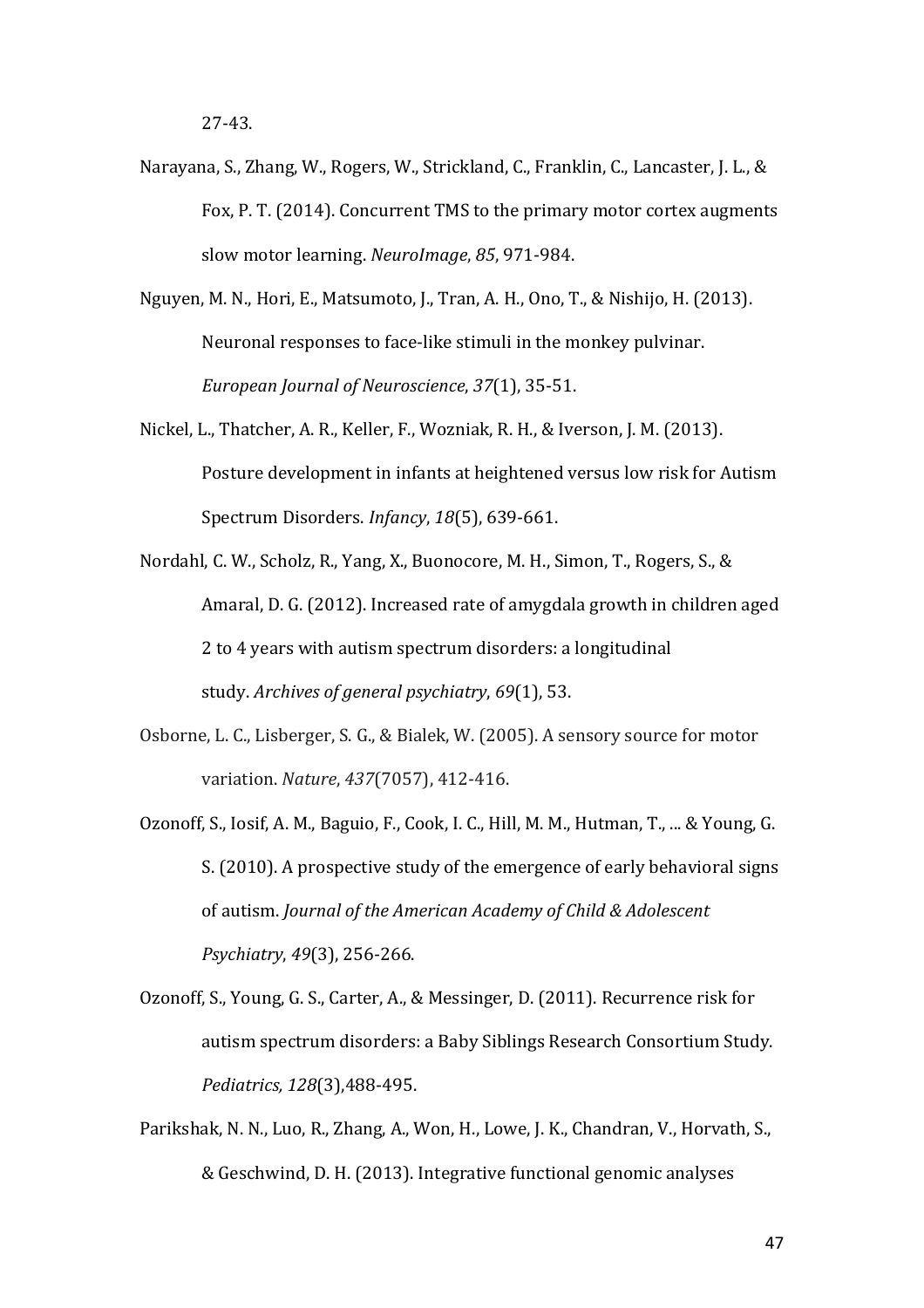implicate specific molecular pathways and circuits in autism. *Cell*, 155(5), 1008-1021.

- Parr, J. R., Dale, N. J., Shaffer, L. M., & Salt, A. T. (2010). Social communication difficulties and autism spectrum disorder in young children with optic nerve hypoplasia and/or septo-optic dysplasia. *Developmental Medicine & Child Neurology, 52*(10), 917-921.
- Patriquin, M. A., Scarpa, A., Friedman, B. H., & Porges, S. W. (2013). Respiratory sinus arrhythmia: A marker for positive social functioning and receptive language skills in children with autism spectrum disorders. *Developmental Psychobiology*, *55*(2), 101-112.
- Pelphrey, K. A., Morris, J. P., & McCarthy, G. (2005). Neural basis of eye gaze processing deficits in autism. *Brain*, 128(5), 1038-1048.
- Pelphrey, K. A., Shultz, S., Hudac, C. M., & Vander Wyk, B. C. (2011). Research review: constraining heterogeneity: the social brain and its development in autism spectrum disorder. *Journal of Child Psychology and Psychiatry*, *52*(6), 631-644.
- Peterson, C. C., & Siegal, M. (1999). Representing inner worlds: Theory of mind in autistic, deaf and normal hearing children. *Psychological Science*, 10(2), 126-129.
- Plomin, R., Haworth, C. M., & Davis, O. S. (2009). Common disorders are quantitative traits. *Nature Reviews Genetics*, *10*(12), 872-878.
- Purcell, S. M., Wray, N. R., Stone, J. L., Visscher, P. M., O'Donovan, M. C., Sullivan, P. F., ... & Fraser, G. (2009). Common polygenic variation contributes to risk of schizophrenia and bipolar disorder. *Nature*,  $460(7256)$ , 748-752.

Rai, D., Lee, B. K., Dalman, C., Golding, J., Lewis, G., & Magnusson, C. (2013).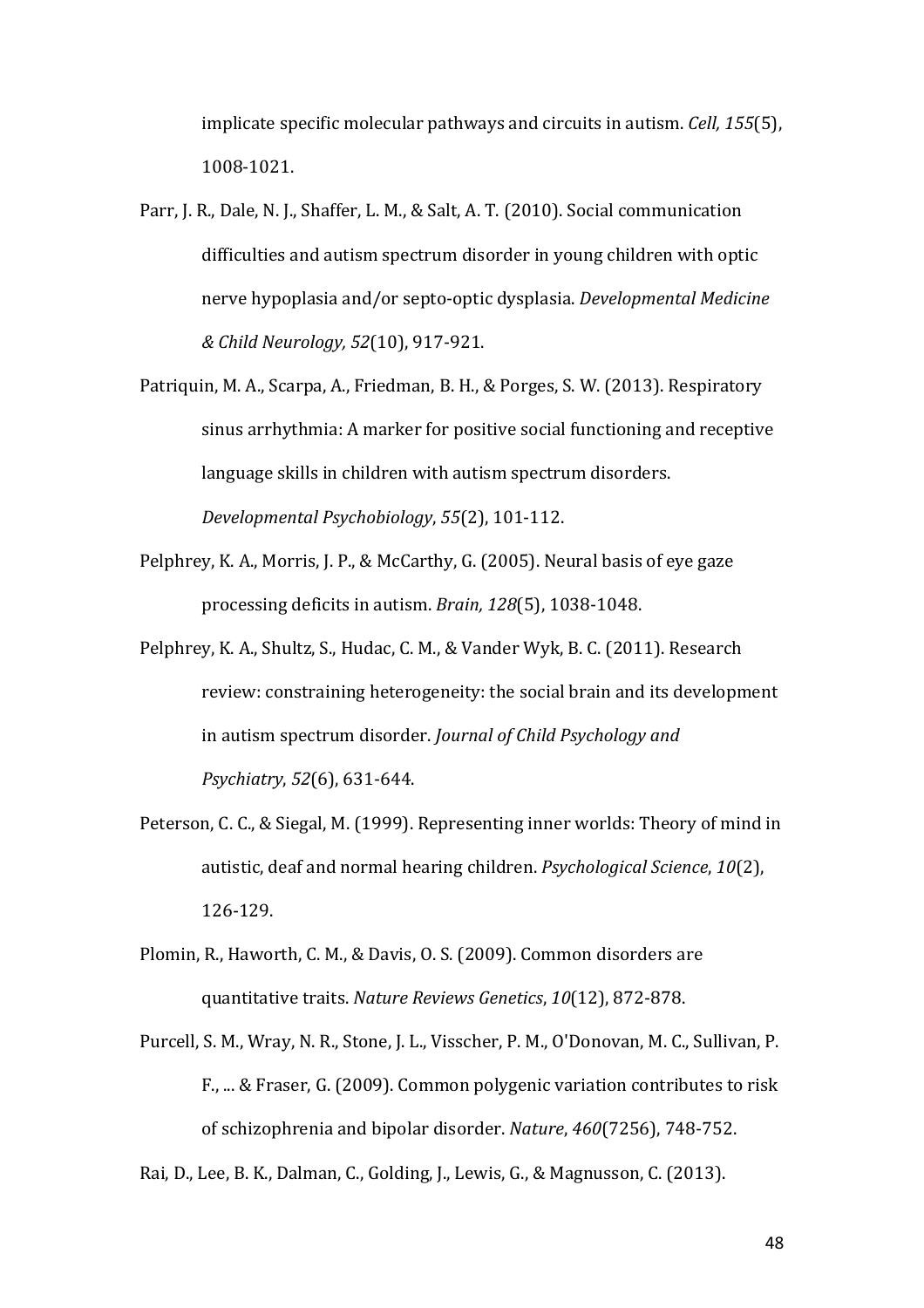Parental depression, maternal antidepressant use during pregnancy, and risk of autism spectrum disorders: population based case-control study. *BMJ: British Medical Journal, 346, f2059.* 

- Rilling, J. K., King-Casas, B., & Sanfey, A. G. (2008). The neurobiology of social decision-making. *Current opinion in neurobiology*, 18(2), 159-165.
- Robinson, E. B., Lichtenstein, P., Anckarsäter, H., Happé, F., & Ronald, A. (2013). Examining and interpreting the female protective effect against autistic behavior. *Proceedings of the National Academy of Sciences*, 110(13), 5258-5262.
- Rolls, E. T. (2000). The orbitofrontal cortex and reward. *Cerebral cortex*, 10(3), 284-294.
- Ronald, A., Pennell, C. E., & Whitehouse, A. J. (2011). Prenatal maternal stress associated with ADHD and autistic traits in early childhood. *Frontiers in Psychology*, 1, 223.
- Ronemus, M., Iossifov, I., Levy, D., & Wigler, M. (2014). The role of de novo mutations in the genetics of autism spectrum disorders. *Nature Reviews Genetics*, 15(2), 133-141.
- Rossignol, D. A., & Frye, R. E. (2012). Mitochondrial dysfunction in autism spectrum disorders: a systematic review and meta-analysis. *Molecular psychiatry*, *17*(3), 290-314.
- Rozga, A., Hutman, T., Young, G. S., Rogers, S. J., Ozonoff, S., Dapretto, M., & Sigman, M. (2011). Behavioral profiles of affected and unaffected siblings of children with autism: Contribution of measures of mother-infant interaction and nonverbal communication. *Journal of Autism and*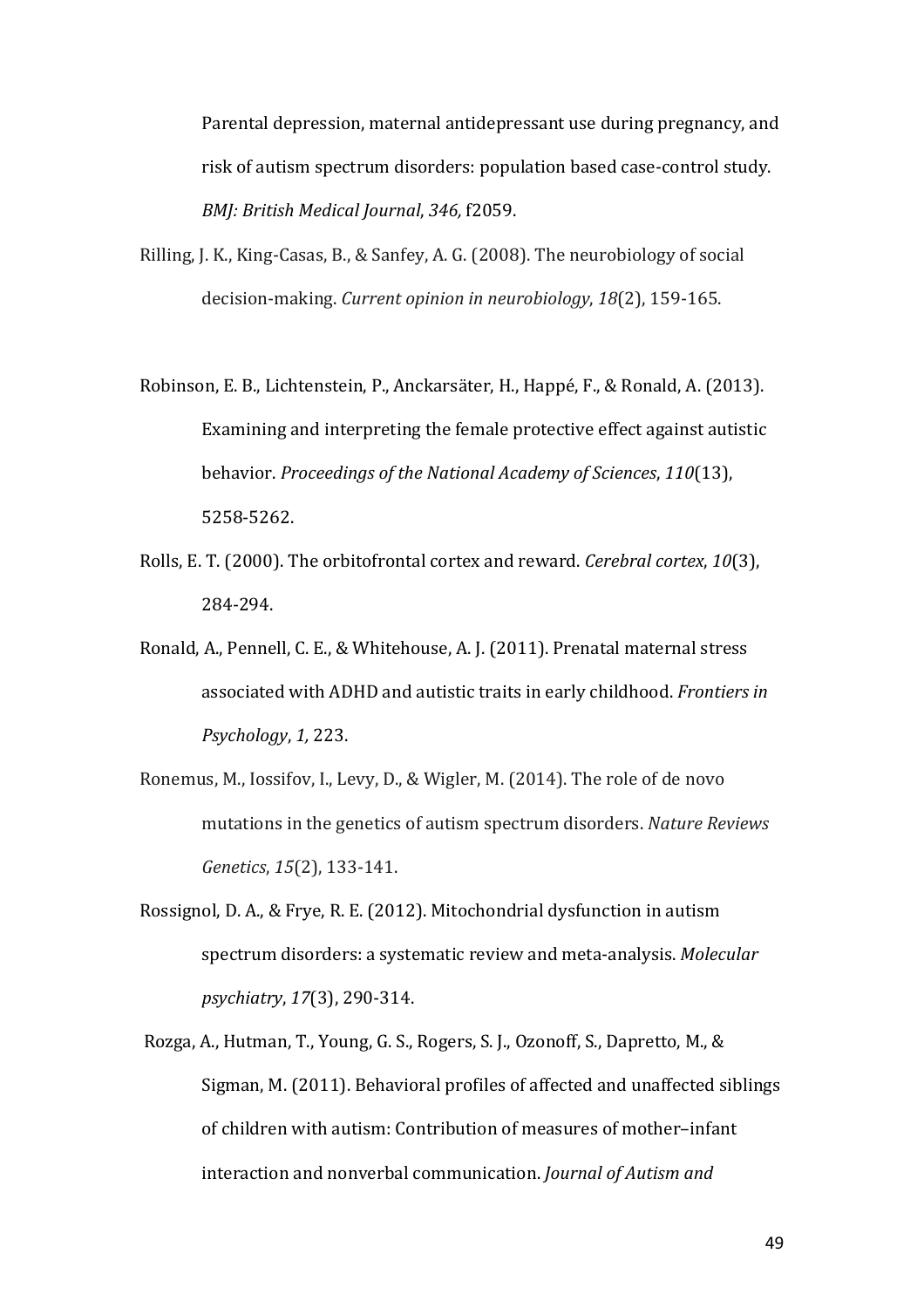*Developmental Disorders*,*41*(3), 287-301.

- Rubenstein, J. L. R., & Merzenich, M. M. (2003). Model of autism: increased ratio of excitation/inhibition in key neural systems. *Genes, Brain and Behavior*, *2*(5), 255-267.
- Rueda, M. R., Posner, M. I., & Rothbart, M. K. (2005). The development of executive attention: Contributions to the emergence of selfregulation.*Developmental neuropsychology*, *28*(2), 573-594.
- Russo, N., Zecker, S., Trommer, B., Chen, J., & Kraus, N. (2009). Effects of background noise on cortical encoding of speech in autism spectrum disorders.*Journal of autism and developmental disorders*, 39(8), 1185-1196.
- Sali, A. W., Anderson, B. A., & Yantis, S. (2012). Reinforcement learning modulates preparatory states of cognitive flexibility. *Visual Cognition*, 20(9), 1039-1043.
- Sharp, H., Pickles, A., Meaney, M., Marshall, K., Tibu, F., & Hill, J. (2012). Frequency of infant stroking reported by mothers moderates the effect of prenatal depression on infant behavioural and physiological outcomes. *PloS one*, *7*(10), e45446.
- Simonoff, E., Pickles, A., Charman, T., Chandler, S., Loucas, T., & Baird, G. (2008). Psychiatric disorders in children with autism spectrum disorders: prevalence, comorbidity, and associated factors in a population-derived sample. *Journal of the American Academy of Child & Adolescent Psychiatry*, *47*(8), 921-929.
- Steiner, A. M., Goldsmith, T. R., & Snow, A. V. (2012). Practitioner's guide to assessment of autism spectrum disorders in infants and toddlers. *Journal*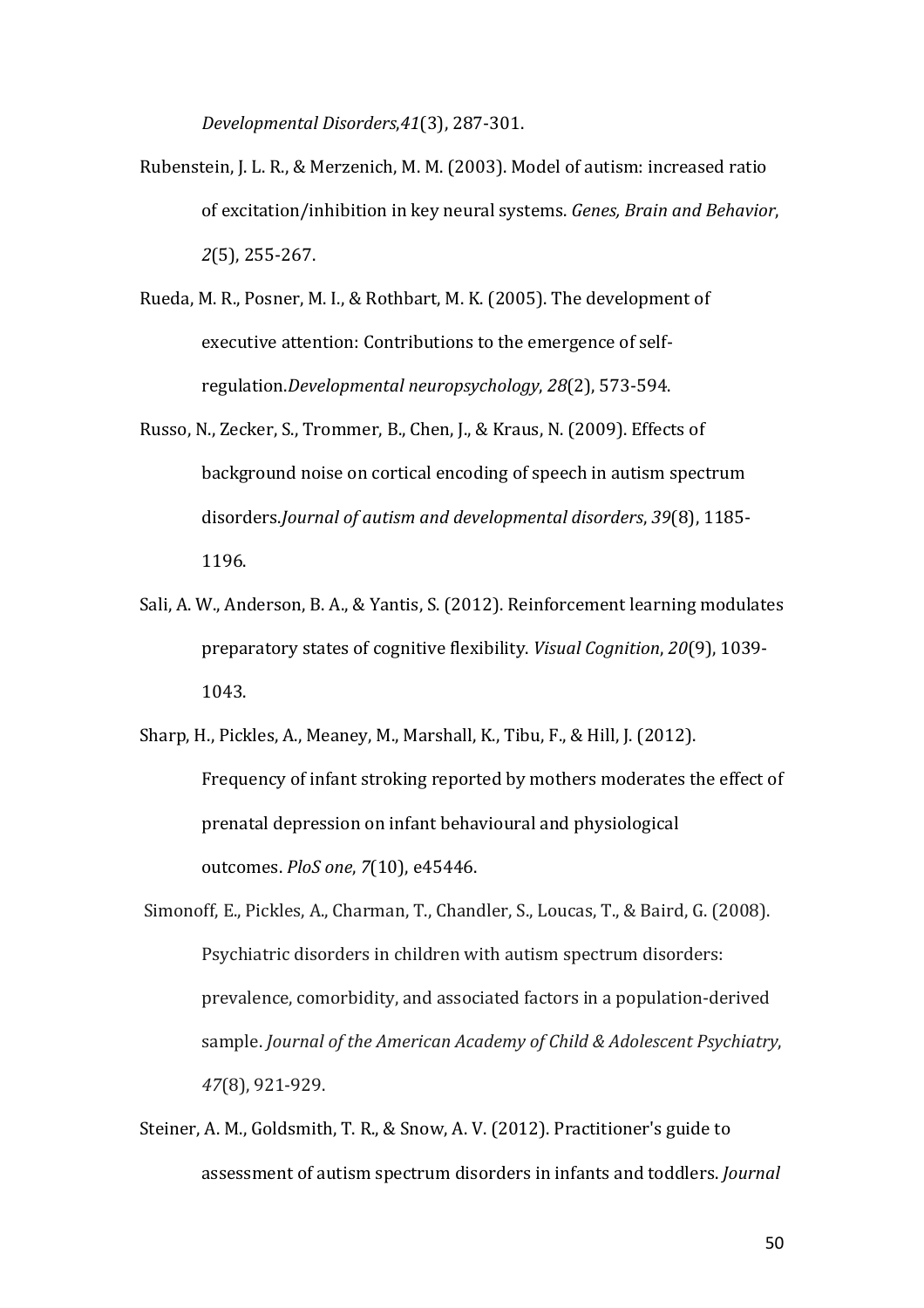*for Autism and Developmental Disorders, 42*(6), 1183-1196.

- Symons, L. A., Hains, S. M., & Muir, D. W. (1998). Look at me: Five-month-old infants' sensitivity to very small deviations in eye-gaze during social interactions. *Infant Behavior and Development*, 21(3), 531-536.
- Swartz, J. R., Wiggins, J. L., Carrasco, M., Lord, C., & Monk, C. S. (2013). Amygdala habituation and prefrontal functional connectivity in youth with autism spectrum disorders. *Journal of the American Academy of Child & Adolescent Psychiatry*, *52*(1), 84-93.
- Tamm, L., McCandliss, B. D., Liang, A., Wigal, T. L., Posner, M. I., & Swanson, J. M. (2008). Can attention itself be trained? Attention training for children at risk for ADHD. *MEDICAL PSYCHIATRY*, 37, 397.
- Tanaka, J. W., Wolf, J. M., Klaiman, C., Koenig, K., Cockburn, J., Herlihy, L., .., & Schultz, R. T. (2010). Using computerized games to teach face recognition skills to children with autism spectrum disorder: The Let's Face It! program. *Journal of Child Psychology and Psychiatry*, *51*(8), 944-952.
- Tanaka, J. W., Wolf, J. M., Klaiman, C., Koenig, K., Cockburn, J., Herlihy, L., ... & Schultz, R. T. (2012). The perception and identification of facial emotions in individuals with autism spectrum disorders using the Let's Face It! Emotion Skills Battery. *Journal of Child Psychology and Psychiatry*, *53*(12), 1259-1267.
- Thomas, D. G., Whitaker, E., Crow, C. D., Little, V., Love, L., Lykins, M. S., & Letterman, M. (1997). Event-related potential variability as a measure of information storage in infant development. *Developmental neuropsychology*,*13*(2), 205-232.

Toda, S., & Fogel, A. (1993). Infant response to the still-face situation at 3 and 6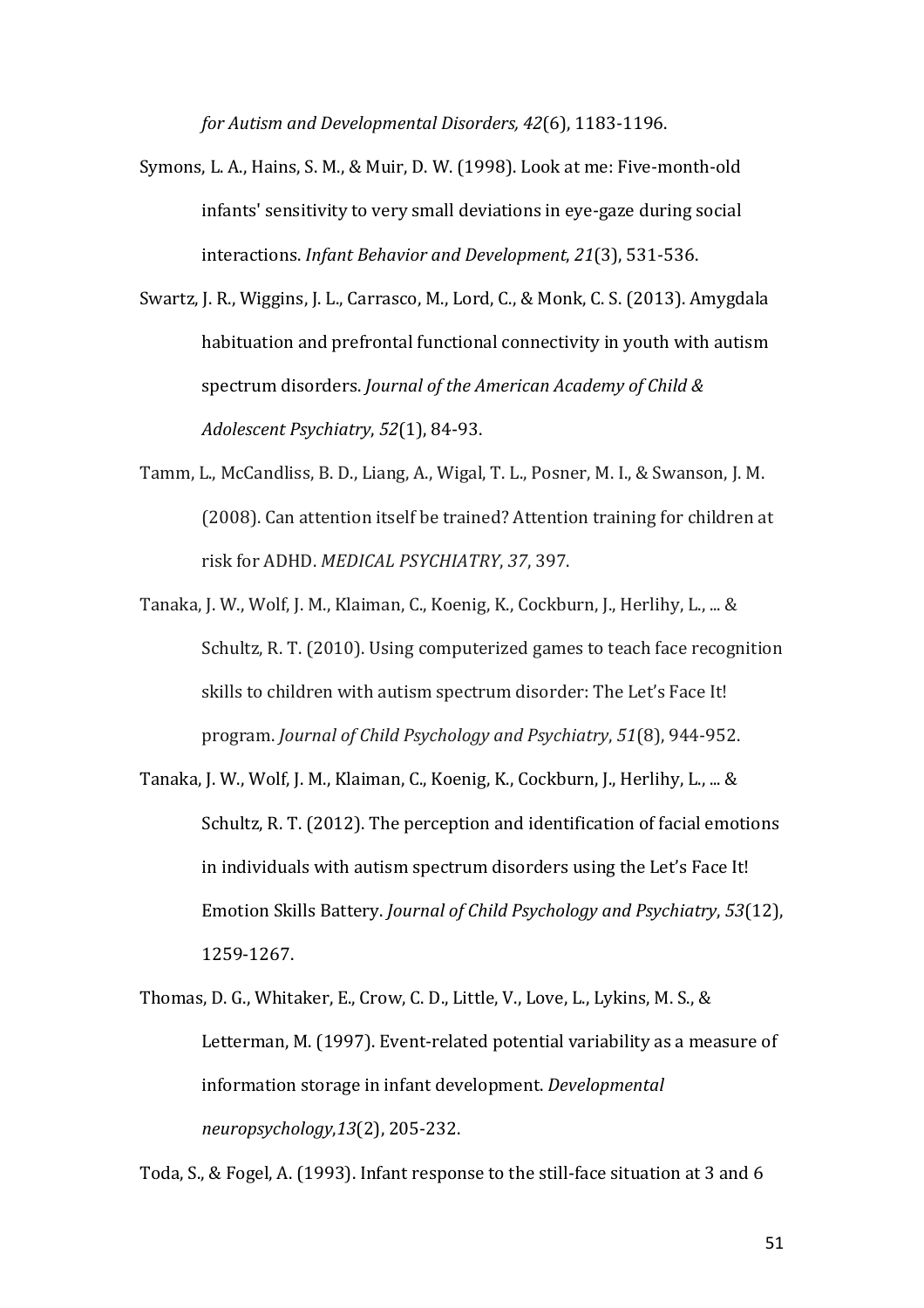months. *Developmental Psychology*, 29(3), 532.

- Triesch, J., Teuscher, C., Deák, G. O., & Carlson, E. (2006). Gaze following: why (not) learn it?. *Developmental science*,  $9(2)$ , 125-147.
- Tsai, L. Y., Chang, Y. W., Lin, P. Y., Chou, H. J., Liu, T. J., Lee, P. T., ... & Huang, Y. S. (2013). CPEB4 Knockout Mice Exhibit Normal Hippocampus-Related Synaptic Plasticity and Memory. *PloS one*,  $8(12)$ , e84978.
- Ulrich, D. A., Ulrich, B. D., Angulo-Kinzler, R. M., & Yun, J. (2001). Treadmill training of infants with Down syndrome: evidence-based developmental outcomes. *Pediatrics*, *108*(5), e84-e84.
- van der Meer, J. M., Oerlemans, A. M., van Steijn, D. J., Lappenschaar, M. G., de Sonneville, L. M., Buitelaar, J. K., & Rommelse, N. N. (2012). Are autism spectrum disorder and attention-deficit/hyperactivity disorder different manifestations of one overarching disorder? Cognitive and symptom evidence from a clinical and population-based sample. *Journal of the American Academy of Child & Adolescent Psychiatry*.
- Voineagu, I., Wang, X., Johnston, P., Lowe, J. K., Tian, Y., Horvath, S., ... & Geschwind, D. H. (2011). Transcriptomic analysis of autistic brain reveals convergent molecular pathology. *Nature*, 474(7351), 380-384.
- Wallace, K. S., & Rogers, S. J. (2010). Intervening in infancy: implications for autism spectrum disorders. *Journal of Child Psychology and Psychiatry*,*51*(12), 1300-1320.
- Wan, M. W., Green, J., Elsabbagh, M., Johnson, M., Charman, T., & Plummer, F. (2013). Quality of interaction between at-risk infants and caregiver at 12-15 months is associated with 3-year autism outcome. *Journal of Child Psychology and Psychiatry*, *54*(7), 763-771.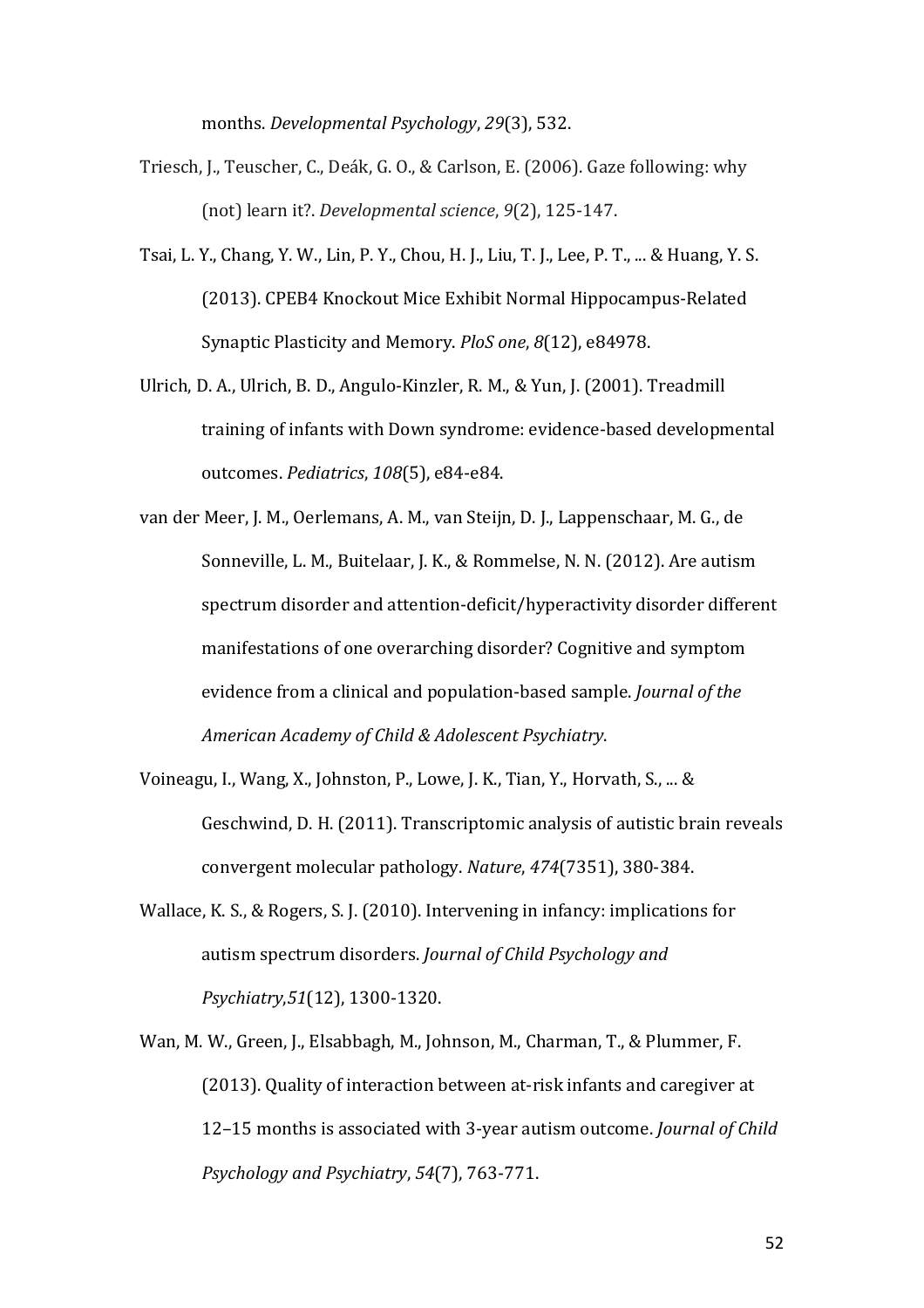- Wass, S., Porayska-Pomsta, K., & Johnson, M. H. (2011). Training attentional control in infancy. *Current biology*, 21(18), 1543-1547.
- Weinberg, M. K., & Tronick, E. Z. (1996). Infant Affective Reactions to the Resumption of Maternal Interaction after the Still-Face. *Child development*,*67*(3), 905-914.
- Willsey, A. J., Sanders, S. J., Li, M., Dong, S., Tebbenkamp, A. T., Muhle, R. A., ... & State, M. W. (2013). Coexpression networks implicate human midfetal deep cortical projection neurons in the pathogenesis of autism. *Cell*, *155*(5), 997-1007.
- Wolff, J. J., Gu, H., Gerig, G., Elison, J. T., Styner, M., Gouttard, S., ... & Piven, J. (2012). Differences in white matter fiber tract development present from 6 to 24 months in infants with autism. *American Journal of Psychiatry*,*169*(6), 589-600.
- Woolfenden, S., Sarkozy, V., Ridley, G., & Williams, K. (2012). A systematic review of the diagnostic stability of Autism Spectrum Disorder. *Research in Autism Spectrum Disorders,* 6(1), 345-354.Yizhar, O., Fenno, L. E., Prigge, M., Schneider, F., Davidson, T. J., O'Shea, D. J., ... & Deisseroth, K. (2011). Neocortical excitation/inhibition balance in information processing and social dysfunction. *Nature*, *477*(7363), 171-178.
- Yacubian, J., Sommer, T., Schroeder, K., Gläscher, J., Kalisch, R., Leuenberger, B., ... & Büchel, C. (2007). Gene–gene interaction associated with neural reward sensitivity. *Proceedings of the National Academy of Sciences*, *104*(19), 8125-8130.

Young, G. S., Merin, N., Rogers, S. J., & Ozonoff, S. (2009). Gaze behavior and affect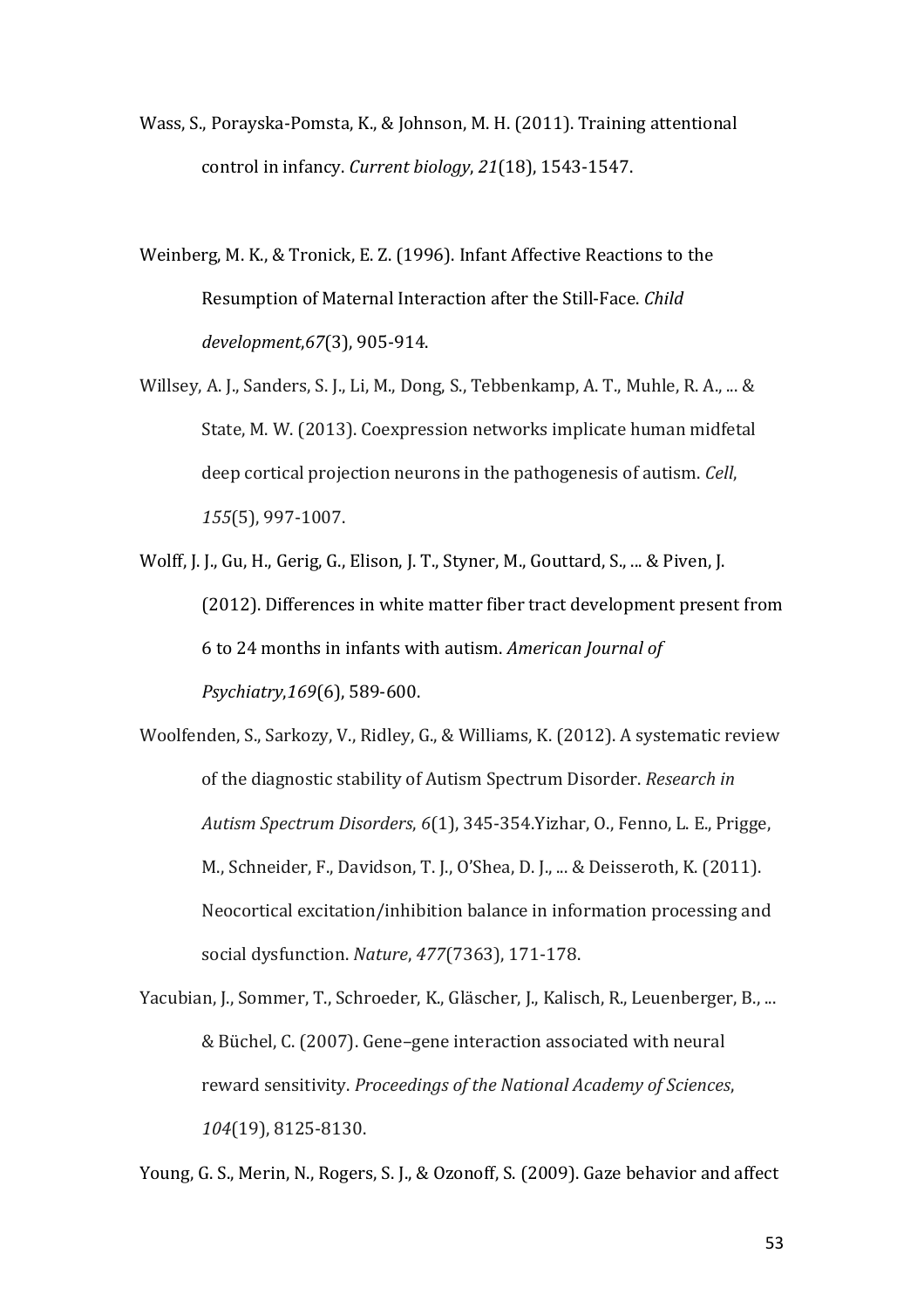at 6 months: predicting clinical outcomes and language development in typically developing infants and infants at risk for autism. *Developmental science*, *12*(5), 798-814.

- Zatorre, R. J., Fields, R. D., & Johansen-Berg, H. (2012). Plasticity in gray and white: neuroimaging changes in brain structure during learning. *Nature neuroscience*, *15*(4), 528-536.
- Zeeland, S. V., Ashley, A., Dapretto, M., Ghahremani, D. G., Poldrack, R. A., & Bookheimer, S. Y. (2010). Reward processing in autism. *Autism Research*, *3*(2), 53-67.
- Zilbovicius, M., Meresse, I., Chabane, N., Brunelle, F., Samson, Y., & Boddaert, N. (2006). Autism, the superior temporal sulcus and social perception. *Trends in neurosciences*, 29(7), 359-366.
- Zwaigenbaum, L., Bryson, S., Rogers, T., Roberts, W., Brian, J., & Szatmari, P. (2005). Behavioral manifestations of autism in the first year of life. *International Journal of Developmental Neuroscience*, *23*(2), 143-152.
- Zwaigenbaum, L., Thurm, A., Stone, W., Baranek, G., Bryson, S., Iverson, J., ... & Sigman, M. (2007). Studying the emergence of autism spectrum disorders in high-risk infants: methodological and practical issues. *Journal of autism and developmental disorders*, 37(3), 466-480.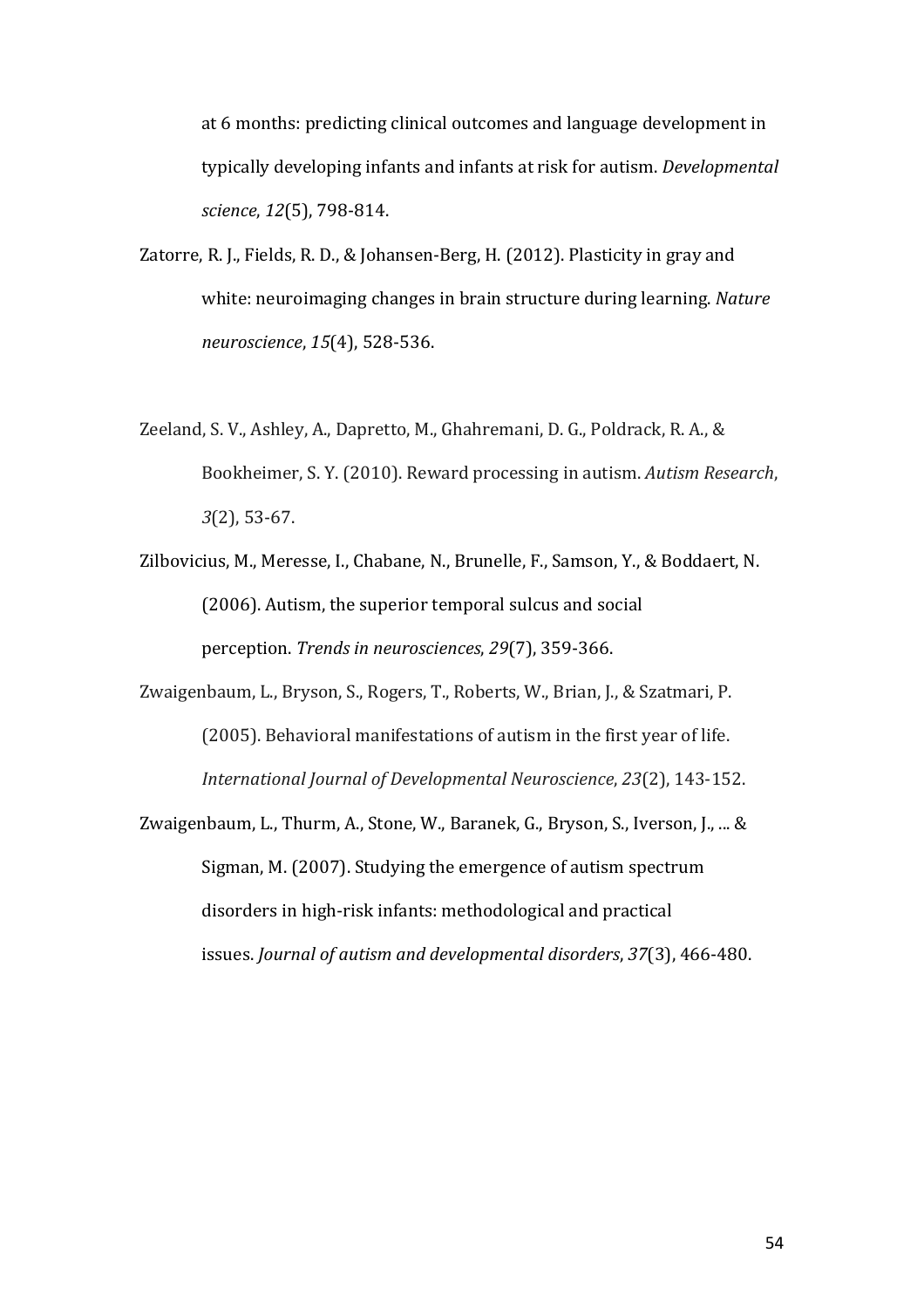

Figure 1. Different mappings between behavioral and brain markers and clinical outcome. Clinical classification of high-risk infants is carried out around 3 years of age and results generally in three subgroups: a group of children that have developed autism (Sib-A), a group that have typical developmental outcomes (Sib-T), and a group that show some atypicality, generally developmental delays or sub-clinical autism symptoms (Sib-Aty). (a) At 7 months Sib-A orient and maintain attention to faces just as all the other groups do (Elsabbagh et al., 2012a) (b) The difference between event-related responses to "towards" and "away" gaze looks atypical in all high-risk groups, but only Sib-A are significantly different from Controls (Elsabbagh et al., 2012b);  $(c)$  Latency to re-orient from a central fixation to a peripheral target is much shorter in Sib-A, but looks typical in the other high-risk groups (Elsabbagh et al., 2013b) (d) Sensory sensitivity is highest in Sib-A but lowest in Sib-T. This could reflect a protective effect of decreased neural noise in somatosensory cortices (Clifford et al., 2013). This complex mapping between markers and clinical outcomes suggests multiple interacting developmental pathways are involved in the emergence of autism symptomatology. Bars represent standard error.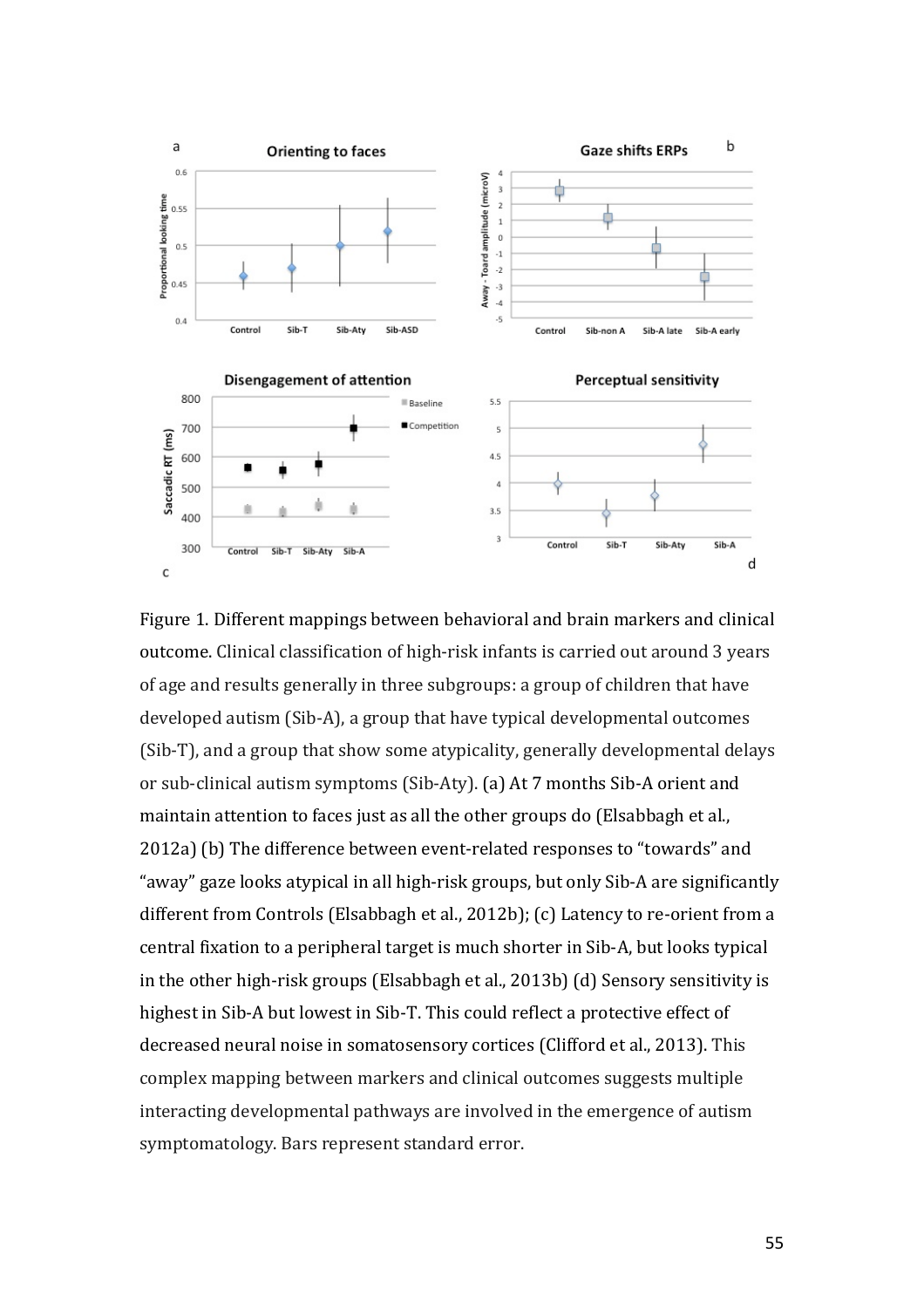

Figure 2. Possible models of how different neurocognitive systems contribute to the emergence of autism symptoms. In the example model shown in  $(A)$ , early impairment in synaptic function within sensory cortices is likely to influence the development of biological movement processing (e.g. gaze direction) and of cognitive control skills. Alternatively, more generalized synaptic dysfunctions might affect the maturation and functioning of a variety of neural systems. Insults within any of these systems (marked as stars), early in development, can lead to difficulties in joint attention - one of the hallmarks of autism - which in turn can contribute to delays in social and communication skills. (B) To infer the involvement of a particular neuro-cognitive system in autism they can be modeled as latent variables underlying performance across a number of tasks (markers). 'e' represents additional sources of unmodeled variance.